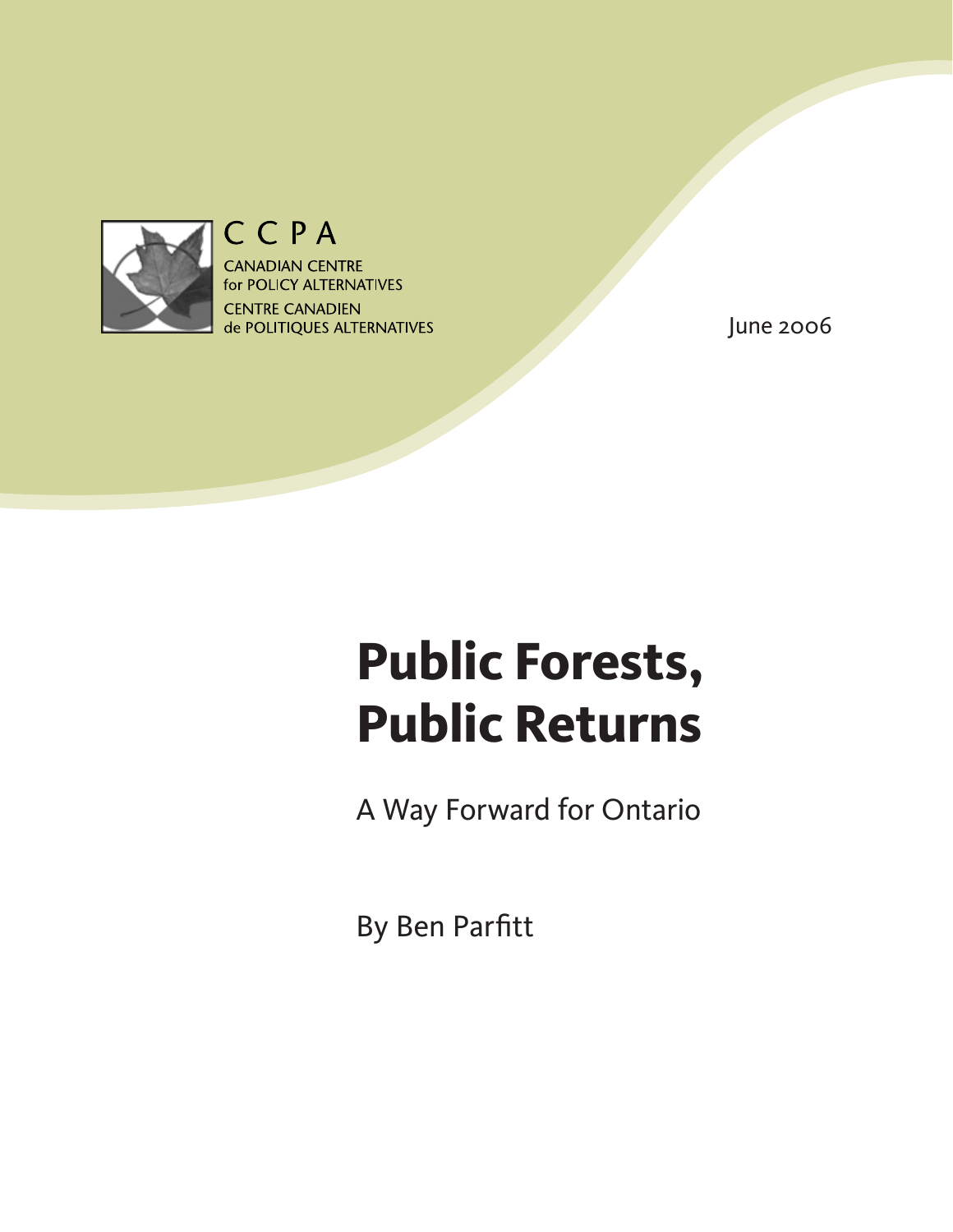

**isbn 0-88627-502-4** 

**Suite 1400, 207 West Hastings Street Vancouver, bc v6b 1h7**

tel **604-801-5121** fa x **604-801-5122** email **ccpabc@policyalternatives.ca <www.policyalternatives.ca>**

 $CAN \frac{4}{\sqrt{3}} 567$ 

*Public Forests, Public Returns: A Way Forward For Ontario* is available under limited copyright protection. You may download, distribute, photocopy, cite or excerpt this document provided it is properly and fully credited and not used for commercial purposes. The permission of the CCPA is required for all other uses.

Printed copies: \$10. Download free from the CCPA website at **<www.policyalternatives.ca>**.

#### **Please make a donation... Help us continue to offer our publications free on-line.**

We make most of our publications available free on our web-site. Making a donation or taking out a membership in the CCPA will help us continue to provide people with access to our ideas and research free of charge.**Suggested donation for this publication: \$10 or whatever you can afford.**

#### **Acknowledgements**

The author wishes to thank Charles Campbell, John Cary, Ed Finn, Joe Hanafin, Seth Klein, Keith Newman, and Fred Wilson for their input and helpful feedback on this report.

Any errors and opinions presented in this paper are those of the author, and do not necessarily reflect the views of the Canadian Centre for Policy Alternatives.

The CCPA would like to thank the Communications, Energy and Paperworkers Union for its financial support of this paper. Additionally, thanks to The B.C. Federation of Labour, the B.C. Government and Service Employees Union, the Endswell Foundation, the Pulp, Paper and Woodworkers of Canada, and the United Steelworkers of America District 3 for their earlier support of the CCPA's Resource Economics Desk, which assisted in this research.

#### **About the Author**

Ben Parfitt is the CCPA-BC's resource policy analyst. He is a long-time writer on natural resources and environmental issues, co-author with Michael M'Gonigle of *Forestopia: A Practical Guide to the New Forest Economy*, and author of *Forest Follies: Adventures and Misadventures in the Great Canadian Forest*. His most recent CCPA report is *Getting More From Our Forests: Ten Proposals for Building Stability in B.C.'s Forestry Communities* (December 2005).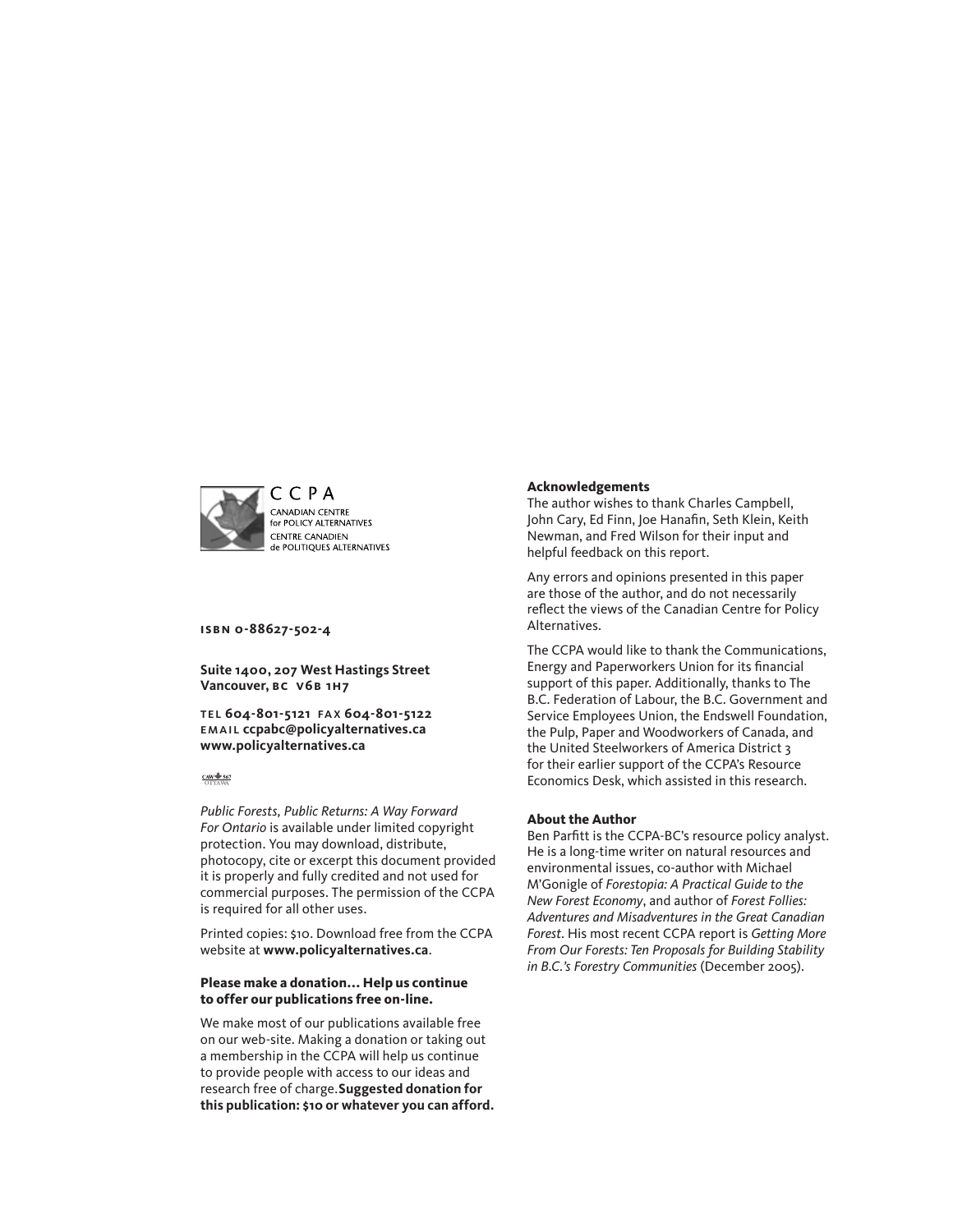| Summary: Public Forests, Public Returns |
|-----------------------------------------|
| A Way Forward for Ontario               |

- 8 [Introduction: Ontario's Forest Industry](#page-7-0) On the [Brink,](#page-7-0) But Not Out
- 10 1 [What Are the Major Challenges?](#page-9-0)
- 19 2 [What Has the Ontario Government](#page-18-0)  [Done in Response?](#page-18-0)
- 22 3 [What Ways Forward?](#page-21-0)
- 29 4 [Reinvigorating Social Returns](#page-28-0)  [from Ontario's Forests](#page-28-0)
- 39 5 [Conclusion](#page-38-0)
- 41 [Notes](#page-40-0)
- 43 [References](#page-42-0)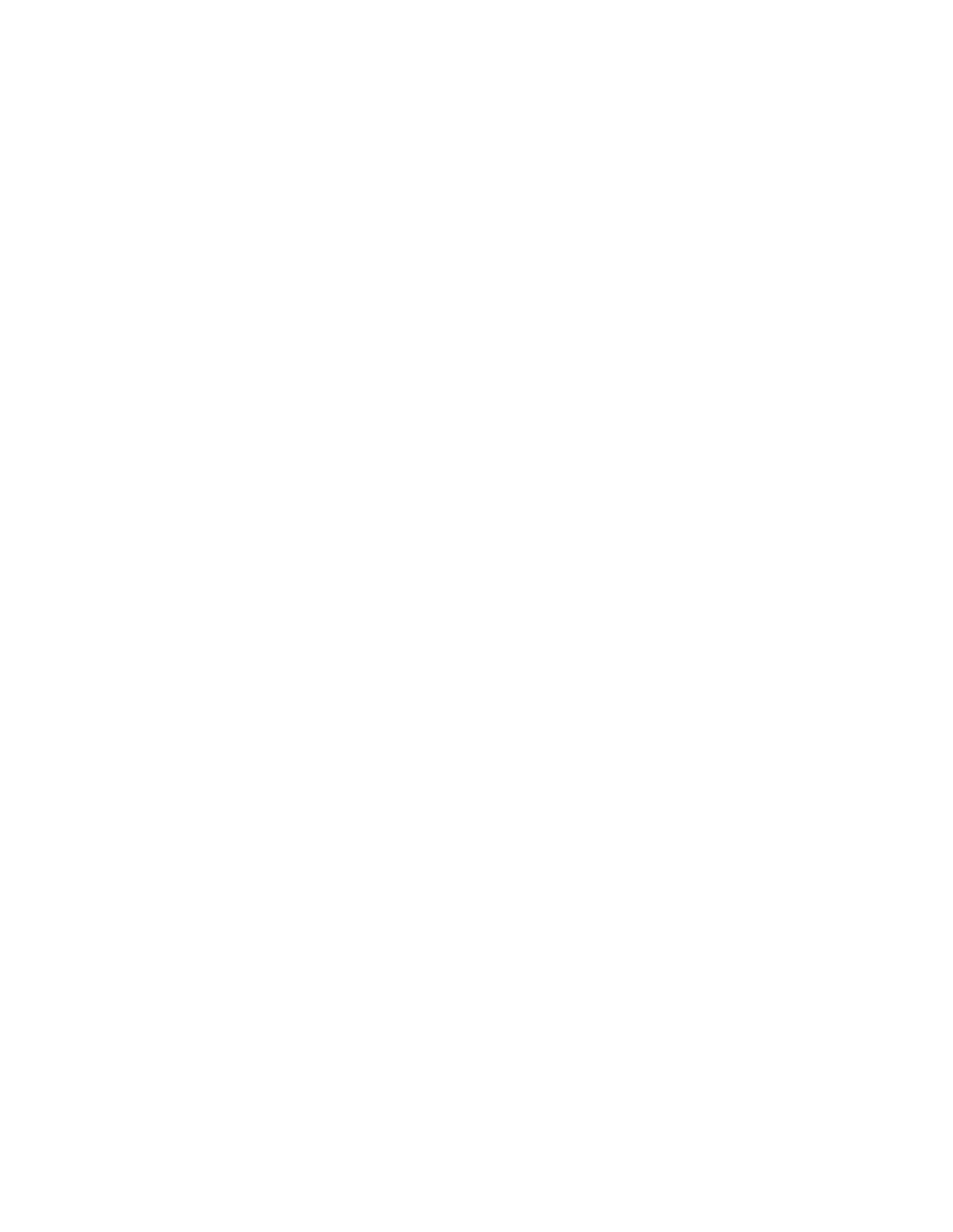## <span id="page-4-0"></span>Summary

# **Public Forests, Public Returns** A Way Forward for Ontario

Anyone who has paid attention to Ontario's forest industry over the past few years knows that it is in trouble. Numerous mills have closed, thousands of working people have lost well-paying jobs, and many communities in the northwestern and northeastern regions have been devastated by job losses, population declines, and eroding tax bases.

Many readers are also aware that the provincial government, beginning in 2005, announced a number of initiatives aimed at bringing some financial relief to what remains a troubled industry. They may also know that these relief measures, while welcomed to some degree by municipal and industrial leaders, are generally regarded as being little more than Band-Aid solutions. They do not offer long-term hope to an industry that is clearly struggling or to resourcedependent communities whose isolation and small populations make them minor players in a political arena that is driven by the demands of the more populous and prosperous southern region of the province.

This report has two objectives. The first is to say that there is hope because there are solutions. As calamitous as recent events have been,

the challenges confronting Ontario's forest industry and northern communities cannot and should not be likened to the collapse of the Atlantic cod. Ontario still has a thriving forest resource. And, while that resource has been depleted, it is re-growing and in many cases re-growing well. Communities can and should derive maximum benefits from that thriving resource. And the challenge—a realistic and achievable one it must be emphasized—is to ensure that ways are found to get the best use out of that publicly-owned resource so that everyone benefits to the fullest extent possible.

Hand in hand with the first objective, this report aims to kick-start discussion about what the social contract ought to be between the province, acting on the public's behalf, and the companies logging Ontario's publicly-owned forests.

Despite all of the bad news associated with Ontario's forest industry, it remains a powerful economic force in the province. This is as true for southern Ontario, where the bulk of secondary wood product manufacturing jobs are located, as it is for the more remote regions. However, the fortunes and misfortunes to befall northern communities are much more closely tied to how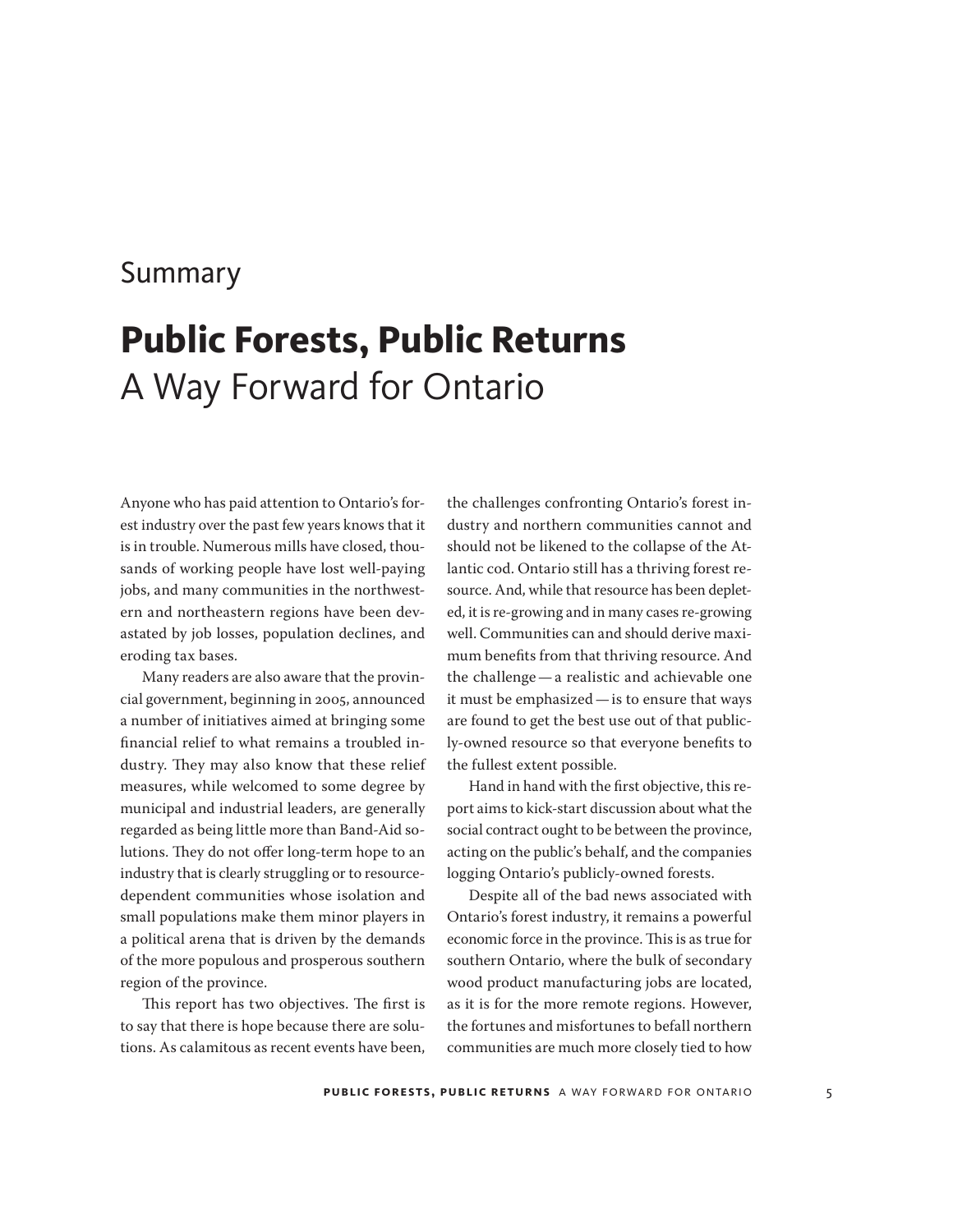the forest industry is faring than is the case in the south, for the obvious reason that southern Ontario has a much larger population and a far, far more diversified economy.

This report begins by chronicling many of the problems confronting the industry in the province, and how those problems have translated into hard times for many workers and communities. Having provided details of the problems, it also tells readers that all is not lost. There is a value-focused way forward, one that would see the core areas of primary and secondary wood products manufacturing, growing energy selfsufficiency, and ecologically sound forest management and conservation strengthened. There are also things that the Ontario government can do that would bring more stability to resourcedependent communities through modest reforms of the province's forest tenure system.

Ten practical and easily implemented recommendations anchor the report—policy changes that would help achieve more social returns from Ontario's publicly-owned forest resources. Hopefully, the recommendations will help to stimulate public discussion about what constitutes a socially progressive way forward. The forests of Ontario belong to the people of Ontario. The government manages and allocates forest resources on the public's behalf. With that in mind, it behooves the province to explain not so much what it will do by way of offering temporary assistance to a struggling industry, but what its vision of forestry is and how it hopes to get there.

The ten recommendations that anchor the report are:

**1**. Ontario should immediately appoint a provincial Chief Forester whose primary job is to audit forest resources and to ensure that logged areas are adequately reforested. Regions where mills closed, putting communities at risk, should be the highest priority. Audit results, and any subsequent recommendations to lower or raise logging rates, should be subject to public review and comment before the Chief Forester renders a final decision.

**2.** Ontario should take back and reallocate at least some of the estimated 4.25 million cubic metres of publicly-owned timber that is annually allocated to the major corporations and that was, until recently, processed by mills that have ceased operations. If companies will not process wood in Ontario, then they should not be allowed to maintain access to valuable, publicly-owned timber.

**3.** As part of a timber reallocation effort, Ontario should grant new area-based forest tenures to municipalities, First Nations, regional governments, or regional boards. This would allow local governments to derive direct financial benefits from forestlands, helping them to offset revenue losses that have occurred as a result of mill closures and declines in local populations.

**4.** To maximize financial returns to municipalities or regional entities holding new community forest tenures, Ontario should turn stumpage fees generated on those lands back to the communities.

**5**. In an effort to encourage innovation in the forest sector, including in the areas of energy, value-added and green forest products, Ontario should set up a new Forest Research and Development Fund. Under the fund, companies would receive matching funds for R&D expenditures on the condition that any operational trials or commercial applications occur in the province. Funds would not be available to existing R&D bodies, which commonly receive funding from the forest industry and the federal government.

**6**. Ontario should encourage more value-added forest product manufacturing by creating a province-wide wood fibre network. The network would consist of a web-site where log suppliers and primary and secondary manufacturers could advertise what they had for sale and/or what wood products they produced or needed.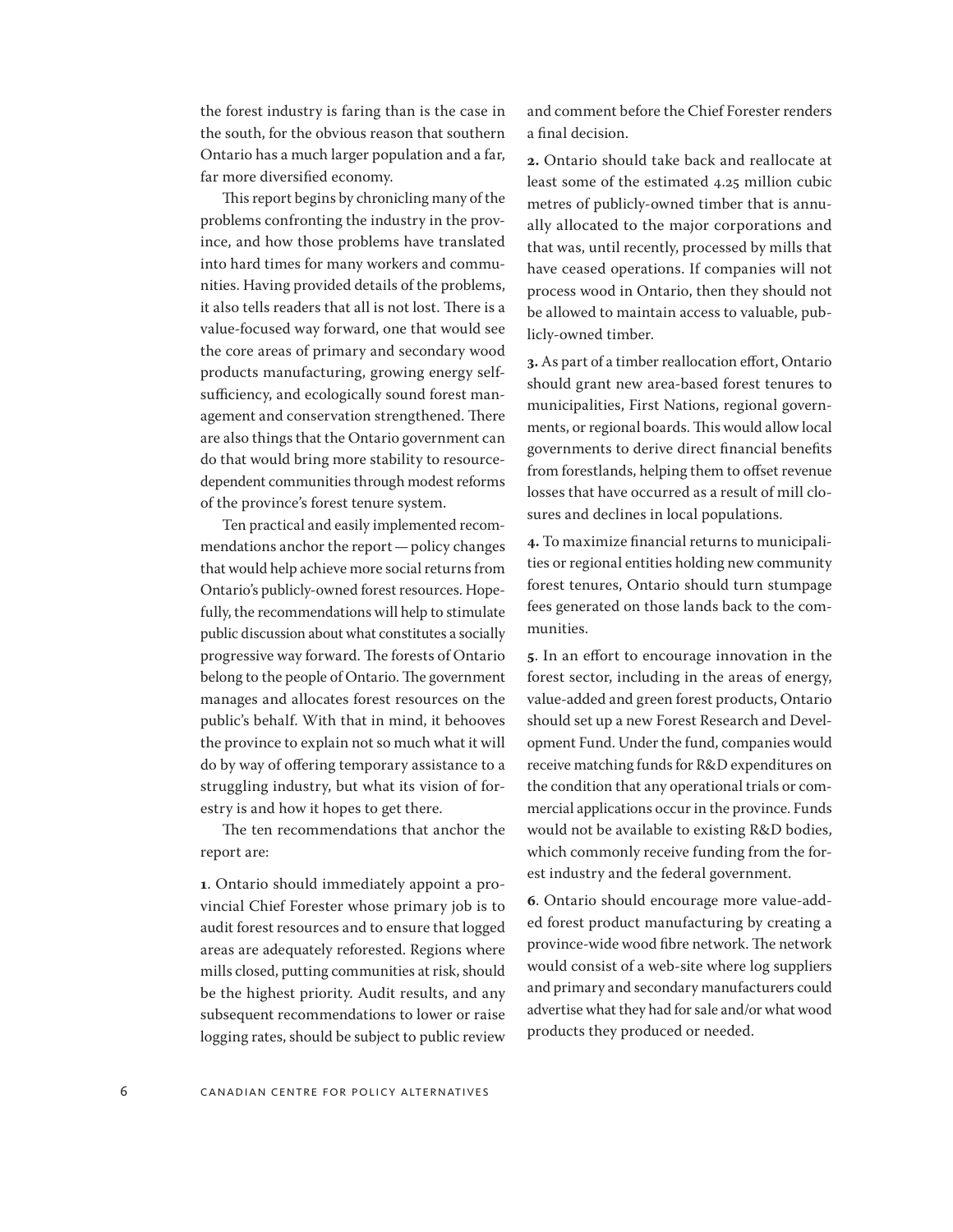**7**. To further boost value-added output, Ontario should take back and reallocate 10% of the timber volumes in existing forest tenure agreements as those agreements come up for renewal. Companies losing timber as a result of the take-back would be eligible to bid to re-acquire it, provided they bid on the timber in partnership with an Ontario-based secondary wood product manufacturer. Under proposed "partnership sales," a sawmill interest would get access to standing timber to turn into logs and later lumber, while a secondary mill would get a guaranteed portion of the sawmill's output (at fair market value) to turn into higher value products. This would encourage more "made in Ontario" activities.

**8**. Ontario should launch a multi-faceted marketing campaign designed to highlight achievements in forest certification, environmentally friendly pulp, paper and wood products, and value-added output. Major buyers of forest products say increasingly that all three factors influence their purchasing decisions. Such a campaign could help forest companies make further inroads in the Ontario and U.S. home building markets as well as emerging markets such as China, where water and power shortages could ultimately

work to the advantage of Canadian pulp and paper producers.

**9**. Ontario should create a public power authority for northwestern Ontario with powers to set regional hydro prices and to make decisions on hydro transmission. The new authority would also have power to determine how new energy sources created by forest companies could be more effectively brought on line to assist companies and others in meeting their energy needs.

**10.** Ontario should create a new Northern Ontario Jobs and Communities Commission, with a dedicated budget to assist communities in local economic development and diversification initiatives and to assist workers in retraining programs that will help stabilize employment in remote communities.

These recommendations are revisited in more detail in the final section of this report, Part 4. By then, it is hoped, readers will see not only why we need to increase public returns from publicly-owned forest resources, but also how such returns can be realized through practical and not unduly onerous public policy changes.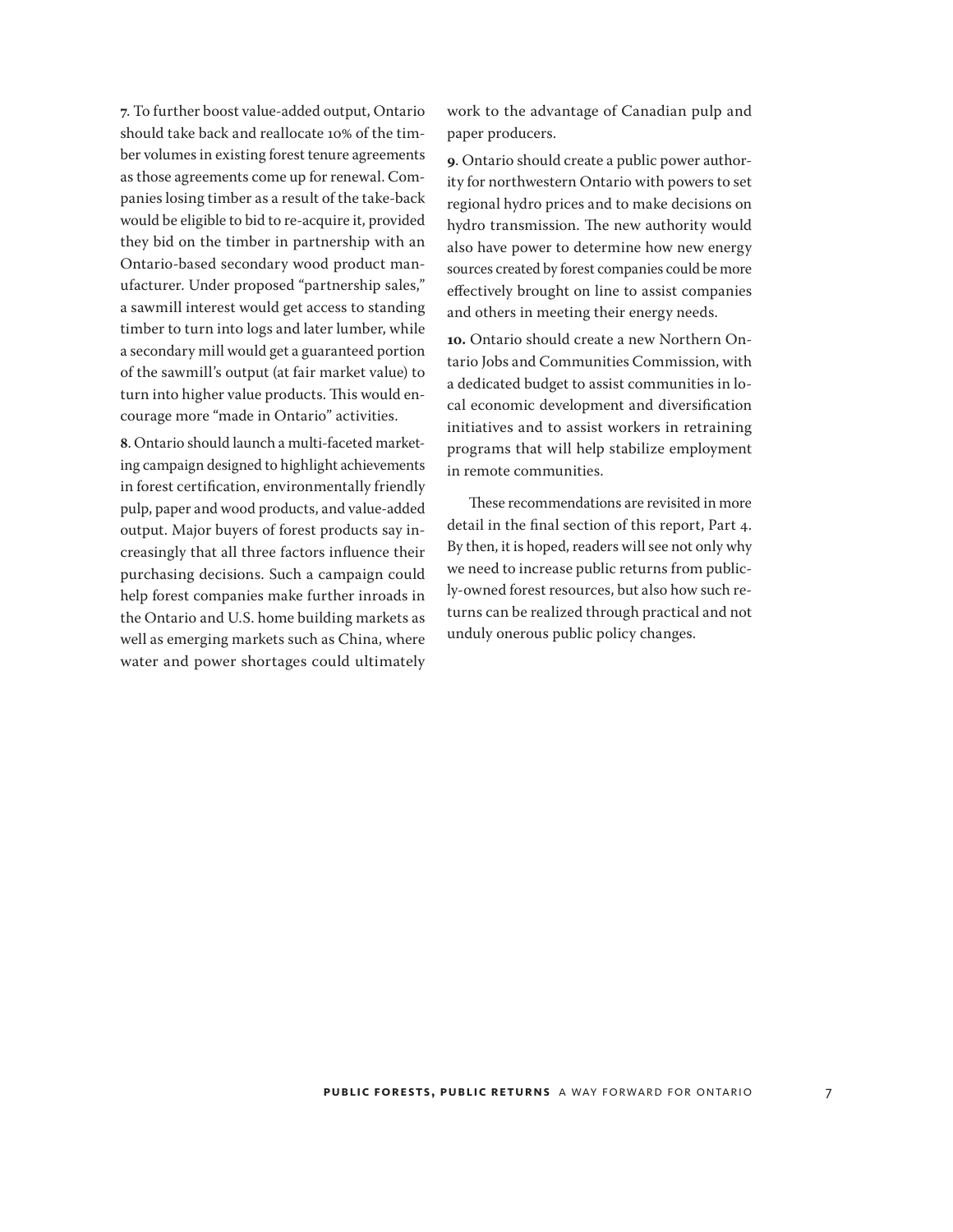## <span id="page-7-0"></span>Introduction

# **Ontario's Forest Industry** On the Brink, But Not Out

Rising hydro and fossil fuel costs, higher delivered wood costs, nagging questions about how much economically accessible timber remains, increasing competition from emerging economic powerhouses, and new raw materials from low-cost regions have combined to create what many call the "perfect storm" for Ontario's forest industry and for dozens of communities in the province's vast northwest and northeast regions.

And that is only the half of it.

Problems perpetually plague the traditional mainstays of the industry—commodity pulp, paper and lumber—thanks to oversupply of key markets. A strengthened Canadian dollar continues to erode forest company profits because many products are destined for the United States and remunerated in American dollars. And finally, while investments have been made by certain sectors of the forest products industry, they have not, by and large, been made in others. The net result is an increasingly old mill portfolio and, in many cases, mills that lack the significant output (on a high output/low-cost basis) that allow them to compete in today's commodity markets.

The upshot, as the following table attests, is that over a brief three-year period numerous

pulp, paper, and sawmill facilities have closed their doors in Ontario.

Despite all this, there are ways to reinvigorate Ontario's forest industry and place it on a more prosperous footing for the decade(s) ahead. And there is compelling research to suggest that, with some serious effort by the industry, the Province of Ontario, and to a lesser extent the federal government, the fortunes of the industry could be revived with a forward-thinking, value-driven strategy.

At the end of the day, however, if we are to see prospering and relatively stable resourcedependent communities (stable always being a relative word when talking about natural resources), the industry will have to look a lot different than it does today.

In the following section of the report, we look at some of the major challenges confronting Ontario's forest industry. The challenges are many and, taken together, may seem insurmountable. In Part 2, we look at what the provincial government has done in response and question whether it is enough. Despite the doom and gloom, however, we conclude that there are reasons to hope. In Part 3 we explain why, focusing particularly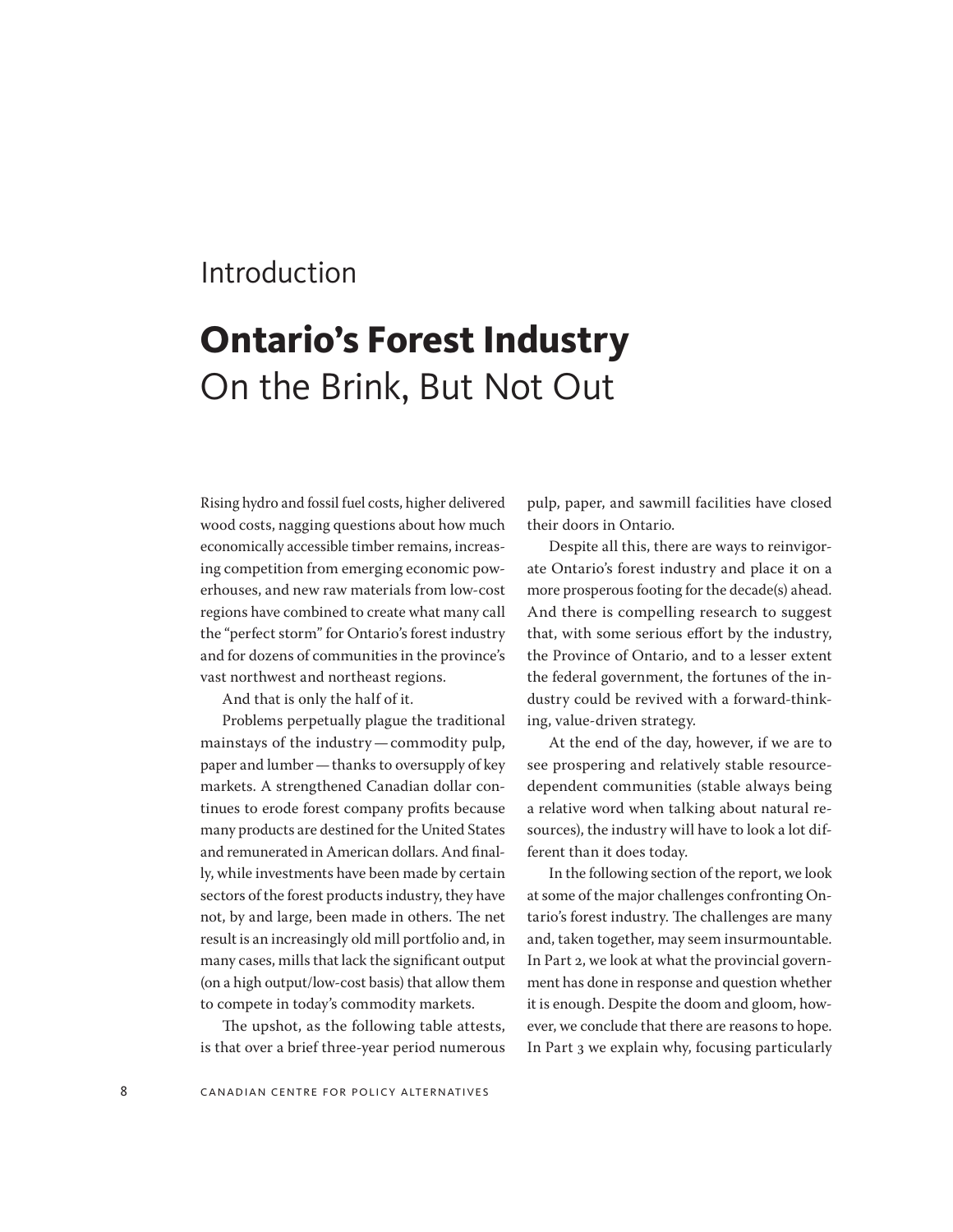on some inspiring work that has been done by a leading forest industry analyst who has identified numerous opportunities for the Ontario forest industry to move further up the value-added manufacturing chain.

In that same section, we also show how there is a tremendous amount of interest in using wood and the byproducts from forest industry manufacturing processes to create new forms of energy, which could be of enormous benefit to the industry and province alike. We also look at the potential benefits derived when the forest industry more fully embraces conservation and ecological principles in its operations.

Lastly, in Part 4, we look at what the Ontario government can do to increase social returns from what remains a publicly-owned forest resource. Collectively, the 10 policy recommendations that anchor the report constitute a reasonable way forward—one that is neither too onerous for the government regulator nor for the forest industry. More important, the recommendations would help to bring a modicum of balance to a system that is leaving an increasing number of rural, forestry-dependent communities in Ontario without the means to chart a

> The challenges are many and, taken together, may seem insurmountable... Despite the doom and gloom, however, **we conclude that there are reasons to hope.**

more stable course.

Before getting there, however, we need to set the context. The forest industry in Ontario is in trouble. It has been for some time. Understanding why helps us to better appreciate what must be done in the face of those realities.

| <b>Company and Locale</b>    | Product             | Capacity (tonnes/board feet) | Job Loss |
|------------------------------|---------------------|------------------------------|----------|
| Abitibi, Kenora              | Newsprint           | 240,000 tonnes               | 350      |
| Bowater, Thunder Bay         | Newsprint/Pulp      | 140,000/240,000 tonnes       | 350      |
| Cascades, Thunder Bay        | Fine Paper          | 165,000 tonnes               | 375      |
| Domtar, Chapleau             | Lumber              | 78 million board feet        | 200      |
| Domtar, Cornwall             | Fine Paper/Pulp     | 240,000/140,000 tonnes       | 910      |
| Domtar, Ottawa               | Fine Paper          | 60,000 tonnes                | 185      |
| Interlake, St. Catharines    | <b>Tissue Paper</b> | 10,000 tonnes                | 48       |
| Neenah, Terrace Bay          | Pulp                | 125,000 tonnes               | 140      |
| Norampac, Red Rock           | Containerboard      | 135,000 tonnes               | 135      |
| Smurfit, Thunder Bay         | Containerboard      | 140,000 tonnes               | 100      |
| Tembec, Kapuskasing          | Newsprint           | 75,000 tonnes                | 65       |
| Tembec, Kapuskasing          | Lumber              | 82 million board feet        | 125      |
| Tembec, Kirkland Lake        | Lumber              | 13 million board feet        | 125      |
| Weyerhaeuser, Dryden         | Fine Paper          | 140,000 tonnes               | 80       |
| Weyerhaeuser, Sturgeon Falls | Containerboard      | 95,000 tonnes                | 125      |
| Tembec, Smooth Rock Falls    | Pulp                | 200,000                      | 230      |
| <b>TOTAL</b>                 |                     |                              | 3,543    |

#### **table 1 Ontario Mill Closures: 2003–2006**

**so u rce** Ontario. Ministry of Natural Resources. Ontario's Forest Industry Facility (Mill) Statistics 1999–2003. 2005.

**public forests , public returns** a way forward for ontario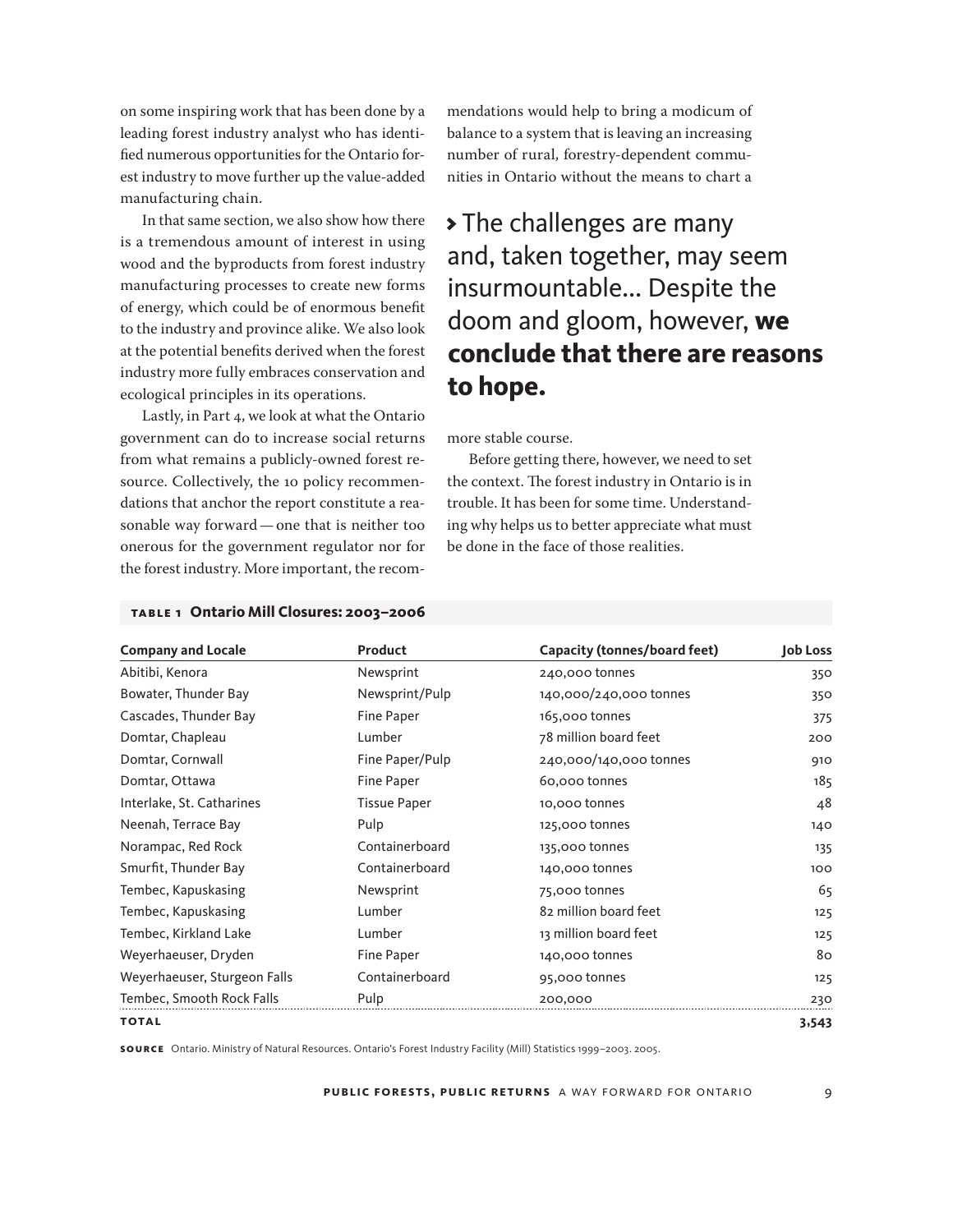# <span id="page-9-0"></span>1 **What Are the Major Challenges?**

In April 2005, a council appointed by Ontario Natural Resources Minister David Ramsey issued a report on the state of the province's forest sector. The group was known as the Minister's Council on Forest Sector Competitiveness (hereafter called the Council) and consisted of a diverse membership that included mayors from rural communities, forest company executives, veteran forest industry analysts, woodworking and pulp and paper union officials, First Nations leaders, and others. And it did not mince words in its report back to the Minister. There were problems aplenty, and for that the province had reason to be concerned.

Next to auto manufacturing, the forest sector is Ontario's single largest contributor to the province's balance of trade. In 2003, it employed some 85,000 people directly, paying them an average wage-and-benefits package valued at \$68,000 annually. The industry generated \$19 billion in sales that year, \$8.5 billion of which were exported, and it paid all levels of government \$2.3 billion in annual taxes and another \$240 million to the Ontario treasury in the form of stumpage payments for timber logged on public forestlands.<sup>1</sup>

Interestingly, while there is no shortage of head-shaking today over plummeting job numbers, in 2003 employment levels in the industry were actually far higher than they were just over a decade earlier. As the Council noted, in 1991 Ontario's forest industry "directly employed about 64,000 workers...and was generating sales of approximately \$9 billion, with exports of \$2.4 billion."

At the time, the Council noted, "Ontario's economy was mired in a recession, and there were short-term challenges, particularly related to the investment climate, globalization, and technological change. But...industry, labour and government members saw strong growth potential for the future, particularly based on robust wood supply and growing demand for forest products."2 And that, in effect, is precisely what happened. In Ontario, sawmill expansion in particular was the order of the day in the latter half of the 1990s, with total capacity in the sector increasing by 23%.3 But, as we will soon see, a "robust wood supply" doesn't always stay robust for long.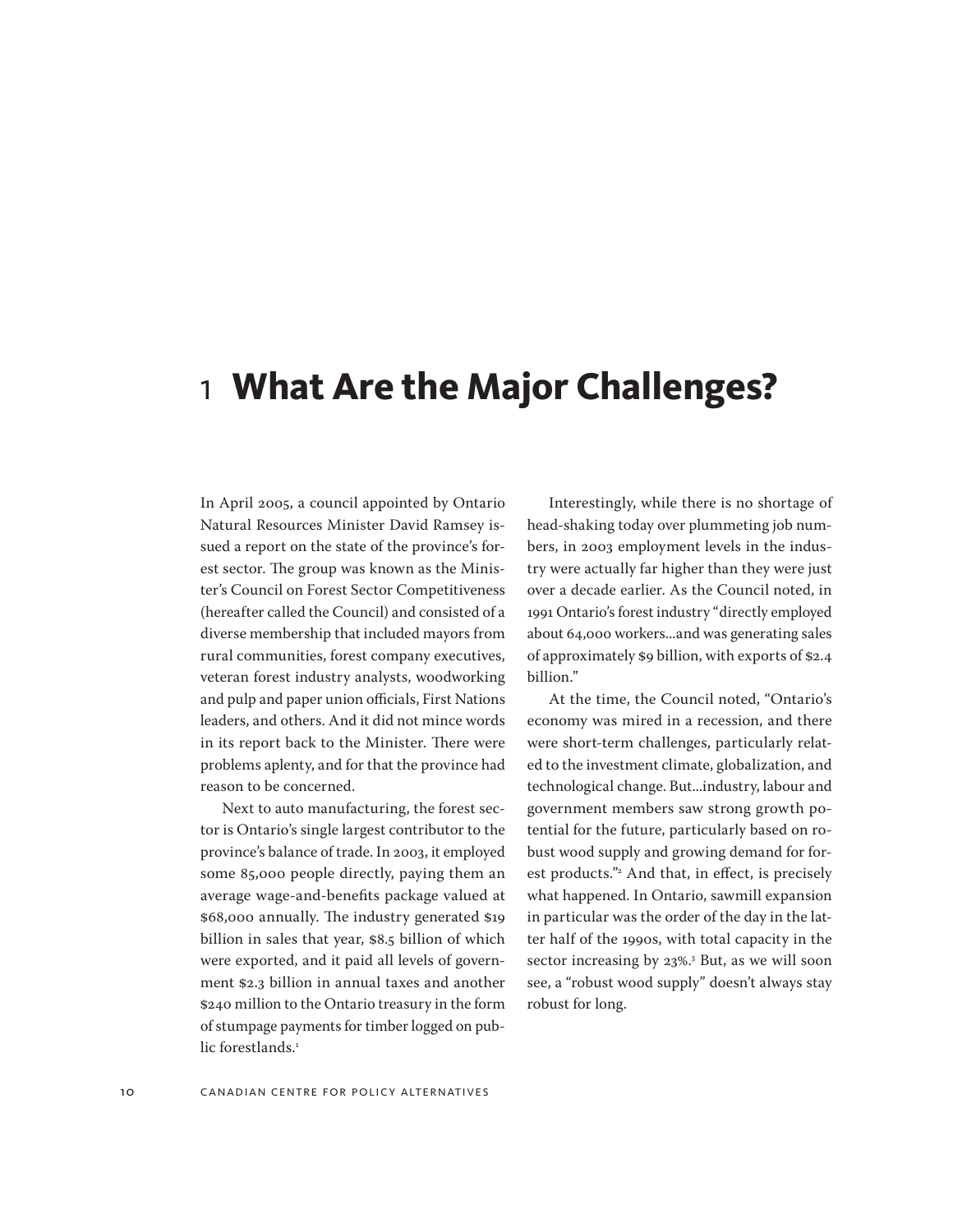### **A high dollar dampens re-investments in aging mills**

Flash forward to today, and there is no shortage of problems. A persistent worry remains the strengthened Canadian dollar, which has had a dampening effect on profits. According to the Council, it is estimated that, for every onecent gain the Canadian dollar makes on its U.S. counterpart, the Ontario industry forgoes \$80 million annually.

A relatively high Canadian dollar, moreover, may be a reality for the Canadian forest industry for quite some time to come. Thanks to abundant fossil fuel energy supplies in Western Canada, particularly Alberta, the country's trade surplus has grown, with energy comprising the lion's share—about three-quarters—of that surplus. This, as a recent report by CIBC World Markets notes, is particularly problematic for the country's forest industry, which is vulnerable to the so-called "Dutch Disease".4 CIBC goes on to define the Dutch Disease as:

"...the deindustrialization of a nation's economy that occurs when the discovery of a natural resource raises the value of that nation's currency, making manufactured goods less competitive with other nations. The net result is a withering of the manufacturing base over time. The term originated in Holland after the discovery of North Sea gas in the 1960s."5

The dollar's appreciation also appears to be a significant factor in decisions by forest companies in Ontario and elsewhere to delay making timely investments in upgrades at certain mills. Monies saved by forestalling such expenditures may be of immediate attraction to major shareholders, but they pose bigger long-term problems, in particular declining company competitiveness, which, when followed to its inevitable conclusion, leads to mill closures and wrenching community upheaval.

As the Forest Products Association of Canada outlined in a brief to the federal government's Standing Committee on Finance in October 2005, the rising dollar was one factor among many that contributed to a far from optimal level of re-investment in existing mills in Ontario and elsewhere:

"...declining investments in capital stock over the past few years present a serious threat to the industry's longerterm prospects. Factors negatively influencing investment within the sector include the sustained appreciation of the Canadian dollar, depressed commodity prices, the softwood lumber dispute, and comparatively high taxation rates in Canada."6

(Since the Association's brief, the Canadian and U.S. governments announced a deal to end the softwood impasse. Should the deal be formally approved, Canadian softwood lumber producers would see \$4 billion out of \$5 billion that they paid in countervailing and anti-dumping duties imposed by the U.S. returned. Much of this money might not be re-invested, however, but simply paid out to company shareholders. Furthermore, much of the gain associated with removing the duties has been wiped out by the Canadian dollar's appreciation over the years that the duties were in effect.)

In tandem with the dollar, there are nagging questions about the buoyancy of the U.S. economy, upon which many Ontario forest companies remain highly dependent. With the trade deficit of our neighbour to the south continuing to deepen, there are worries that this could trigger higher interest rates, which could easily slow economic growth in the near term. The wild card of another spike in energy prices also hovers in the background, again with potentially negative consequences for domestic forest product manufacturers selling into the American housing market, which up until now has been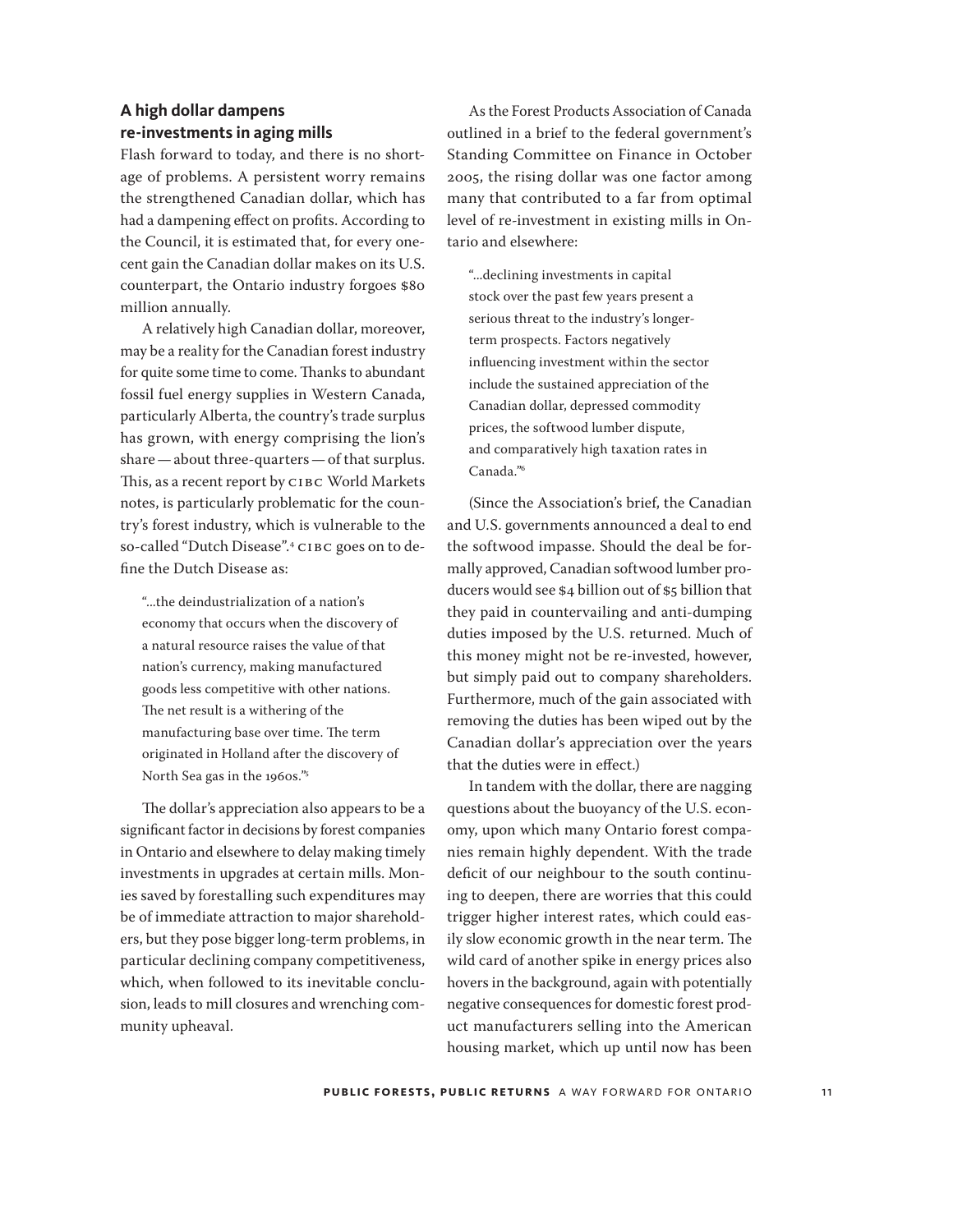hot. Demand for lumber was at its highest level ever in 2004, and was high again in 2005. But a downturn would almost certainly lead to further lumber mill closures, both in Canada and the U.S. Why? Because there are already too many mills churning out too much wood.

Finally, with the connection between a higher Canadian dollar and lower profit margins on U.S.-bound Canadian-made manufactured goods, there are increasing calls for the Bank of Canada to slow the dollar's seemingly inexorable upward climb. As such, it would not be a surprise to see Ontario-based forest companies

## > Next to auto manufacturing, the forest sector is Ontario's **single largest contributor to the province's balance of trade.**

joining the chorus of those calling for the central bank to take action. The dollar's value, after all, is influenced by domestic monetary policies, including the setting of interest rates. However, the days in which the industry benefited from a Canadian dollar languishing at a value of 63 to 69-cents on its U/S. counterpart are, for the foreseeable future, over. The emerging challenge is how to work profitably in an environment where our currency is close to or perhaps even on par with the American dollar.

### **Nagging questions about wood availability and quality**

Another major worry is the so-called "robustness" of the wood supply. After two centuries worth of logging in Ontario, much of the older trees, with their higher wood quality, are gone. There will be a significant time lag before much of what has been logged and replanted reaches a

suitable age and quality that it is worth harvesting again. Moreover, timber volumes on an areaby-area basis tend to decline the farther north one moves, simply because colder climes mean shorter growing seasons and slower accumulation of commercially desirable wood fibre.

"Past practice, encouraged by MNR, has been to cut the older forest before the quality of the wood deteriorates from age, insects, blowdown, etc.," the Council reported. "But that means that the yield per hectare in Ontario's forests is declining because much of the older forest, with its larger trees, has been harvested. Regeneration is taking place, but it is not a rapid process in this climate."7

In addition to these realities, concerns are growing about the reliability of current information regarding what timber volumes remain in areas slated for future logging. In August 2005, for example, MNR's Industry Relations Branch published a report summarizing an analysis of what forest industry and government officials predicted would be logged versus what was actually logged in various areas in the northwest region of the province. "Some forests have fairly reliable estimates of volume; however, there are others that do a very poor job of estimating the available volumes from the planned harvest areas," the report's authors wrote.<sup>8</sup>

The same report also noted a troubling trend in the approach certain companies took to logging forests, one in which the best trees were targeted for logging and the less desirable trees left behind. Such practices are often referred to as "high-grading," and the end result is usually not pretty.

As the same MNR report noted:

"Some forest companies appear to be concentrating their harvest activities within the forest units that are on upland ground and offer high-quality wood fibre for their mill. This practice will eventually lead to an imbalance in summer versus winter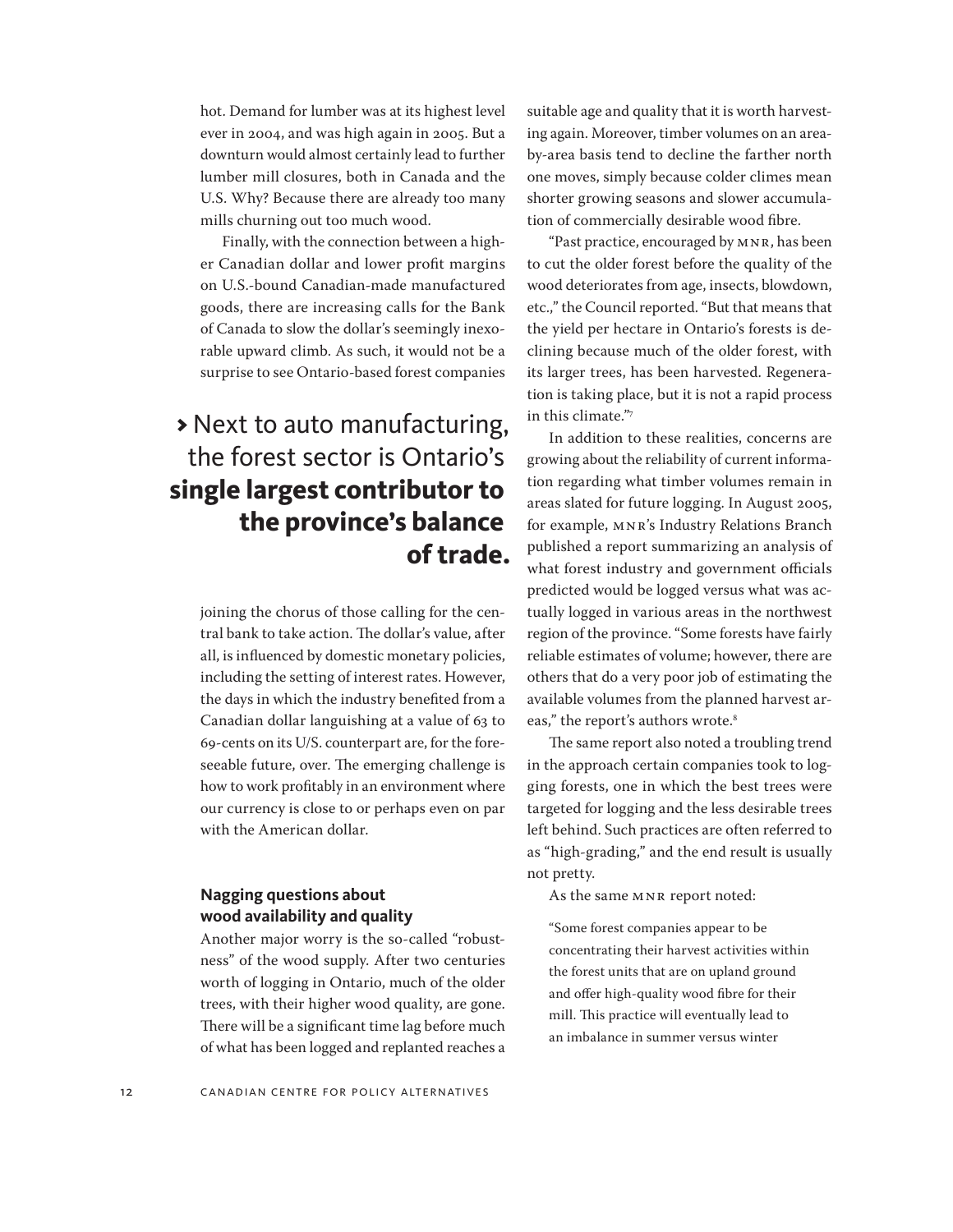### > **Quebec: A Growing Shortage**

Following the release in December 2004 of a report by a provincially appointed body known as the Coulombe Commission, the Quebec government enacted new legislation that reduced the amount of timber available from Crown forestlands in the province by one-fifth. There were two main reasons for the reduction. The first was that timber resources had been over-allocated, resulting in an over-cutting of provincial forests. The other was that the province wanted to increase the number of "protected areas," those landscapes ruled off-limits to logging.

According to an analysis of the provincial government's decision and its implications for the region's forest industry, CIBC World Markets noted that logging of Quebec's softwood forests had jumped nearly 16% between 1990 and 2004. But proper replanting had not followed in step. The result was a 7% decline in the "standing inventories" of the SPF (spruce/pine/fir) resource.10 The other rising concern was that over roughly a quarter century the average diameter of trees being logged in the province had shrunk by nearly 16% as well. In other words, the timber that remained was more marginal than what had typically been available 25 years earlier.

At the time of its decision, the Quebec government felt that, by doing various things, the forest industry could offset some of the effects of the projected 20% decline. Among the things the companies could do were:

- increase logging on private forestlands;
- log virtually everything that they were allocated on public forestlands—in other words, no under-cut; and
- log lands that had been allocated under other forest tenures, but for whatever reason had not been logged.

Still, the authors of the CIBC report felt, even with mitigating measures, a conservative estimate would see 13 sawmills close in Quebec. The more vexing question was how these closures would exacerbate an already thorny operating environment for the region's pulp and paper mills, which were faced with rapidly increasing wood chip prices.<sup>11</sup>

In the three years prior to the Commission's report, chip prices in Eastern Canada had risen 30%. A projected 15% decline in available chips in Quebec as a result of the scaling back of logging rates on public forestlands, moreover, would only serve to push chip prices higher. This, the CIBC predicted, would result in the "likely" closure of more pulp and paper mills in Quebec, as well as in Ontario and in New Brunswick, because wood chips have historically moved between jurisdictions.

The CIBC report went on to attribute a rash of mill closures in 2005 to higher wood costs. The closures included: a Smurfit-Stone linerboard mill in New Richmond, Quebec, a Smurfit-Stone corrugated medium mill in Bathurst, New Brunswick, a Cascades paper mill in Thunder Bay, Ontario, a Norampac linerboard mill in Red Rock, Ontario, and an Abitibi-Consolidated newsprint facility in Kenora, Ontario.<sup>12</sup>

The report also noted that the wood fibre shortfall that occurred in Quebec could not, in all likelihood be made up elsewhere.

"Ontario cannot be counted on to fill Quebec's gap," the CIBC reported. "The wood supply in Ontario is also expected to drop, by between 1% and 3% in 2005 and by close to 10% in 2010, due mainly to an age-class gap."<sup>13</sup> The age-class gap refers to a growing gulf between trees too young to log and those that have grown long enough and become big enough to be commercially attractive.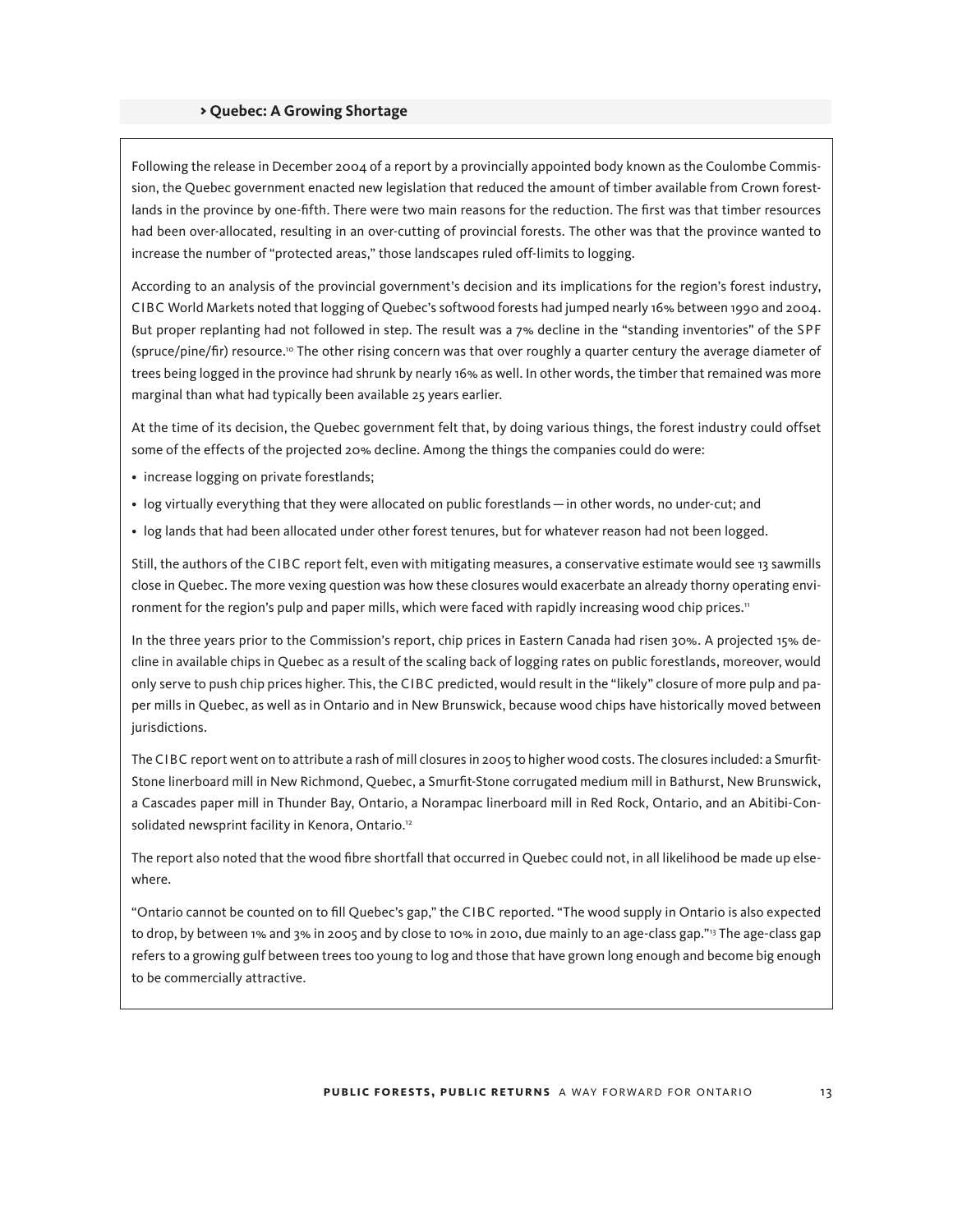wood (i.e., not enough upland sites/summer ground), and a higher percentage of lower quality/higher costing wood maintained on the unit. The full allowable harvest for all forest units must be encouraged."9

On parts of the British Columbia coast where such practices were once rampant, the result was a precipitous decline in logging rates. Logging the best and leaving the rest was profitable in the short-term, but carried with it considerable downstream costs.

Concerns about wood availability and qual-

## > Fully **half of the 20 largest electrical purchasing facilities** in Ontario are forest companies.

ity, moreover, are not limited to Ontario. To the east in Quebec, for example, a dramatic decline in available timber supply is underway. The decline is having an effect not only on the viability of sawmill and pulp and paper facilities in that province, but in Ontario and New Brunswick as well *(see side story: Quebec: A Growing Shortage)*.

#### **Rising energy costs**

Another major challenge confronting forest companies in Ontario is the rising cost of energy, both for hydro and for fossil fuels.

The industry—particularly the pulp and paper sector—is a major consumer of power, in fact the largest of all manufacturers. Fully half of the 20 largest electrical purchasing facilities in Ontario are forest companies.<sup>14</sup> It is estimated that annual hydro costs for the industry are on the order of \$500 million, and for some companies the hydro cost alone represents a third or slightly more of their operating costs.<sup>15</sup>

This poses serious challenges for companies—even those that have made relatively recent investments in an effort to stay competitive. One such company is St. Mary's Paper Ltd. in Sault Ste. Marie. The company invested \$160 million in its specialty paper mill in the past decade in an effort to reduce costs and stay competitive. But, as the company's external affairs spokesman, Mark Dube, lamented in September 2005:

"The cost of natural gas has doubled in the past year, electrical costs are up 35%, and fuel costs for hauling wood to the mill and product to market have gone through the roof."<sup>16</sup>

Not all sectors of the forest industry are hit equally hard by rising energy costs. Mills that make newsprint from thermo-mechanical pulp may spend 35% of their annual operating budget on hydro purchases alone. Other parts of the industry are somewhat less energy-intensive and include kraft pulp mills, fine paper mills, panel and lumber mills. But it would be misleading to conclude that such operations—particularly those outside of the pulp and paper sector—are not affected when pulp operations curtail production.

The forest industry is highly integrated, with the so-called "waste" from one sector forming an essential feedstock for the other. The classic example of this is the wood chips, shavings, and sawdust left over after lumber mills convert logs to lumber (half or more of every log processed). Many lumber mills become economically inoperable without secured buyers for their waste or residual products, which may represent 30% or so of their sales. And those buyers are falling away by the drove.

As noted forest industry analyst, Peter Woodbridge—a Council member who has done extensive analysis of forest industry trends and market opportunities in British Columbia, Ontario, and elsewhere—noted in late September 2005: "Pulp and paper mills in fibre-short provinces such as Quebec and Ontario are closing. Twenty-one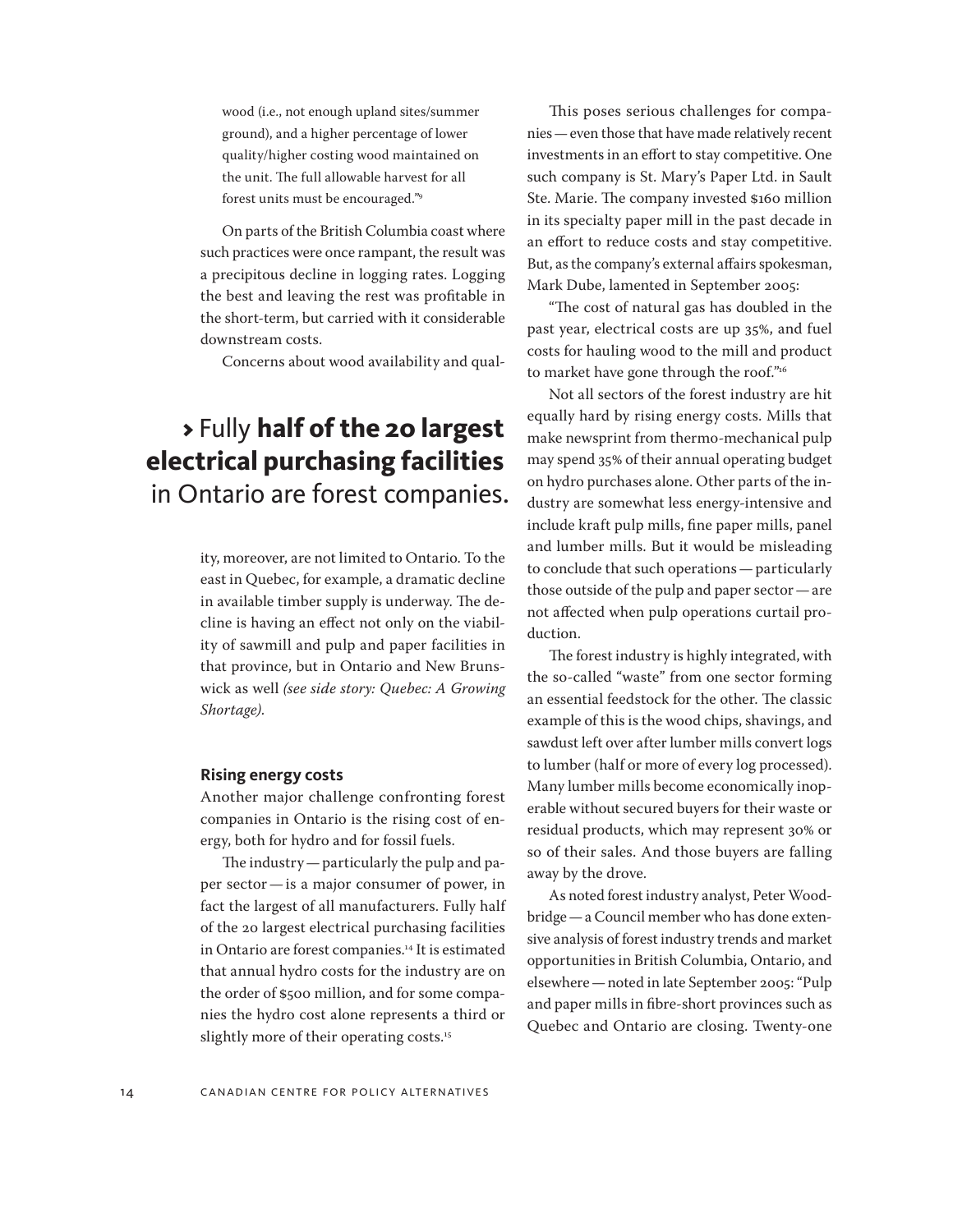mills or paper machines have shut down in the past two years, with over 5,000 jobs lost."<sup>17</sup>

In the interim, pulp and paper mill closures have mounted. And the closures are certain to have a ripple effect elsewhere in the industry unless new sources of wood chips can be found.

In addition to the challenges of grappling with high hydro bills, companies also confront escalating fuel costs—a particularly vexing reality given the industry's historic and entirely predictable efforts to log what was closest at hand first and what was more distant later. So not only are companies grappling with paying more money to fill their fuel tanks, but also more fill-ups are required to transport logs from the bush to the mills. Fuel is a significant contributor to what in industry parlance is known as "delivered wood costs."

And on that front, Ontario appears to be in a most disadvantageous position. According to Jamie Lim, president of the Ontario Forest Industries Association, delivered wood costs to mills in the province are a major factor explaining the industry's poor competitive position (*see table: The High Costs of Delivered Wood in Ontario*)*. 18*

In conclusion, the high costs of energy are an obvious challenge for Ontario's forest industry. But they may also prove an opportunity because they will stimulate innovation. Later, we look at how the quest for lower costs and greater energy efficiencies has resulted in improvements at some pulp and paper facilities and how further opportunity exists to generate power from wood and the byproducts of the chemical pulping process.

Ultimately, high power costs may work in other unexpected and beneficial ways: for example, by forcing countries to reconsider the wisdom of shipping partially finished products great distances to buyers that add value to those products prior to shipping them back. In other words, growing energy shortages and the need to achieve greater energy efficiencies may serve

### **table 2 The High Costs of Delivered Wood in Ontario**

| <b>Province</b>  | <b>Delivered Wood Cost</b>                                |
|------------------|-----------------------------------------------------------|
| Ontario          | US\$50 per cubic metre                                    |
| Manitoba         | US\$36 per cubic metre<br>(32 per cent less than Ontario) |
| British Columbia | US\$44 per cubic metre<br>(12 per cent less than Ontario) |

**so u rce** Business Edge. October 13, 2005. Note that this report had costs for Ontario pegged at \$55. The \$50 figure used instead reflects recent cost-savings due to various provincial government initiatives.

as a driving force behind higher value-added output at the local level. As we will see a little later, opportunities abound to add further value to forest products in Ontario.

### **Ratcheting up the competition: emerging forestry powerhouses**

In an industry where the essential raw material is a living, breathing thing that may take several decades to a century or more to reach its optimal commercial value, it is natural to expect that regions where trees grow faster have an advantage over those where trees grow slowly. This becomes all the more important as jurisdictions that relied on trees that they did not invest in growing deplete natural forests and are forced into the expensive and time-consuming business of tree farming.

Council members noted that, in countries like Brazil, rotation periods for some trees (rotation is the length of time between when a tract of forest is logged and then logged again) may be "50 to 80 years shorter" than for trees typically found in colder climates such as northern Ontario." A sign of what Canadian pulp producers are up against is Uruguay. Not often considered a forestry powerhouse, Uruguay has many of the same climatic advantages as Brazil, and it has been expanding its plantation base aggressively, with between 42,000 and 60,000 hectares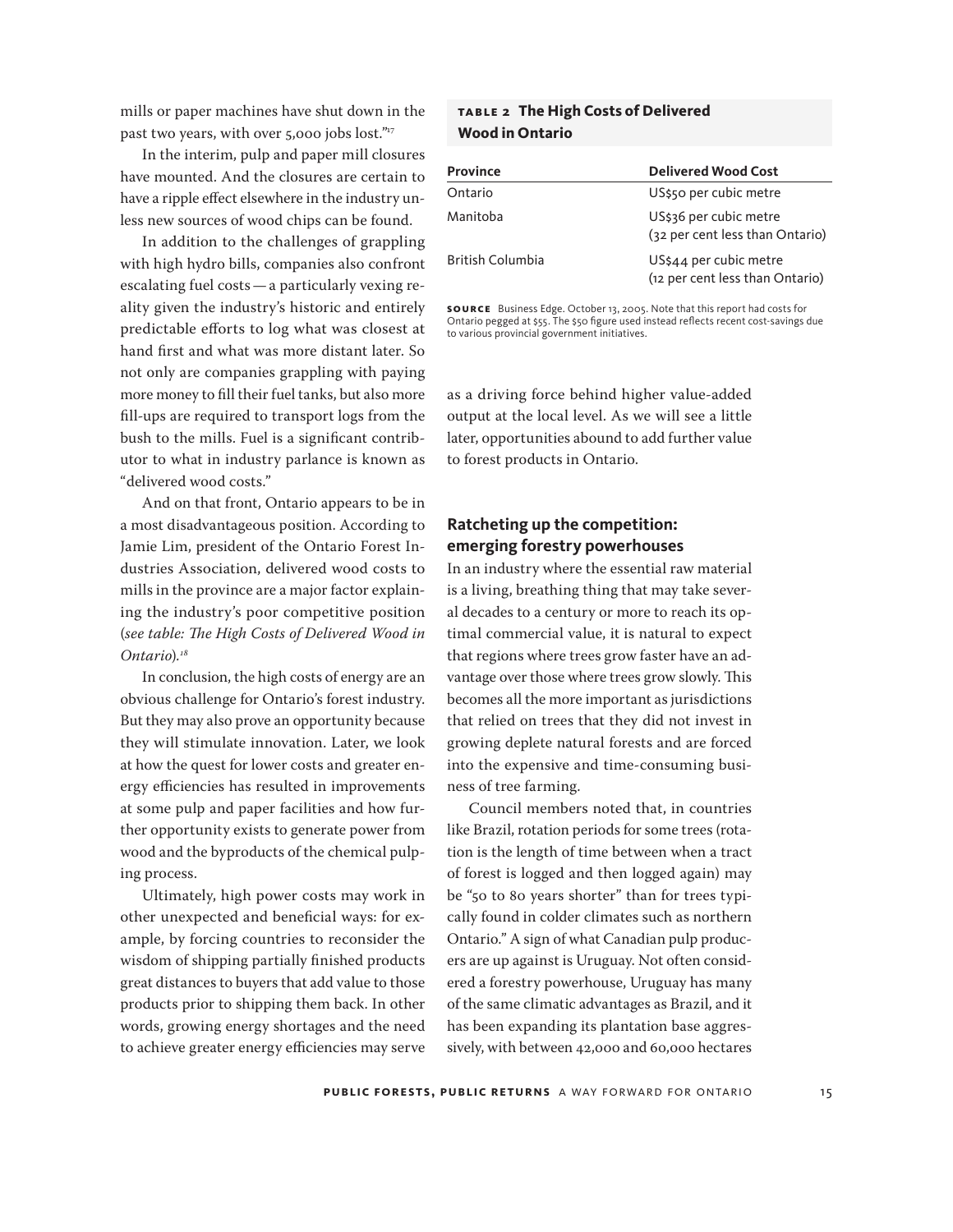| Country       | Company                   | Mill                    | <b>Total New Capacity</b> |
|---------------|---------------------------|-------------------------|---------------------------|
| <b>Brazil</b> | Votorantim Cel. E Papel   | lacarei                 | 150,000 tonnes            |
| Chile         | Arauco                    | Valdivia                | 440,000 tonnes            |
| Chile         | Arauco                    | Neuvo Aldea             | 600,000 tonnes            |
| Germany       | Mercer                    | <b>Zelstoff Stendal</b> | 550,000 tonnes            |
| <b>Brazil</b> | Veracel (Stora - Aracruz) | Eunapolis               | 900,000 tonnes            |
| China         | Asia Pulp and Paper       | Hainan                  | 900,000 tonnes            |
| <b>Brazil</b> | <b>CENIBRA</b>            | <b>Belo Oriente</b>     | 200,000 tonnes            |
| Chile         | <b>CMPC</b>               | Santa Fe                | 780,000 tonnes            |
| Uruguay       | Botnia SA                 | <b>Fray Bentos</b>      | 1 million tonnes          |
| Uruguay       | <b>ENCE</b>               | <b>Fray Bentos</b>      | 500,000 tonnes            |

### **table 3 The South: Where the Pulp Dollars are Going (start-up 2007–2008)**

**so u rce** Paul Lacour, AFOCEL. A presentation to UNECE/FAO, September 26, 2005

of land planted in new trees each year between 1993 and 2000.<sup>19</sup>

"We are seeing a shift in the pulp industry from the northern to the southern industry; and over time the same shift is expected in much of the paper industry [too]," Don Roberts, a noted forest industry analyst, told delegates attending a meeting of the Canadian Council of Forest Ministers in the fall of 2005.<sup>20</sup> Historically, companies producing market wood pulp in Ontario and elsewhere in Canada got by because of the premium that buyers attached to northern bleached softwood kraft pulp, or NBSK. But, as Roberts subsequently noted, trees converted to wood chips in the north take five times longer to grow than southern pulp plantation crops such as eucalyptus.

If this wasn't enough cause for concern, Roberts went on to note that many of the pulp mills in Ontario and elsewhere in Canada are relatively old and relatively small, two factors leading to higher operating costs, which in turn makes them vulnerable to closure. To highlight his point, he presented data from the forest industry analyst firm Jaakko Poyry, showing the output and age of pulp mills in Canada versus those in other parts of the world. Very few Canadian pulp mills are even meeting the average output of pulp mills worldwide, which is currently sitting at about 420,000 tonnes per annum. In addition, the majority of Canadian mills are on the so-called "weak" side of the ledger when it comes to the age of the equipment they employ to make their pulp.

If smaller and older mills were not drawbacks enough, Roberts said, Canadian mills also tend to be owned and operated by companies that, in the broad scheme of things, are small when compared to other players around the globe.

"Canada is the largest exporter in the global industry, and yet our companies are small by international standards—American and European companies dominate," Roberts told federal and provincial forest ministers. "Abitibi-Consolidated is the biggest in Canada [in terms of net sales in 2004], but it ranks only 21st in the world." And, Roberts continued, "size matters because there are economies of scale in market and product development and in the capital markets."

The growing uncompetitive position of many of the province's pulp facilities also seems to be borne out by a recent analysis of bleached chemical pulp operations by economist Paul Lacour. Working on behalf of the French pulp and paper industry research institute AFOCEL, Lacour noted that all but two of 10 major chemical market pulp mills slated for construction or expansion by 2007–2008 were in the southern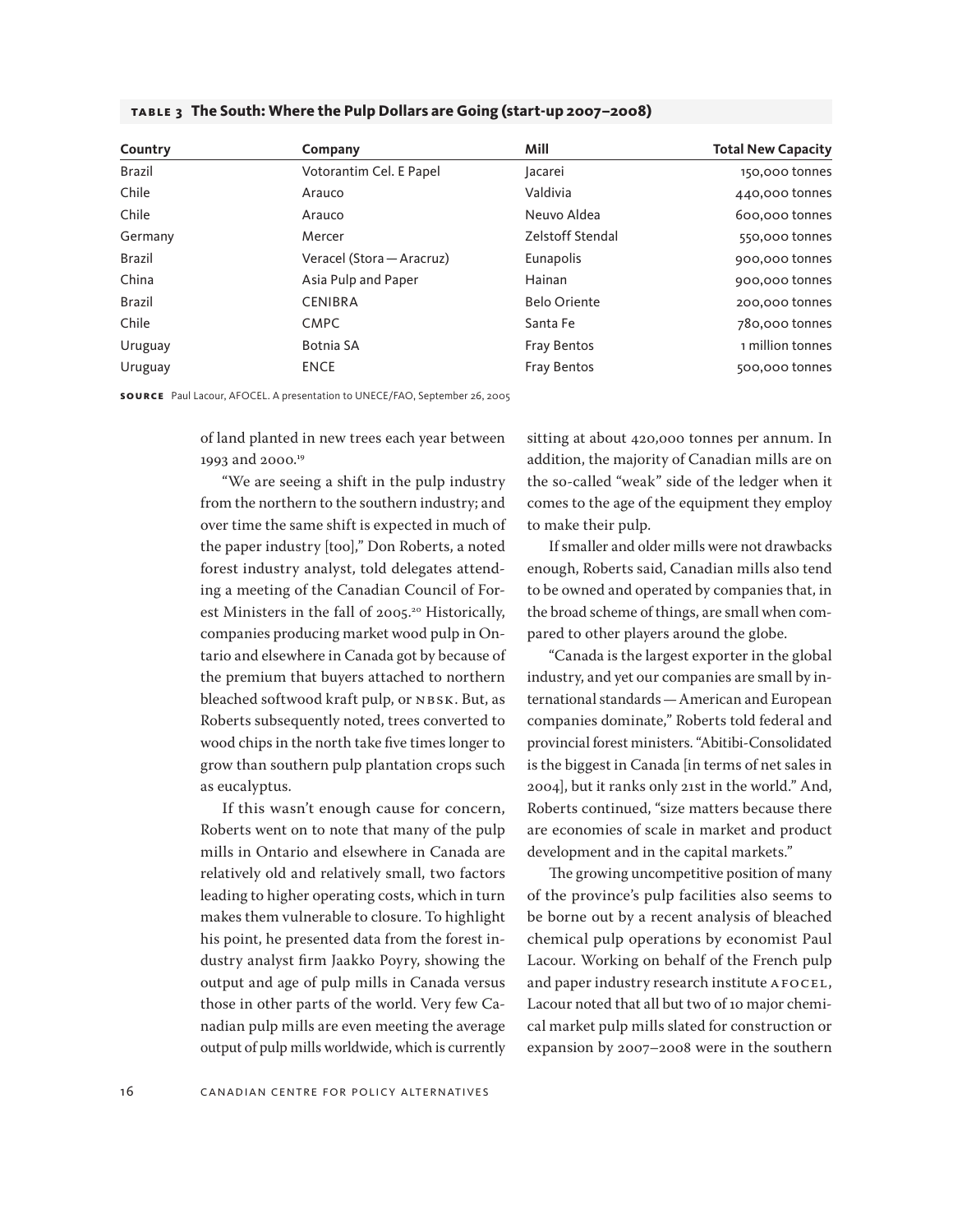### hemisphere (*see table: The South: Where the Pulp Dollars are Going*).21

Throw into the mix other areas of the world where massive tracts of forestland are only now beginning to be logged in earnest and the potential exists for a significant increase in a flood of cheap wood products into already crowded global markets. The most significant of these countries are, of course, those that comprised the former Soviet Union. One company to analyze wood flows out of that region—Resource Information Systems Inc. or RISI —noted that harvest levels in the former Soviet Bloc fell from the 1980s to 1990s. But they are on the rise again, with lumber shipments from Russia now reaching the U.S. after being processed in European mills. RISI's projection is for logging rates in the former Soviet Bloc to increase to 320 million cubic metres per year, a staggering 60% increase over the rates at the end of the last decade.<sup>22</sup>

Complicating matters, Ontario producers and their counterparts throughout North America are grappling with China's rapid emergence as an economic powerhouse, and the influence it has and will continue to have as both a potential customer and competitor on the forest products front. While China may not be noted for growing great volumes of wood fibre, its booming economy—fuelled by abundant and cheap sources of labour—is having a marked impact on major wood product markets. This includes pulp and paper as well as solid wood products.

An eye-opening snapshot of just some of the trends in forest product movements into and out of China is captured in the February 2005 monthly international solid wood newsletter *Wood Markets*, published by Vancouver-based forest industry analyst Russell Taylor.

In his newsletter, Taylor notes that China's log imports in 2004 alone were 28 million cubic metres—well in excess of all the timber logged annually in Ontario. In the 10 years ending in 2004, Taylor reported, China's imports of sawn lumber, much of which was re-cut into products that were later exported, increased more than nine-fold to 3.2 billion board feet. In recent years, China has gone from being an importer of plywood to an exporter of the panel product, all of which was achieved with a stunning increase in plywood production from 2.1 million cubic metres in 1993 to more than 18 million cubic metres in  $2004.<sup>23</sup>$ 

Significantly for Ontario, a jurisdiction that does better than many of its Canadian counterparts when it comes to value-added wood products manufacturing, China's emerging role as a *competitor* rather than a *buyer* of wood product

## > China's log imports in 2004 alone were 28 million cubic metres—**well in excess of all the timber logged annually in Ontario.**

markets is the major cause for concern.

For example, U.S. imports of furniture made in China increased nearly a third in each and every year for six straight years ending in 1995. This had a serious dampening effect on Canadian companies that were, from 1994 to 2001, ranked first in exports of furniture to the U.S., a distinction they lost to China in 2001.<sup>24</sup> Much of China's growth in this market has been achieved with investments in technology and machinery that the Council noted was "more advanced than that found in the average U.S. furniture factory." But again, because of China's much lower wage rates, such capital investments are far easier for investors to lay out.

The seriousness of China's competition with Canadian furniture makers was underscored in October, 2005 when lawyers representing the Canadian Council of Furniture Makers filed a request with the Canadian International Trade Tribunal. The CITT, which has powers to de-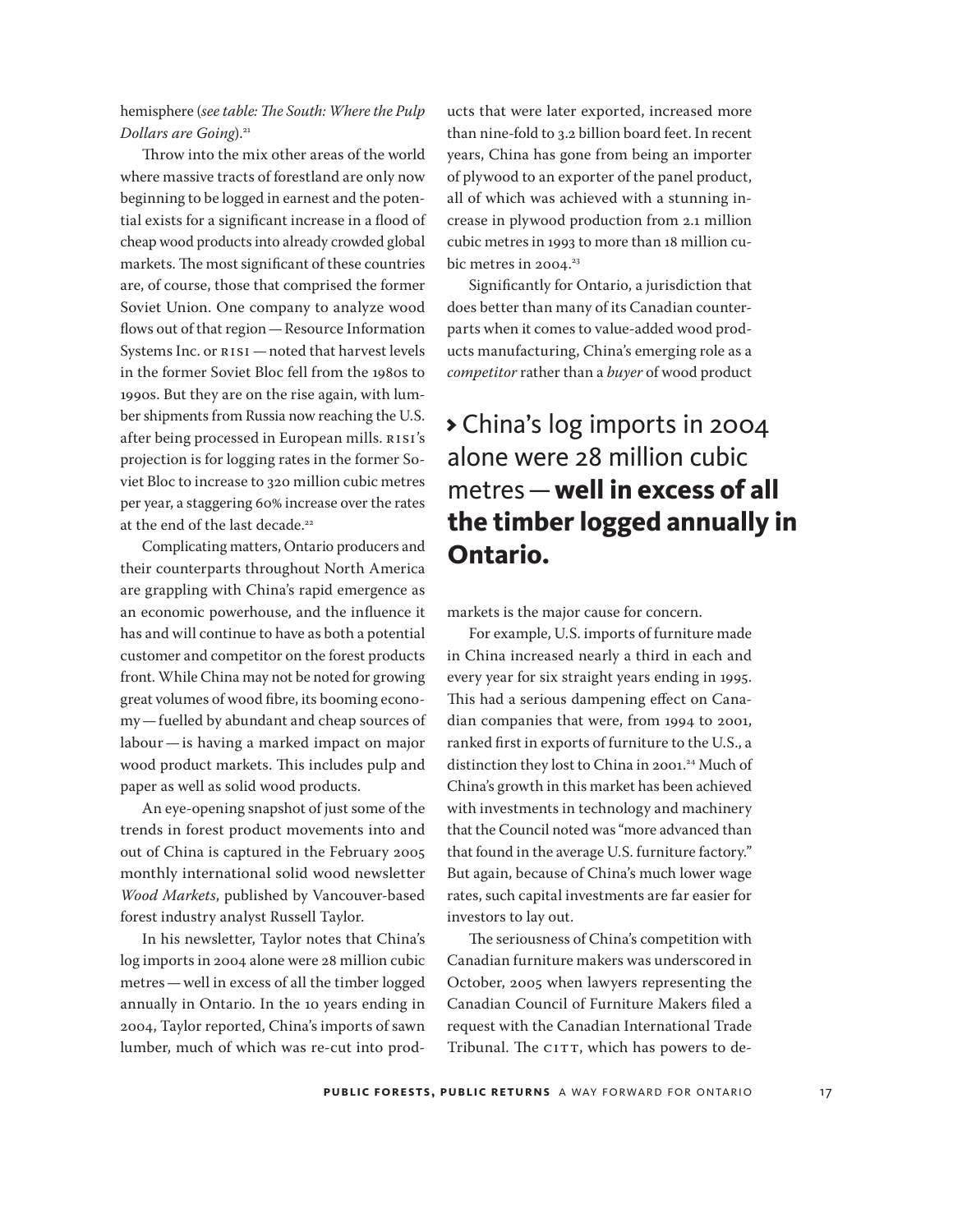### **table 4 Average Return on Capital Employed By Region—1998–2004**

| Region                         | <b>Return on Capital Employed</b> |
|--------------------------------|-----------------------------------|
| Latin America and South Africa | 7.3%                              |
| Europe                         | 6.1%                              |
| <b>USA</b>                     | 5.4%                              |
| Australia and New Zealand      | 4.7%                              |
| Canada                         | 4.4%                              |
| Other Asia                     | 3.5%                              |
| Japan                          | 2.1%                              |

**so u rce** CIBC World Markets. The Canadian Forest Products Sector: How Do We Adapt For Survival? A presentation to the Canadian Council of Forest Ministers. October 4, 2005.

> termine whether imports of goods are causing or could cause harm to domestic producers, was asked to recommend that trade protection measures be put in place for a three-year period. The Furniture Council asked for temporary protection on grounds that furniture imports from China had risen 1,296% over the previous decade. The request was denied in March 2006 on grounds that the industry had not provided enough specific information on eight sub-sectors of a wildly diverse industry.<sup>25</sup>

### **Low Returns on Capital Employed**

Seen from the perspective of returns on capital employed, forest companies worldwide face tremendous challenges. In its survey of seven regions, CIBC World Markets found that Canada was on the low end of the spectrum when it came to returns on capital employed, with an average return of 4.4% per cent *(see table).*

As the CIBC World Markets report went on to note: "The cost of capital is roughly 10%–13%, but even the most profitable region has only generated an average ROCE [Return on Capital Employed] of 7%, with the very best companies at 12%–15%. The average ROCE in Canada is in the 4%–5% range. The markets are saying, 'take capital out of the forest products industry'—we must compete against other industries."26

Making matters even more challenging is that the larger forest companies in Canada are, in the broad scheme of things, quite small. This matters, the CIBC report emphasized, because, the bigger you are, the easier it is to make investments and to secure favourable interest rates when raising funds for new capital projects.<sup>27</sup>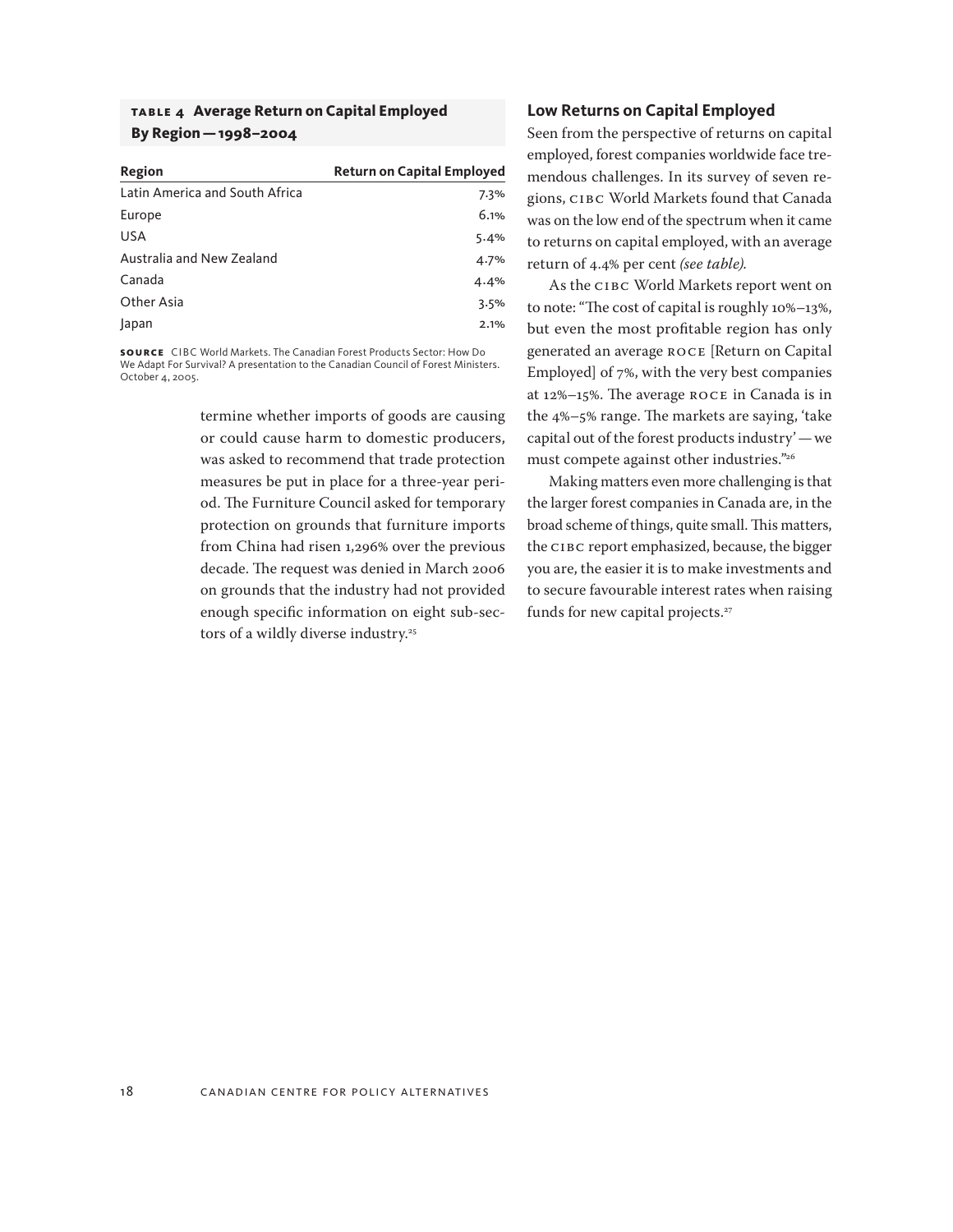# <span id="page-18-0"></span>2 **What Has the Ontario Government Done in Response?**

As the fortunes of many of Ontario's forest companies have faltered over the past few years, calls have mounted on the provincial government—landlord of public forestlands—to make regulatory changes that would assist the industry.

While changes have been made in three installments since 2005, the overall impression is that the new measures may bring no more than some partial relief to an industry that remains plagued with many problems.

As a CIBC World Markets analysis of the middle of the three packages unveiled by the provincial government put it: "While some of the components in the package are logical, we do not think the package will have a meaningful impact on those companies with significant assets in the province, and we are not changing our stock recommendations."28

The first of the packages, unveiled in June 2005 by Ontario Minister of Natural Resources David Ramsay, offered up to \$350 million in loan guarantees to "stimulate new investment in value-added manufacturing, improve energy efficiency, and make better use of wood fibre." The province projected that such investments would have a ripple effect, helping to leverage twice as many funds in new investments.<sup>29</sup>

This package was regarded by CIBC, and also by many in the woodworking unions and the industry, as of little consequence. "Given the weak balance sheets in the industry," CIBC reported to stock market watchers, "the impact of this program is [likely to be] minimal."30

The second of the two packages was more specifically targeted to offer incentives and relief on very defined fronts. It included a \$150 million "Forest Sector Prosperity Fund," essentially a vehicle for extending grants, which would further serve to entice private sector investment. The idea behind the fund was to finance up to 10% of project costs in the areas of energy co-generation, value-added manufacturing, and advanced building materials. The fund was to be modelled on an earlier one that had been designed for the province's auto industry. The second program component was a commitment to place \$1 million per year into a program promoting wood consumption.

The other two program components were very much geared to addressing costs that the industry said it should rightfully not have to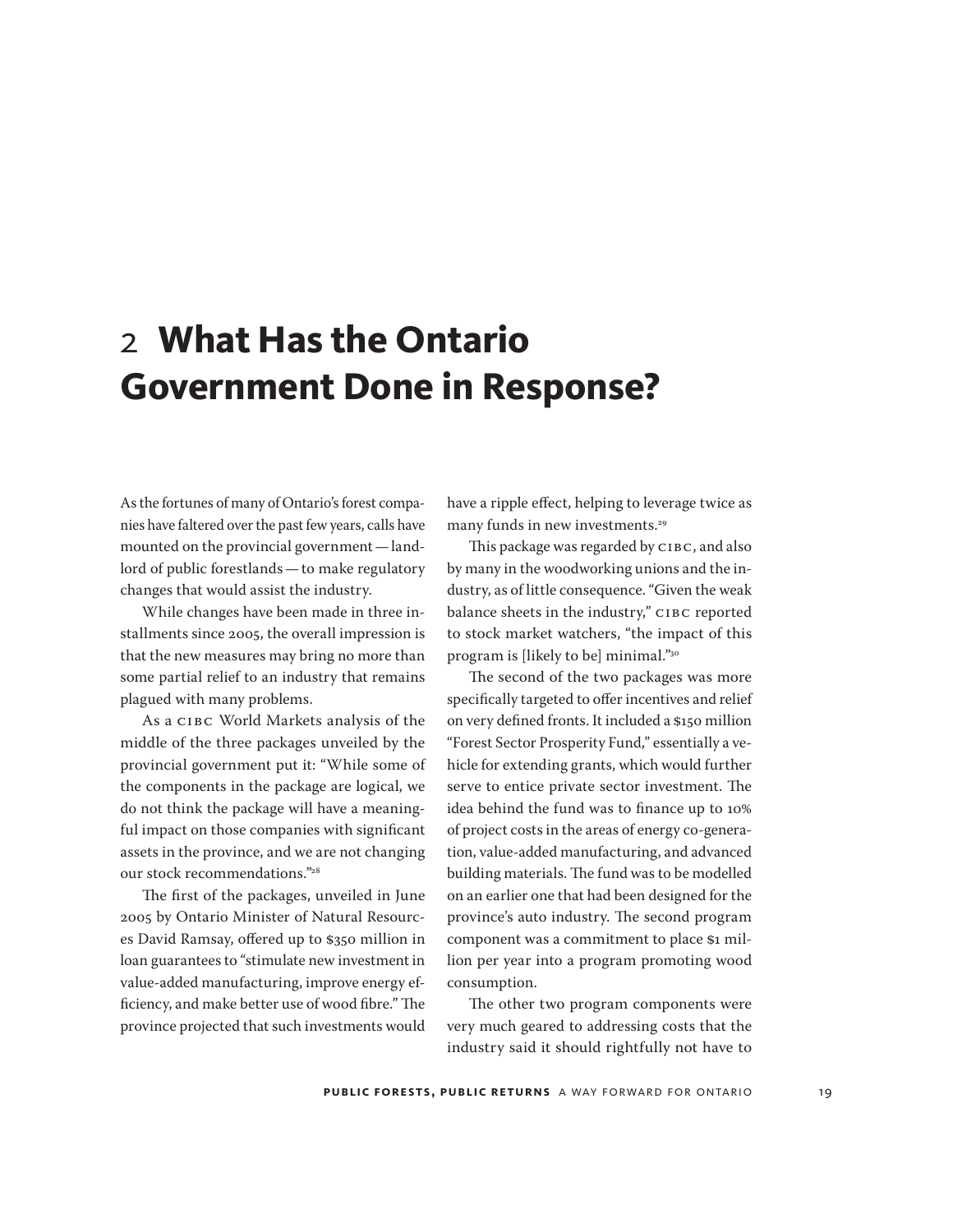bear. The first cost was maintaining so-called "primary roads," essentially mainline logging roads that are often used by all kinds of vehicle drivers to get off the beaten track. The industry argued, and the province ultimately accepted, that such costs should not be borne by the forest companies because the roads were, in essence, public. The province, in agreeing to assume responsibilities for the maintenance of such roads, initially pegged the annual price tag at \$28 million annually.

The final major aspect of the package was a commitment by the Ministry of Natural Re-

## > There is very little to suggest that government reforms are designed **with the needs and interests of northern resourcedependent communities** in mind.

sources, which had earlier offloaded such responsibilities and costs onto the forest industry, to re-assume responsibilities for conducting forest inventories and analysis of forest resources. In a nutshell, such work is critical to understanding how much public timber is actually out there, what volume may be suitable for commercial harvesting, and at what rate it can be cut. The Ministry estimated such costs would be around \$7.5 million in 2006–2007 and approximately \$10 million per annum in following years.

While this package did address specific issues of forest company concern, the overall impression was that it would not add measurably to improving the bottom line of many companies in the logging business. Put in context, the last two measures—road subsidies and transfer of forest inventory costs—probably would serve to drop delivered log costs by roughly \$2 to \$3 per cubic metre. The CIBC analysis called this insignificant in the broad scheme of things—especially when viewed against low-cost producers such as Brazil whose delivered wood costs (the cost to bring the wood from the forest to the mill) are somewhere in the US\$35–\$40 per-cubic-metre range, well below the average in Ontario (*see earlier table: The High Costs of Delivered Wood in Ontario*)*.* 31

The third and most recent provincial aid announcement came in February 2006, and was unveiled by Ontario Premier Dalton McGuinty. The package further increased primary road construction and maintenance costs by \$47 million, for a combined total of \$75 million annually. It also included a \$70-million refund as a consequence of retroactively reducing stumpage fees for 2005 and 2006. And the package further promised \$3 million a year over the next three years as a result of reduced stumpage fees for poplar and white birch trees harvested to make wood veneer.<sup>32</sup>

The government press release included requisite third-party praise, including from Jamie Lim, president of the Ontario Forest Industries Association. Lim characterized the provincial assistance package as: "...a home run by the government...[one that will] pay huge returns for the people of the province in terms of jobs, the generation of wealth and tax contributions from the industry that annually exceed \$1 billion."33

And Greenstone Mayor and President of the Northwestern Ontario Municipal Association, Michael Power, also gave it the thumbs up, saying the measures would "have positive effects on not just the north, but the entire province."

But there are reasons aplenty to be less than sanguine about just how much these measures will revitalize the fortunes of the industry and resource-dependent communities.

For one thing, major issues such as the ongoing high costs of energy are not addressed. High energy costs are clearly hurting the industry, with some sectors being hit much harder than others. While such costs are currently viewed as a serious challenge to the ongoing financial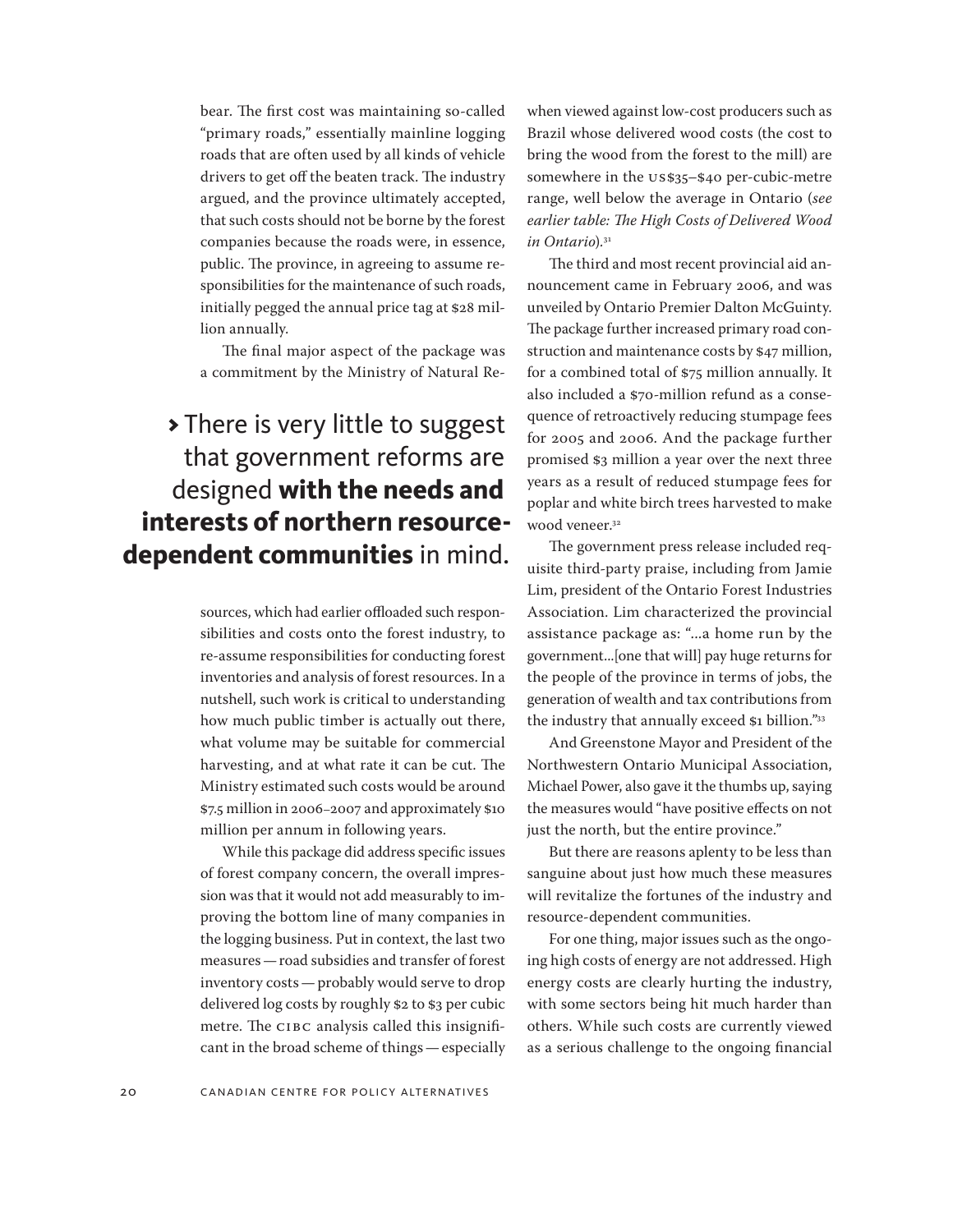viability of certain mills, however, they may in the long run also present opportunities. Are there ways for the industry to generate power, thus lowering its overall operating costs and/or potentially producing power that could be fed onto the grid?

Second, there is very little to suggest that government reforms are designed with the needs and interests of northern resource-dependent communities in mind;—communities suffering from a serious erosion of high-paying jobs, capital flight, declining industrial taxes, and decreasing populations.

Third, the measures almost completely ignore the integrated nature of the forest industry. With a significant number of pulp and paper facilities having closed, there is bound to be an impact on sawmills, which produce large volumes of wood chips. This byproduct from producing lumber forms a significant amount of the overall wood volume produced by sawmills—around half, in fact. Without reasonably close buyers for such products, many sawmills could become financially unviable. In the absence of new pulp facilities being built, there is a crying need to identify alternative economic uses for the residual products from lumber production.

Fourth, the province, which benefits enormously from Ontario's forest industry, lacks a vision of what its long-term role is in helping the industry transition to a new and hopefully more secure future. The importance of this last point should not be underestimated. Forestry in Canada has almost always involved some kind of partnership between companies and individual provincial governments. What the provinces brought to the table was access to publicly-owned forests, which in most jurisdictions comprise the overwhelming majority of forestland. In exchange for receiving access to the timber (usually but not always in the form of long-term volume-based

or area-based renewable licences), companies agreed to pay timber-cutting or stumpage fees to the provinces based on the volume and value of what was being extracted. In many cases, they also agreed to construct and operate woodprocessing facilities in various communities. And often, the provinces retained the right to reassign forest tenure in the event that such facilities were closed. Ontario does not require this, but in neighboring Quebec the idea that certain mills are attached to certain forest tenure agreements remains in place.

As a partner in forest enterprises, the On-

## > The province, which benefits enormously from Ontario's forest industry, **lacks a vision of what its long-term role is in helping the industry** transition to a new and hopefully more secure future.

tario government needs to look ahead, better understand what the challenges and opportunities are in the forest sector, and see where it can play a meaningful and effective role in helping to bring a greater degree of stability to the forest sector.

Government should also be looking seriously at ways to lessen the vulnerability of resource-dependent communities to mill closures by giving them more of a direct stake in forestry operations. Again, later in this report we will suggest ways that this can be achieved through some much-needed reallocation of forest resources and revenues.

With that said, we turn to what may be some ways forward for the industry in Ontario and, by extension, elsewhere in Canada.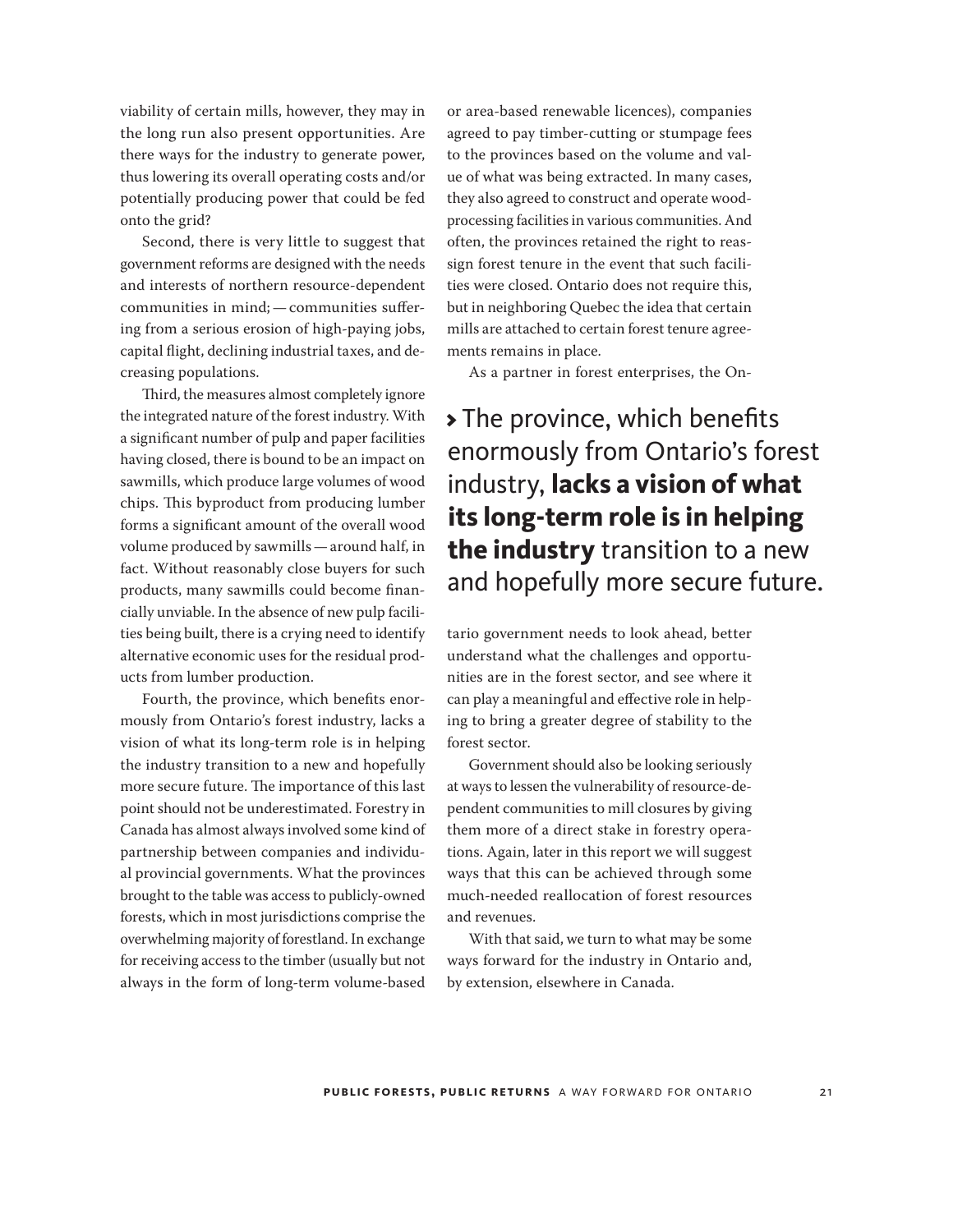# <span id="page-21-0"></span>3 **What Ways Forward?**

The challenges confronting Ontario's forest industry and forest communities are multi-faceted and will not be readily remedied in the shortterm. The wrenching upheavals associated with pulp, paper, and sawmill closures, moreover, may not yet be over. Older, smaller, and less efficient mills remain in operation and it is questionable how long they can continue.

There are, however, things that can be done. With effort on the part of the industry and government, strategies can be pursued that enhance the Ontario forest industry's position in key markets—strategies that help to stabilize (although not necessarily increase) employment in the industry.

Three areas of major importance are valueadded forest products and what role they can play in future years, the emerging market for "eco-certified" forest products, and energy production from wood and other products created during forest product manufacturing.

### **Value-Added**

One of the more comprehensive analyses of the province's value-added wood products potential

was completed and published in December 2003. The report was one of many funded by the Ontario government's Living Legacy Trust, a \$30 million fund set up to support projects that delved into the economic, social, and recreational benefits that Ontario derived—or could derive—from its forestry, fish, and wildlife resources.34

Prepared by Peter Woodbridge of Woodbridge and Associates Inc., a Vancouver company with extensive experience in researching forest product markets and their potential, the report offered a refreshing counterpoint to the doom and gloom that many were coming to associate with the industry and its prospects in Canada's largest province. The company has done similar analyses for other Canadian provinces, notably British Columbia.35

Woodbridge's analysis found that Ontario's wood products and value-added wood manufacturing sector is "one of the most important and substantial contributors to the provincial economy, both in northern Ontario and the south." Yet these sectors of the provincial economy are "significantly under-rated."36

Based on much analysis of trends in the major markets for Ontario's lumber and value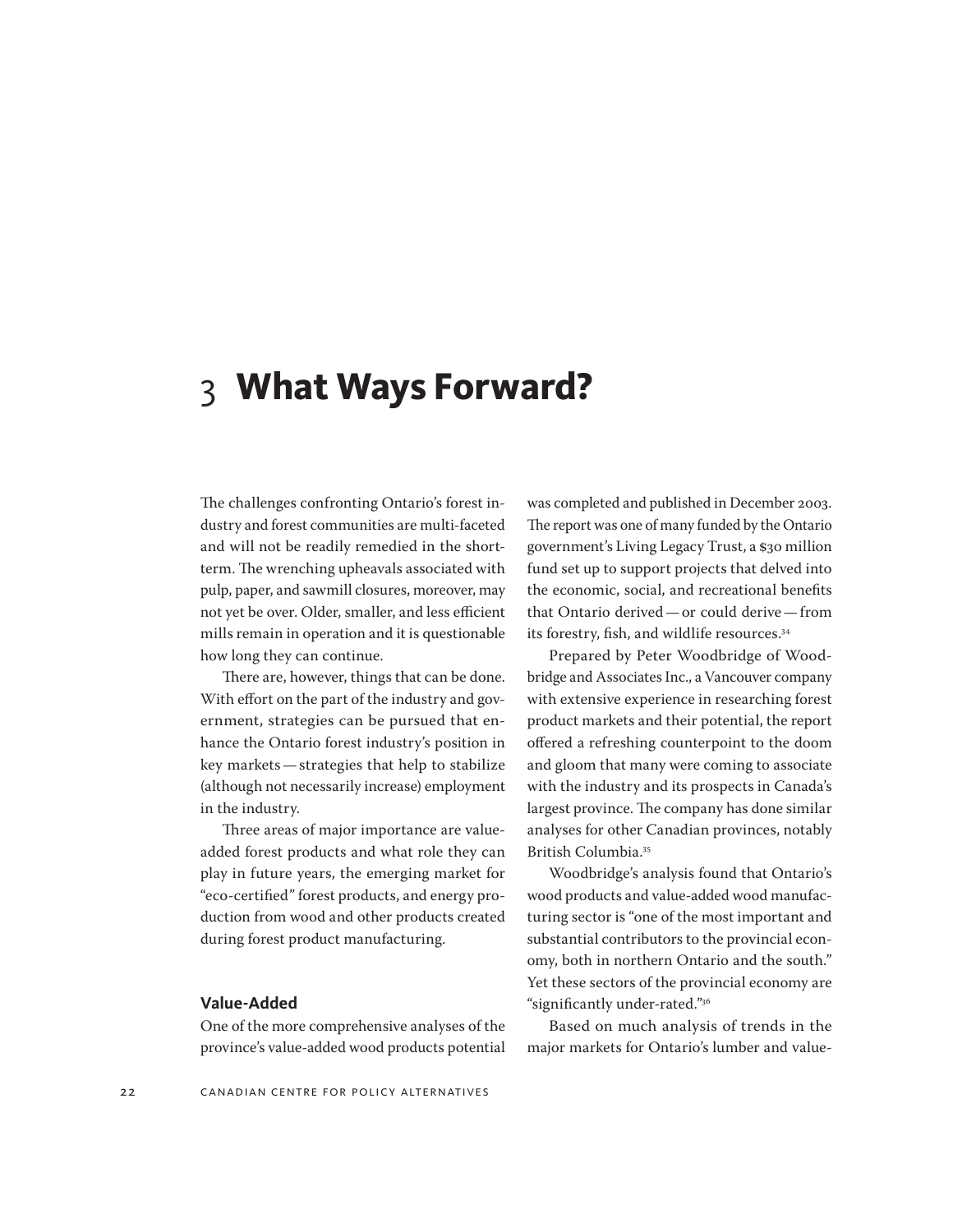added industries, Woodbridge concluded that there were "good prospects" for sustained sales increases on the order of 7% per year. "Over the next several years," the report projected, "the value of the sector's total shipments could increase by 40%, from an estimated C\$5 billion in 2003 to C\$7billion by the year 2010."37

The major market, not surprisingly, consists of the eight U.S. states that run in a belt around the Great Lakes just to the south of the province and that are home to some 83 million people, a population roughly the size of Germany.

The Woodbridge report identified five major areas where increased sales of Ontario wood products into the Great Lakes states were achievable—increases on the order of C\$2 billion. These included:

- lumber output from Ontario sawmills;
- output of door, window frames, and other millwork;
- more factory-built housing systems such as wall units;
- more building components such as trusses; and
- more engineered wood products.

In order for this growth to happen, however, the analysis foresaw the need for "a substantial upgrading of Ontario's sawmill industry." Without this, opportunities to expand the export of factory-built housing components and engineered wood products into the U.S. building materials market would be severely limited.

While noting that Ontario's sawmills had increased their exports of softwood lumber throughout much of the 1990s and into the first years of the current decade, the report observed that this came at the expense of the industry not making investments in other products that were capturing more of the building materials market—products such as machine-stress-rated lumber (MSR) or fingerjoint studs.

It went on to note that many sawmills were still turning out green lumber, a lower-value product than kiln-dried boards. Furthermore, some of the kiln-dried boards that were produced often suffered from defects and were not uniformly dried, making them unreliable both in domestic and export markets.

 "This is not a good base of supply for sustainable exports," the report noted. "Nor can it meet the needs of Ontario's non-integrated value-added wood product manufacturers, many of whom now purchase their materials from outside the province. The province loses the benefits of in-

## > **Ontario's forest industry needs investments on the order of \$250 million per year for several years** to make its sawmills and other solid-wood facilities truly competitive, value-added leaders.

dustrial synergies and cost savings that could be available if sub-sectors were more closely linked to each other's needs."38

The Woodbridge report foresaw that, in order to meet the projected growth in wood product sales, the incremental investments in upgraded sawmills and facilities that manufactured engineered wood products and value-added building components would need to be on the order of C\$250 million annually until at least 2010.

One of the cornerstones of Woodbridge's work is its analysis of the broader trends that are taking place in major wood product markets such as the home building market in the United States. As elsewhere, there is a growing shortage of skilled labour and trades. This has implications for on-site construction, leading either to delays or the use of semi-skilled work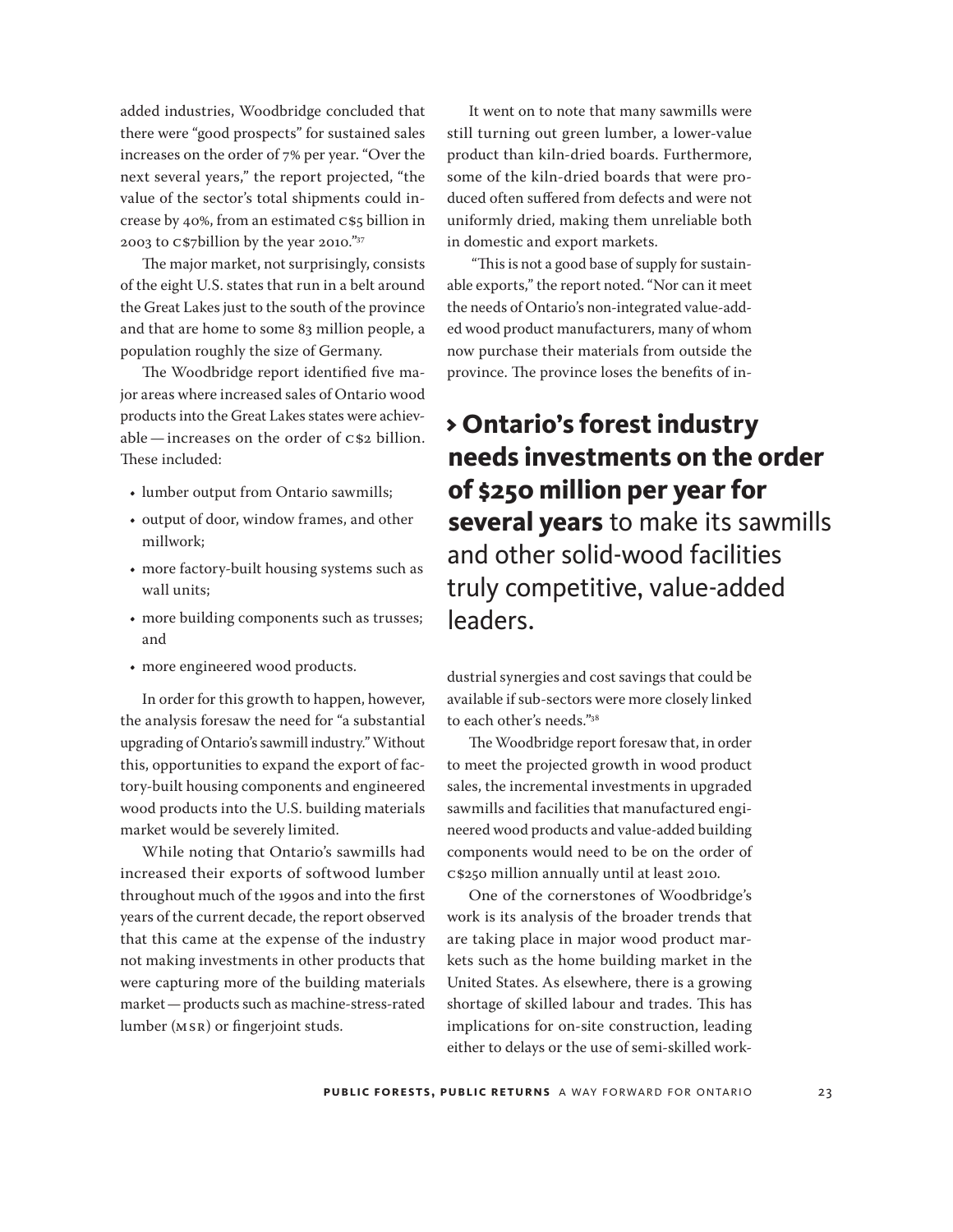ers that serve to drive up the cost of construction: either because it takes longer to build the product, or things are not done right and have to be done again.

This, Woodbridge believes, will continue to drive a trend toward standardization in the industry. Bigger home builders, in particular, will look more and more to having ready-to-install building materials, made to extremely exacting standards, delivered to building sites. Such materials can then be installed with a high degree of confidence that they will fill the required use. Standardization will also do something else, which Woodbridge believes must happen, and that is to drive down spiralling housing costs. There is only so much debt that consumers can take on, so by achieving savings in building costs at least some of those savings can be passed on to consumers.

In jurisdictions that have traditionally supplied products to the U.S., latching on to the broader implications of such a transition is fundamental to figuring out how to build and market the right products. It also may be key to figuring out how the different components of an industry such as the forest products sector in Ontario can better work together: For example, how the primary producer of a finger-jointed lumber product can better supply a company that then takes that product and uses it to make the ready-to-install building component that is bound for domestic or export markets.

Bringing things back to Ontario, the Woodbridge report foresaw increases in investments in sawmill operations in the more remote northwestern and northeastern regions. But it also concluded that much of the more labour-intensive value-added manufacturing would continue to be in areas of higher population, where such enterprises were already well established. The net overall job gains in both sectors were not projected to be that significant. But what likely would result from such a value-focused manufacturing strategy would be a more stable and prosperous industry—a far cry from what we have at present.

### **Energy: Challenges and Opportunities**

Energy costs have had a major influence on forest company profits, particularly in Ontario. It is reasonable to expect that as costs for power continue to rise there will be implications for the industry, particularly more energy-demanding sectors. On the pulp and paper side of the equation, the facilities that will face the biggest hurdles in the years ahead will be mechanical pulping operations.

Wood-based pulp production generally takes two forms. In mechanical pulping, wood chips are run through two rotating plates that separate and mechanically manipulate the wood fibres so that they can then be used as pulp furnish and later converted to paper, typically a paper product like newsprint. The grinding action requires tremendous amounts of power, which is among the greatest challenges in the process. On the other side of the ledger, mechanical pulping is much more efficient in converting wood fibre to its end use, typically twice as efficient as the other pulping process, chemical pulping. From a forest conservation and environmental perspective, this is a good thing.

In chemical pulping—and in Ontario and elsewhere in Canada this is typically chemical kraft pulping—chemicals, mixed with water, are used to separate the wood fibres by dissolving the lignin between the fibres so that they come apart. The chemical mix used to do this is often called white liquor, and is essentially composed of sodium hydroxide and sodium sulphide. The wood fibres, along with the white liquor, are heated in a digester. There are two outputs from the digester. The first is the separated fibres, which are used to make pulp and later paper. The second is called black liquor, which is a mixture of the dissolved lignin, chemicals, and water.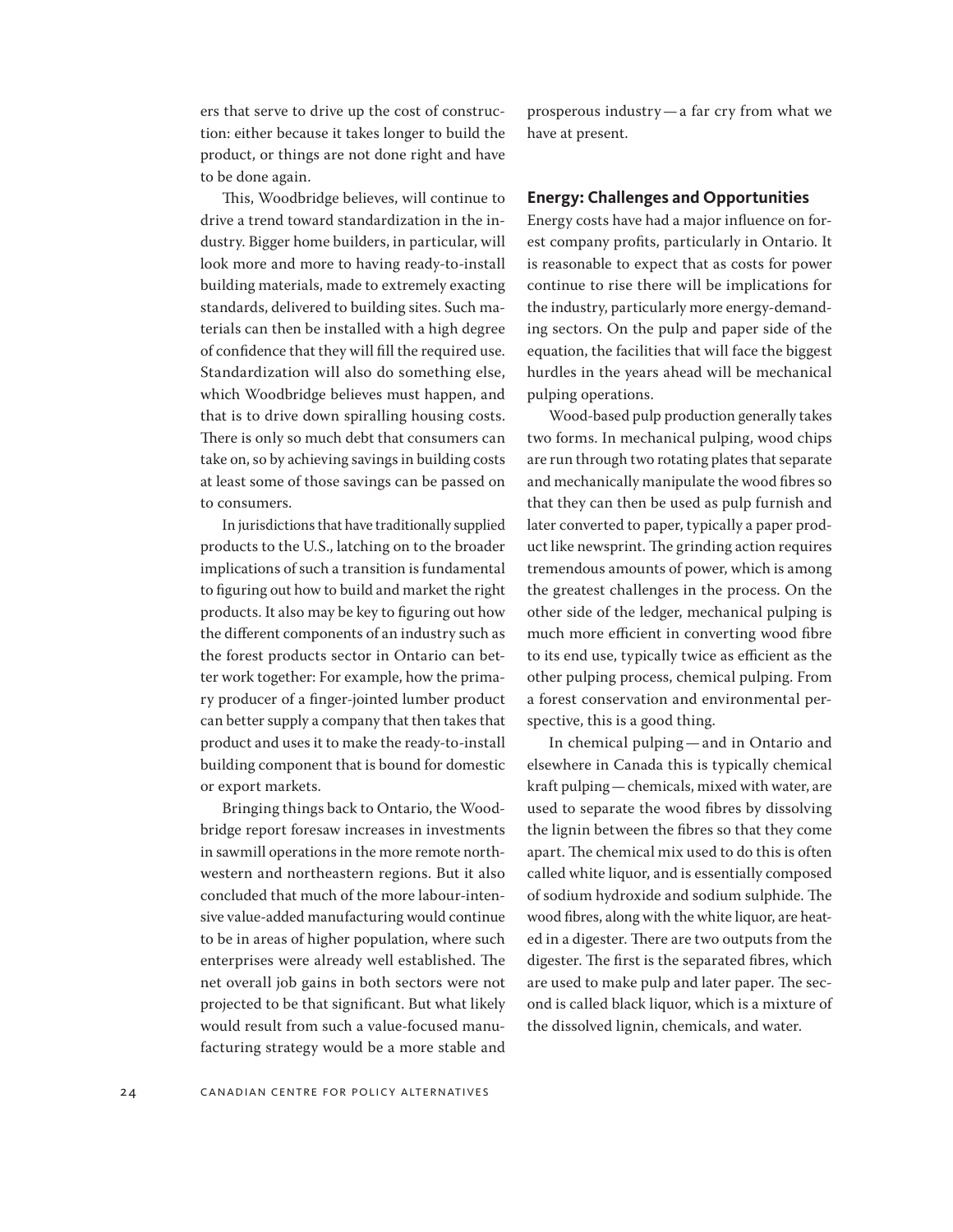Kraft pulping would be economically unfeasible if this liquor could not be used. So the black liquor is then diverted to a recovery boiler, which evaporates the water, leaving a thickened black liquor which is then burned. The burning of the organic material in the liquor produces steam, which helps to offset the mill's power costs. The recovery process also allows for recapture of sodium and sulphur, which is then looped back into the chemical pulping process. In most kraft pulp mills, substantial amounts of power are generated through the use of black liquor. However, mills also take advantage of burning so-called wood waste (also known as hog fuel) along with some fossil fuels in power boilers, which also generate steam power.

The big advantage in kraft pulping is that, with state-of-the-art technology, a mill can meet virtually all of its energy needs on-site in the processing itself. The downside is that kraft pulping consumes at least twice the amount of wood fibre to make the same volume of product, albeit a higher-value product. And then, of course, there are the challenges of reducing chemical loads in the effluent streams leaving the mills, something that the industry has done much to improve on in the last two decades, most notably in the area of removing dioxins and furans, byproducts of chlorine-bleaching. As improvements in pulp mill effluents have progressed, the prospect for completely "closed loop" systems (where all chemicals are recaptured and there are zero emissions to the receiving environment) is closer to becoming a reality.

This admittedly short description of the two pulping processes is significant in the Ontario context, especially if one speculates about what might lie ahead. While mechanical mills face challenges because of their high power demands, kraft mills face hurdles in terms of wood fibre availability. As noted earlier, both high power costs and perceived problems with wood supply are viewed as major impediments for the

industry moving forward—at least as it is currently constituted.

It would seem reasonable, then, that those industries that use less power will have inherent advantages, particularly as energy costs climb. Those advantages will only increase if those same industries are also capable of generating their own power, something the kraft pulp industry can do but that the mechanical pulping industry is hard-pressed to do. However, with only so much wood fibre to go around, and with their high wood fibre needs, there can only be so many kraft pulp mills. Moreover, in an environment where wood and chip hauling costs are rising, it seems reasonable to expect that only those kraft pulp mills that are located close to low-cost transportation systems such as rail lines, and those that are near major sawmilling centres where chip supplies are readily available, will survive.

### **Present-day Examples of Power-efficient Pulp Mills**

Overall, the industry in this country and in the neighbouring United States operates a lot of older, inefficient equipment that will need substantial investments over the next while in order for the industry to remain competitive. The heartening thing, from an energy use perspective, is that there are good examples of highly efficient mills in some Canadian jurisdictions. At a time of rising energy costs and heightened concern over the implications of continued fossil fuel burning and global warming, any energy savings have both economic and environmental benefits. Moreover, energy savings in the pulp and paper sector often involve capturing and recycling byproducts in the pulping process, an obvious benefit both from a business and environmental perspective. As further gains are made in recapturing and recycling materials, the prospects for closed loop systems, where everything is recycled and reused, improve.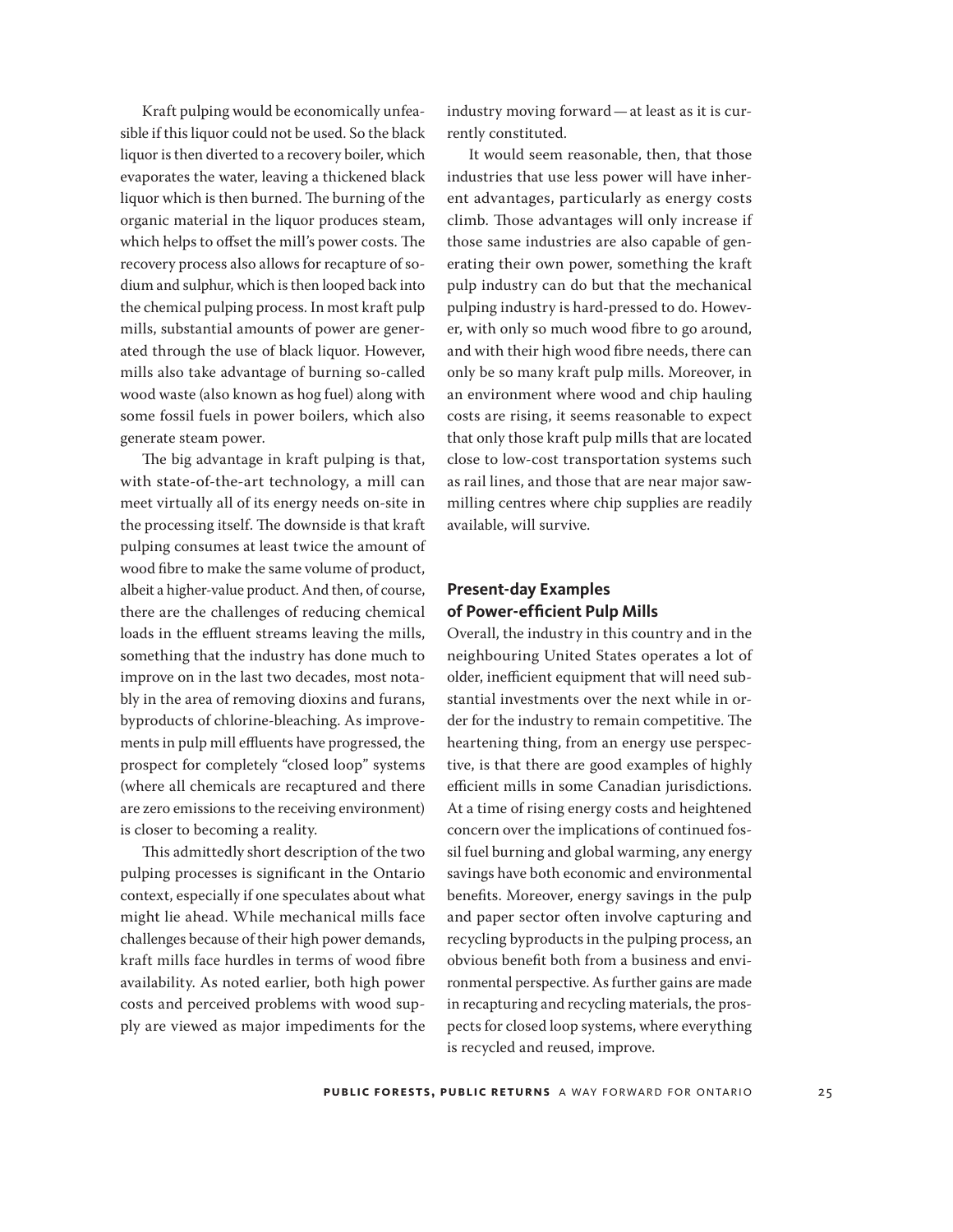Three examples of power-efficient mills in Alberta, Ontario and Quebec follow.

In Alberta, the Weyerhaeuser mill at Grande Prairie uses a natural gas-fired turbine whose exhaust is channeled into a steam generator to create more power, the excess of which is fed onto Alberta's power grid.

In Trenton, Ontario, Norampac turns a portion of its black liquor into a gas that is then used to fire its boiler, making even more power. The interest in gasifying black liquor is of growing interest in jurisdictions around the world, with Scandinavian countries taking the lead (a top-

## > As further gains are made in recapturing and recycling materials, **the prospects for closed loop systems, where everything is recycled and reused, improve.**

ic addressed below). Dealing with the sulphur content in black liquor, however, is a challenge because it can be extremely hard on equipment. The Norampac mill has an advantage in this regard that most kraft pulp mills do not, in that it uses a different chemical pulping process called soda pulping. That process, which creates a lower-grade pulp used in packaging papers, does not result in a lot of sulphur in the spent liquor, making it easier to be gasified.

Third, in St-Félicien Quebec, the SFK mill has achieved remarkable energy savings by using relatively new equipment that allows the mill to generate 100% of its steam needs on site and to be self-sufficient in meeting 95% of its energy requirements.

### **Wood and Pulping Byproducts as New Energy Sources**

There are at least two reasons why the forest industry in Ontario and elsewhere should be looking with keen interest at wood waste and/or pulping byproducts as sources for fuel. First, in the event that certain jurisdictions experience a significant number of pulp and paper mill closures, sawmills and other solid wood producers will still require an outlet for the wood chips and sawdust that they produce. This may comprise up to half of the wood in a log processed in a typical sawmill, and traditionally the market for that byproduct has been the pulp and paper sector. Without some kind of outlet for the byproduct, sawmills would not be profitable. Second, with gasoline costs continuing to rise, using wood waste or a pulping byproduct such as black liquor to create a biofuel that both competes with gasoline and emits less  $\rm CO^{\texttt{2}}$  is attractive.

Europe, and Scandinavian countries in particular, are looking with keen interest at wood and pulping liquors as sources of power and/ or biofuels. The European Parliament and the Council of the European Union, for example, have set minimum targets for replacing a portion of the diesel or petrol currently consumed in the transportation sector with biofuels. The targets call for 5.75% of transport fuels to come from biofuel sources by 2010, and 20% by 2020.39 In 2003, a report partially commissioned by the EU's Energy Framework Program and submitted to the EU, was completed by a team including individuals from:

- STFI, a leading pulp and paper R&D company;
- Scandinavian car and truck maker Volvo;
- Chemrec, a company specializing in waste solvent recycling; and
- Nykomb Synergetics, an engineering company working in the area of energy conversion, and others.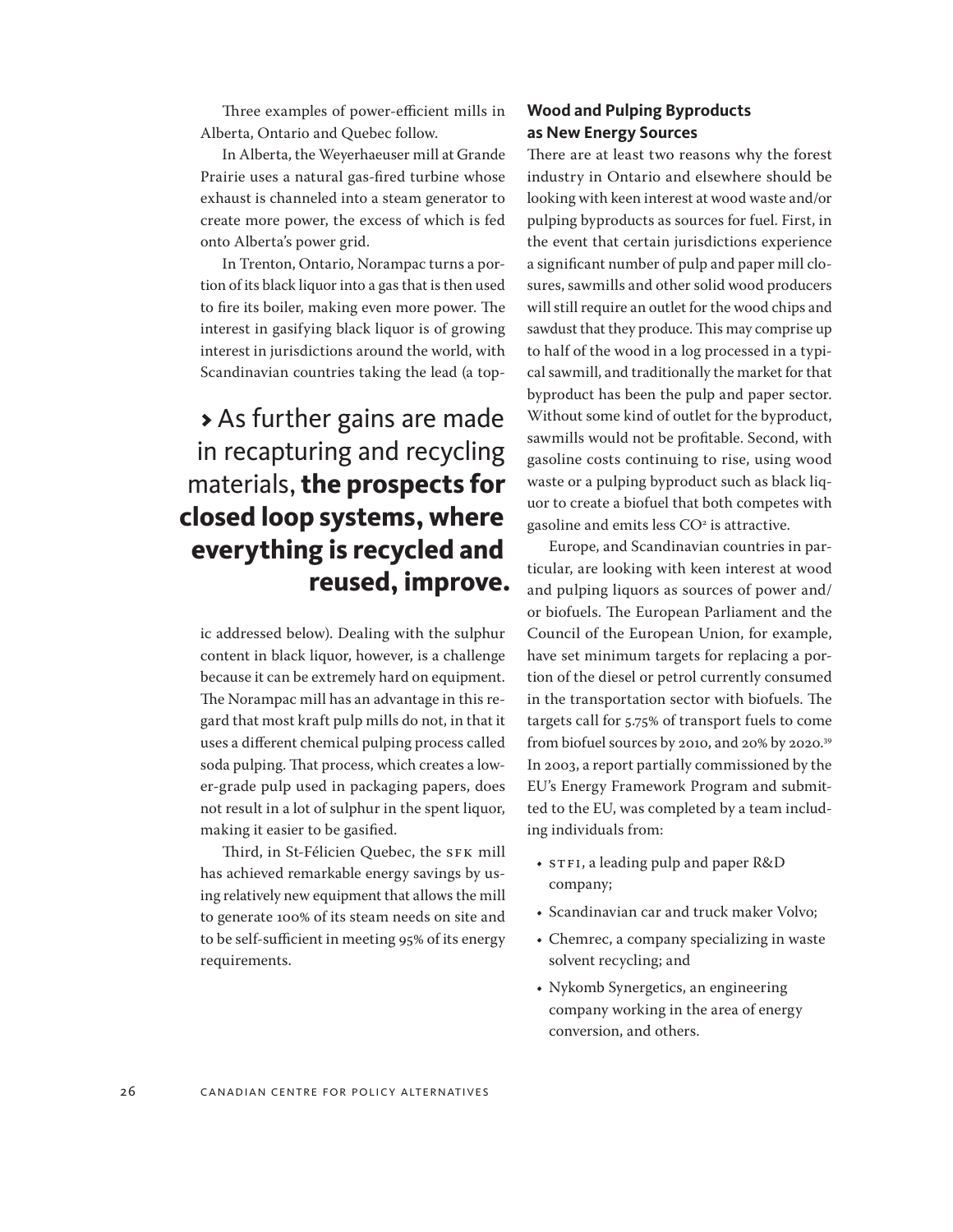The report found that, because "modern kraft mills have a surplus of energy, they could become key suppliers of renewable fuels in the future energy system."40 A particular focus of the research was the black liquor stream in kraft pulp mills. Rather than using the black liquor in the traditional way, which is essentially to create steam power through heating it, the research team looked at it instead as a source of gas that could later be converted to alternate liquid fuels.<sup>41</sup>

The research is only now entering a partial commercial testing phase at a kraft pulp mill in Pitea, Sweden, where a pilot plant has been built alongside the existing mill. Gas from the mill's gasifying unit is at present simply being flared off. No synthetic fuel is being produced. There are hurdles to be overcome here, because sulphur, a major component in the gas, is extremely hard on catalytic reactors, which would be required to turn the gas into fuels that could then be used to power vehicles.

Nonetheless, the authors of the 2003 report concluded that, with the black liquor currently produced by Swedish pulp mills, the biofuels that could be produced from that source would be enough to displace nearly 30% of the fossil fuels used currently in Sweden's cars and trucks. Canada's pulp mills produce nearly double the volume of black liquor per year as does Sweden, the same report noted, enough material to manufacture 7.1 million tonnes of biomass-based methanol fuels.<sup>42</sup>

In 2005, the Volvo Group unveiled its first truck equipped with a dimethyl ether (DME) engine. The fuel to run the engine, the auto and truck maker went on to say, is a "synthetic fuel...produced through gasification of various renewable substances," of which black liquor is the most promising source.<sup>43</sup>

Biofuel production is also possible by taking wood waste and heating it in the absence of oxygen in a special chamber. The wood breaks down into a char or gas that can ultimately be turned into a biofuel. Ontario's Ministry of

Natural Resources is itself testing a mobile unit that will take wood waste from old logged sites in the province in 2006 and use it to convert to essentially a diesel-like fuel. The ratio of wood to fuel output is on the order of four to one. The Ministry is doing the field-testing in conjunction with the maker of the mobile unit, Advanced BioRefineries Inc.

Other energy options that could help to make Ontario's pulp industry more energy self-sufficient might include building new boilers that could more efficiently burn bark, wood waste from sawmills, branches, and other wood waste

> With the black liquor currently produced in Swedish pulp mills, the biofuels that could be produced from that source would be enough to **displace nearly 30% of the fossil fuels used currently in Sweden's cars and trucks.**

from logged sites, and possibly peat. The world's largest biomass-fed boiler is presently located at the Alholmens kraft pulp mill in Finland.<sup>44</sup>

By burning wood waste under high heat, both sawmills and pulp mills could create power that could be fed onto the existing power grid in Ontario or, conversely, have power sources of their own to help offset production costs. Solid wood mills could also get into the business of producing and selling wood pellets, for which there is a growing market, including countries like Sweden which currently import wood pellets from Canada as part of that country's increasingly diversified energy portfolio.

These examples are not extensive, but are offered here to stimulate policy debate about how the forest industry in Ontario might diversify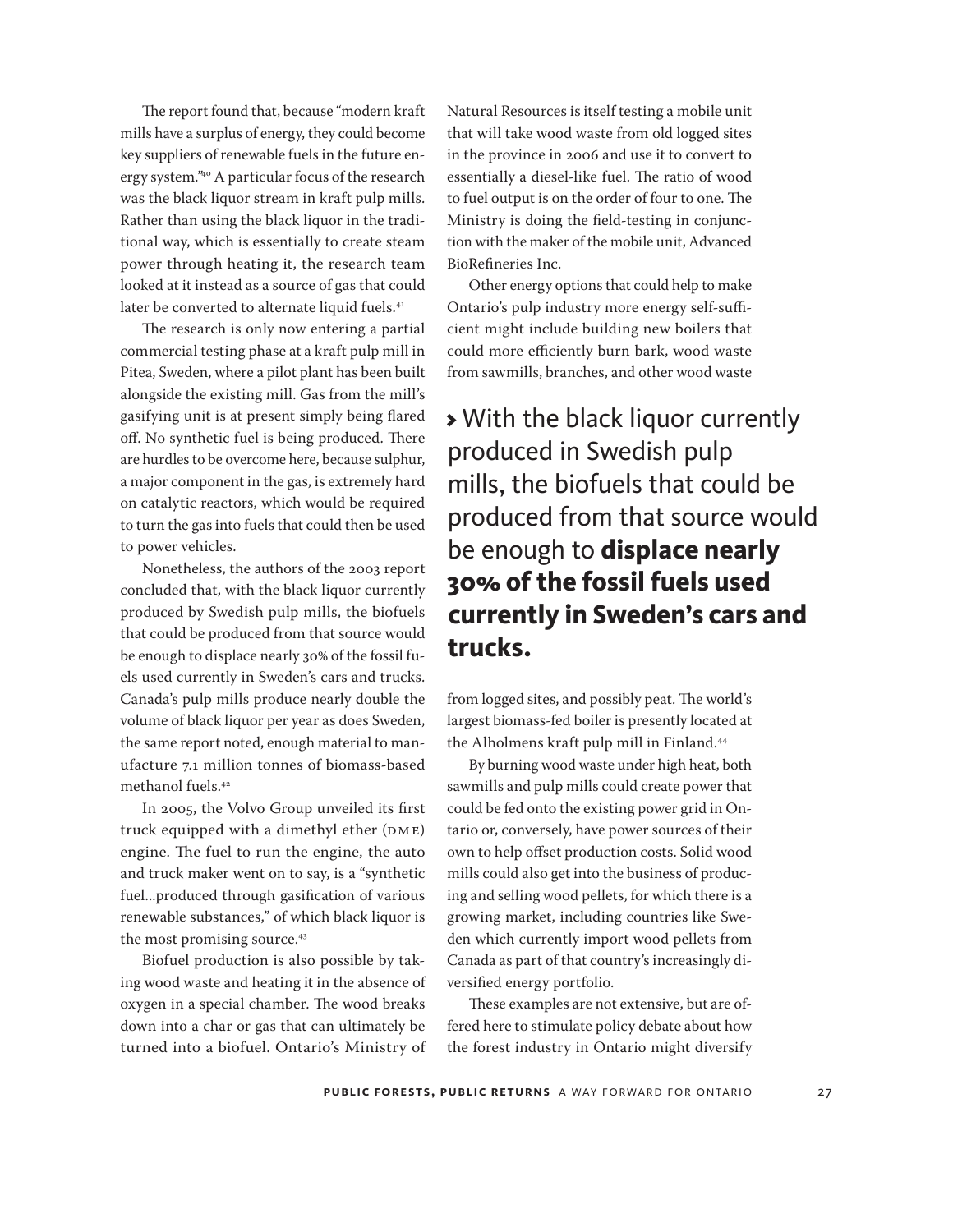and put itself on a more secure footing for future years. A caveat to such an evolution—one of considerable importance—is to understand that wood "waste" is also a key building block in replenishing forest soils, which can be severely harmed by overzealous logging activities. Much woody debris needs to be left behind following logging so that soils are replenished. Any strategy predicated on utilizing more wood waste would best be focused first on the wood already being handled in the manufacturing process and not on "cleaning up" harvesting areas to the point where insufficient wood remains to be returned to the soil as vital nutrients.

Finally, the use of so-called "wood waste" as a source of electricity, heat, or energy in the form of a gas falls onto the positive side of the ledger as far as concerns about continued fossil fuel burning and global warming is concerned. Although carbon dioxide is released into the atmosphere when wood residue is combusted, the amount of  $\rm CO^2$  released is equal to, or in some cases less than, what is re-absorbed by growing trees. Trees are a renewable resource. Fossil fuels are not.

### **The Green Advantage: Eco-certified forest products and forest conservation**

In a world where forest conservation campaigns attract widespread publicity and where related consumer education campaigns have impacts both on the purchasing decisions of major corporations and of individuals, many forest companies are finding that there are advantages to marketing their green credentials.

This includes publicizing support for increased conservation of forests where logging does not take place, and other areas where logging is limited, as well as independent third party certification of forestry operations as being conducted in a sustainable manner.

Ultimately, such moves in higher-cost regions may serve to give forest companies a leg up on competitors in lower-cost regions where environmental regulations are absent or lax.

One fairly recent example of note, with implications for the Ontario forest industry, was the signing in December 2003 of a framework agreement that promoted conservation of at least half of the pan-Canadian boreal forest. Known as the Boreal Forest Conservation Framework, the agreement has been signed by an array of groups representing conservation organizations, First Nations, and forest companies, including Tembec, Domtar, and Alberta Pacific Forest Industries. The agreement calls for setting aside at least 50% of the boreal region in a network of large interconnected, protected areas, as well as using "world-leading" ecosystem-based resource management practices on the remaining land-base.

Significantly, those same companies are considered at the forefront of Canadian companies seeking and obtaining third-party certification of their forestry operations under the rigorous guidelines laid down by the Forest Stewardship Council, or FSC. The FSC is widely regarded in conservation circles as having the greatest credibility and highest standards of all forest certification systems. Both Tembec and Domtar have significant operations in Ontario.

Ultimately, these initiatives may prove of considerable "added value" for companies competing for the pocketbooks—as well as the hearts and minds—of discerning consumers, who are increasingly calling for "green" wood and pulp and paper products. Moreover, they will serve to make forests and company operations more sustainable, which in the long run is the underpinning of all successful business enterprises.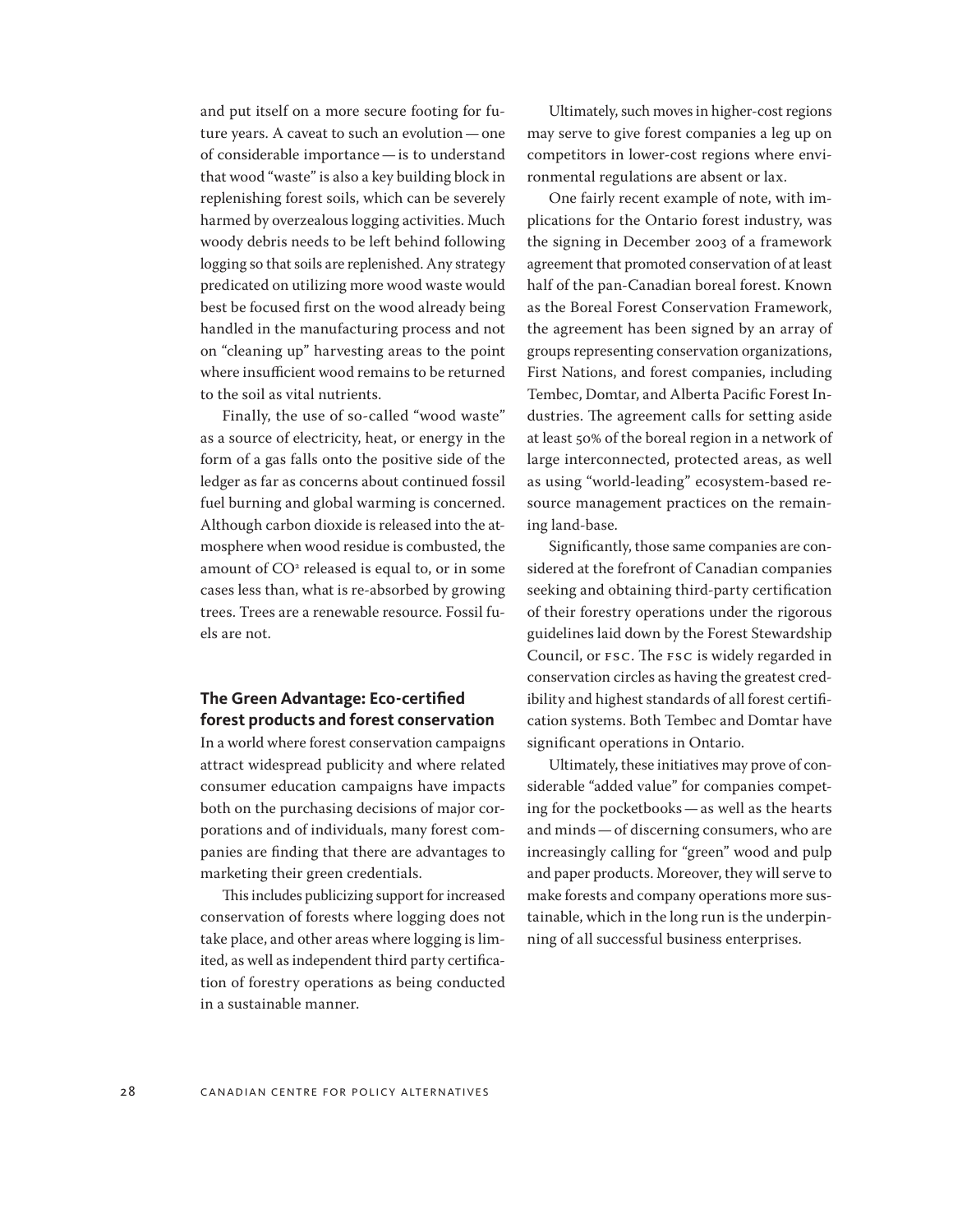# <span id="page-28-0"></span>4 **Reinvigorating Social Returns from Ontario's Forests**

Forestry in Ontario, like forestry in other Canadian provinces, has always involved a partnership between the owner and manager of the public's forests—the provincial governments—and the various companies to whom those provinces have granted long-term logging rights.

What governments use to entice companies into the partnership is, of course, publicly-owned forestland, whose timber assets alone are valued in the hundreds of billions of dollars. In return, governments expect to collect substantial revenues in the form of timber-cutting or stumpage fees, payroll and corporate taxes. They also want to see jobs created and some stability brought to smaller, resource-dependent communities, particularly those in remote regions.

This report has outlined the numerous challenges facing the industry in Ontario and elsewhere in Canada. It has also shown what the Ontario government has done in response and how that response may go part way to addressing some immediate needs, but is unlikely to provide long-term relief. And it has looked briefly at three major arenas in which the industry could flourish in the years ahead.

The following policy suggestions are offered as a means of further enlivening public debate about what would constitute a more diversified, forward-thinking, environmentally-friendly way forward, with the provincial government playing a lead role on the public's behalf.

The suggestions do not pose particularly onerous challenges for either the provincial government or the forest industry. But they would go some way toward:

- increasing the prospects for healthier and more stable communities, through limited forest tenure reforms;
- assisting forest companies in increasing value-added output in the province;
- addressing outstanding concerns about high energy prices in more remote regions of the province;
- encouraging more industry innovation on the energy front; and
- building a forest industry that is ecologically sustainable.

In this section, we look at areas where the provincial government could act in ways that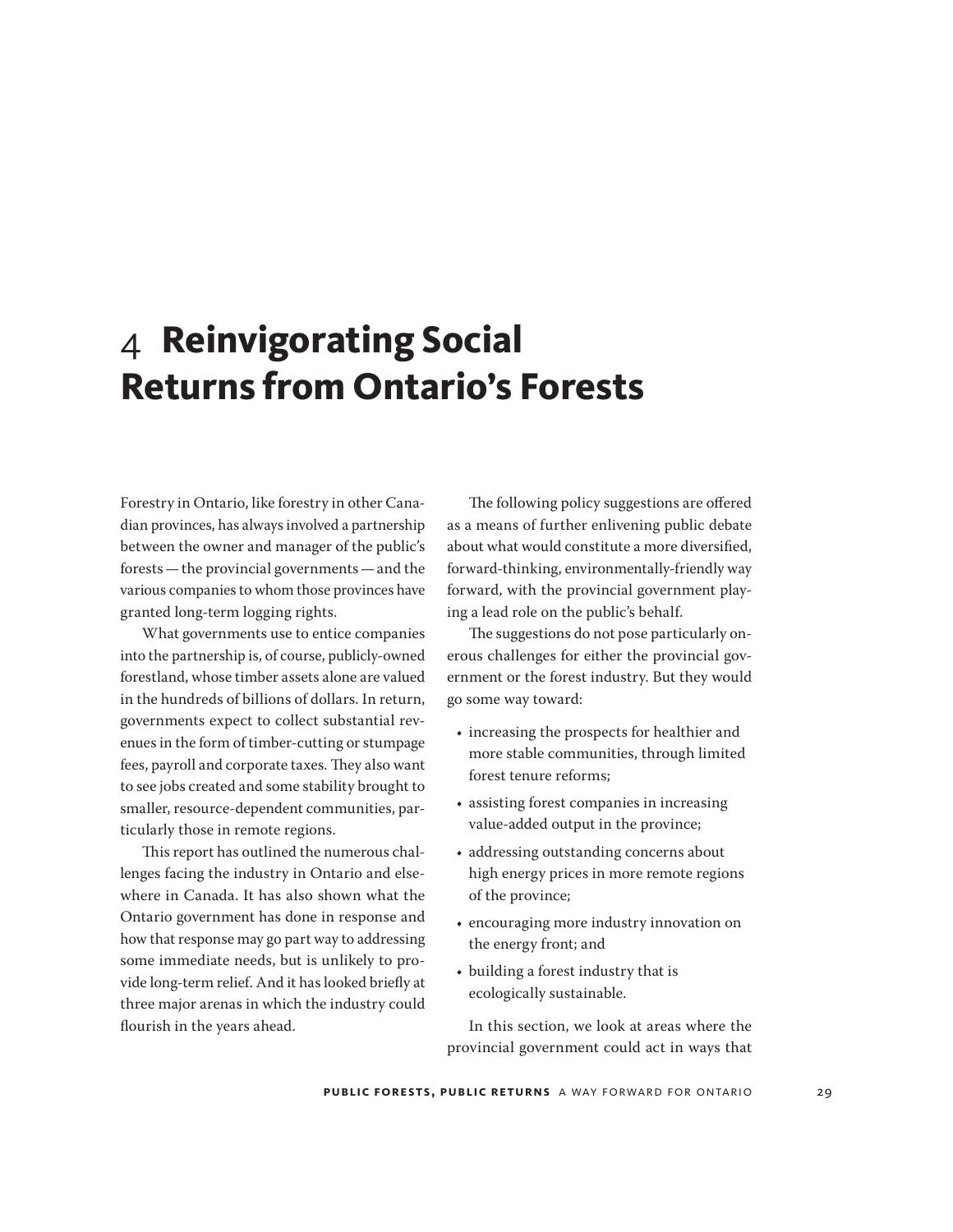promote healthier communities and a more diversified and resilient forest industry. The ten accompanying recommendations or new policy proposals would go far toward reinvigorating the public benefits derived from publiclyowned forests.

#### **1. Addressing wood supply**

In a province as large and spread out as Ontario, there are obvious challenges when it comes to forestry. This is particularly true in an era of higher energy costs. Forests located far from existing or contemplated processing facilities may be theoretically suitable to log but marginally economic. The costs to access and log the timber, let alone transport logs back to mill sites, may simply be too high.

For many years, the more remote northern forests of the province have not even been considered in calculations of how much timber is available to log. And there are many people who argue that they should remain so.

At the same time, considerable stretches of forests to the south of the more northern zones have been extensively logged. And there are questions about not only the volume but also the value of what remains.

For these reasons, there is a pressing need for a thorough and speedy review of the commercially accessible timber that remains in the province's forests, and how it fits with the needs of existing and prospective commercial forest enterprises and resource-dependent communities.

Such a review must also take into account outstanding and as yet unresolved issues around First Nations communities and their rights and interests to forest resources. And it must also reflect the implications of forest certification efforts and proposed forest conservation initiatives, the most significant being the boreal framework agreement reached between leading resource industries and conservation groups that calls for protecting half of the country's boreal forests.

As noted earlier, there is speculation that logging rates in Ontario could decline by 10%. Certainly, the experience next door in Quebec, where logging rates were reduced by 20% following a government-ordered review, would suggest that a reduction is in the offing.

With the Ontario government having recently re-assumed responsibility for timber inventories, it is imperative that adequate resources be channeled immediately into completing this work, with initial emphasis placed on understanding timber supplies in the forests adjacent to those communities that have experienced recent mill closures.

**Recommendation No. 1:** *Ontario should immediately appoint a provincial Chief Forester whose primary job is to audit forest resources and to ensure that logged areas are adequately reforested. Regions where mills closed, putting communities at risk, should be the highest priority. Audit results, and any subsequent recommendations to lower or raise logging rates, should be subject to public review and comment before the Chief Forester renders a final decision.*

### **2. Timber reallocation**

Forestry in the Canadian context has traditionally entailed a partnership between provincial governments (owners of public or Crown forestlands) and various companies that were granted long-term access to either set volumes of timber or specified areas of public forest by those governments. In return for access to a resource valued in the billions of dollars, companies paid stumpage fees to the provinces for each unit of timber cut. In some provinces like Quebec and, until recently, British Columbia, companies also were required to operate wood-processing facilities, typically sawmills or pulp mills, in various communities in exchange for gaining access to the timber.

The tying of certain mills to certain communities was seen as a means of opening up regions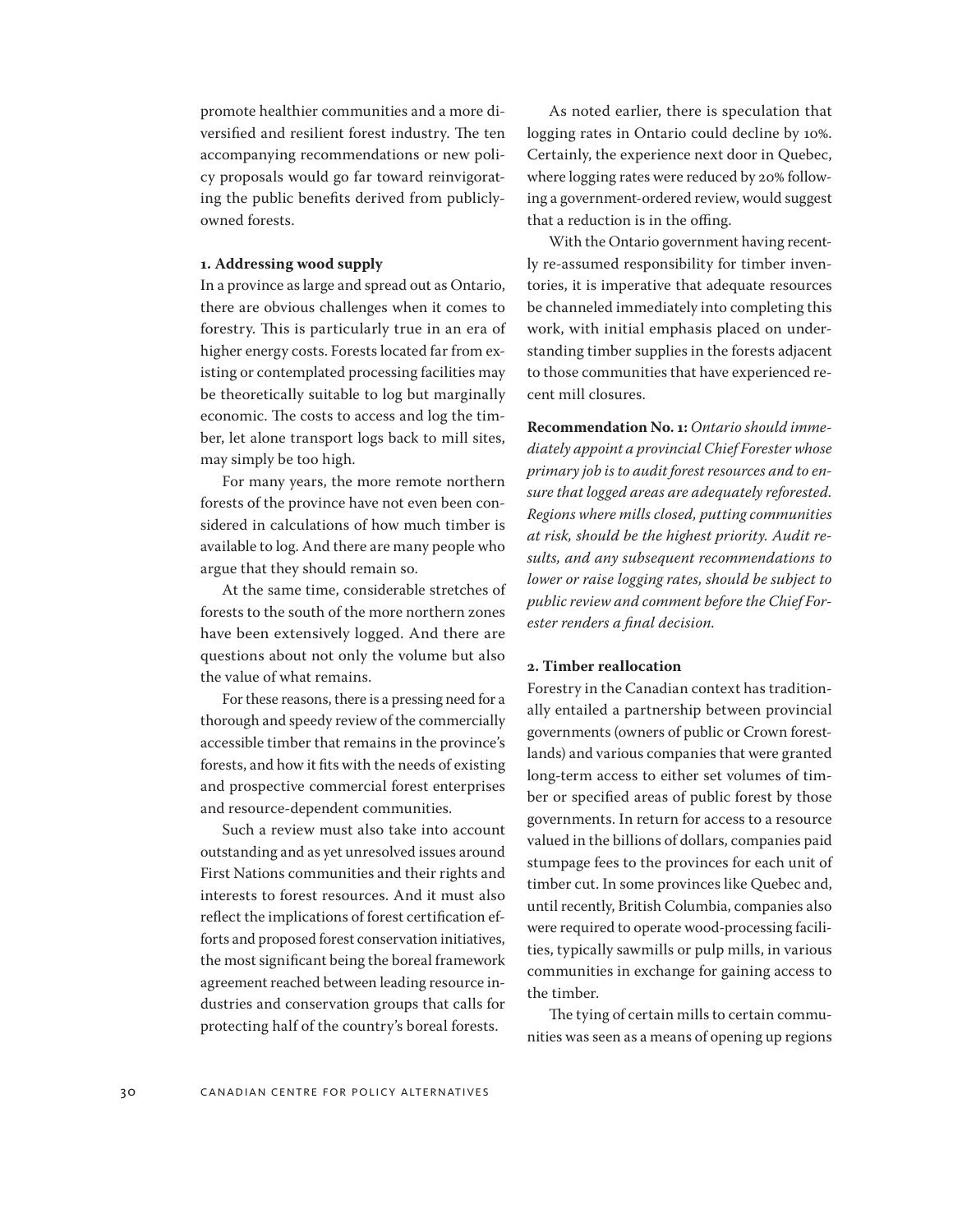to economic development. It was also viewed as essential to bring some stability to smaller, resource-dependent communities that lacked diversified economic bases. However, the concept of so-called "appurtenant" mills has been under attack for some time. In British Columbia, appurtenancy was a feature of forest tenures going back several decades. In practice, however, various provincial administrations from both the right and left ends of the political spectrum chose not to exercise powers at their disposal when forest companies opted to close appurtenant mills. (The power was to take back the forest tenures and reallocate them.) Both the Social Credit governments of the 1970s and 1980s, and the New Democratic governments in the 1990s, chose to reject tenure take-backs, largely out of the belief that it would place a damper on investment.

Under the first mandate of the current B.C. Liberal administration (the Liberals came to power in 2001 and were re-elected to a second term in 2005), appurtenancy clauses were officially scrapped. In Quebec, however, appurtenancy remains very much alive. As noted in a recent analysis of the impact associated with a 20-% reduction in available timber supplies: "in Quebec...the support of the local community is still required for a company to keep its harvesting rights following a mill closure."45

From a public policy perspective, it would be instructive to understand the degree to which new investments are being made in wood processing facilities in both provinces (B.C, and Quebec) and to see if some conclusions can be reached about the effectiveness of appurtenancy provisions.

The argument in favor of appurtenant mills—at the risk of stating the obvious—is that they ensure that raw resources flow from the hinterland into specified communities where mills are built to process the wood, thus generating local jobs, a healthier tax base, and economic spin-offs.

The argument against them is that they artificially lock companies into operating facilities that may have made sense at one time but do so no longer. Generally, if the mills in question produce commodities, as those mills become older and less efficient there is a need to reinvest. Reinvestments often result in more logs being pushed through new or refurbished mills at lower per-unit costs, thus enabling companies to stay on par with their competitors who are doing much the same thing.

It doesn't take much to see that such a model cannot be replicated everywhere. There is only so much forest to go around. This helps to explain why, over time, smaller mills in a number

> It is entirely unreasonable to suggest that members of the public should get virtually nothing for handing a resource that they own over to commercial interests. **Surely some sort of social contract between forest companies and the public is in order.**

of communities may close, to be replaced by a much bigger mill or mills in fewer locations.

Having said that, it is entirely unreasonable to suggest that members of the public should get virtually nothing for handing a resource that they own over to commercial interests. Surely some sort of social contract between forest companies and the public is in order. Ontario has powers at its disposal to re-allocate timber. Moreover, it would be justified in taking such action, given the large number of mills that have recently closed in the province and the realistic prospect that further closures lie ahead *(*see side story *Mill Closures and Associated Wood Volumes)*.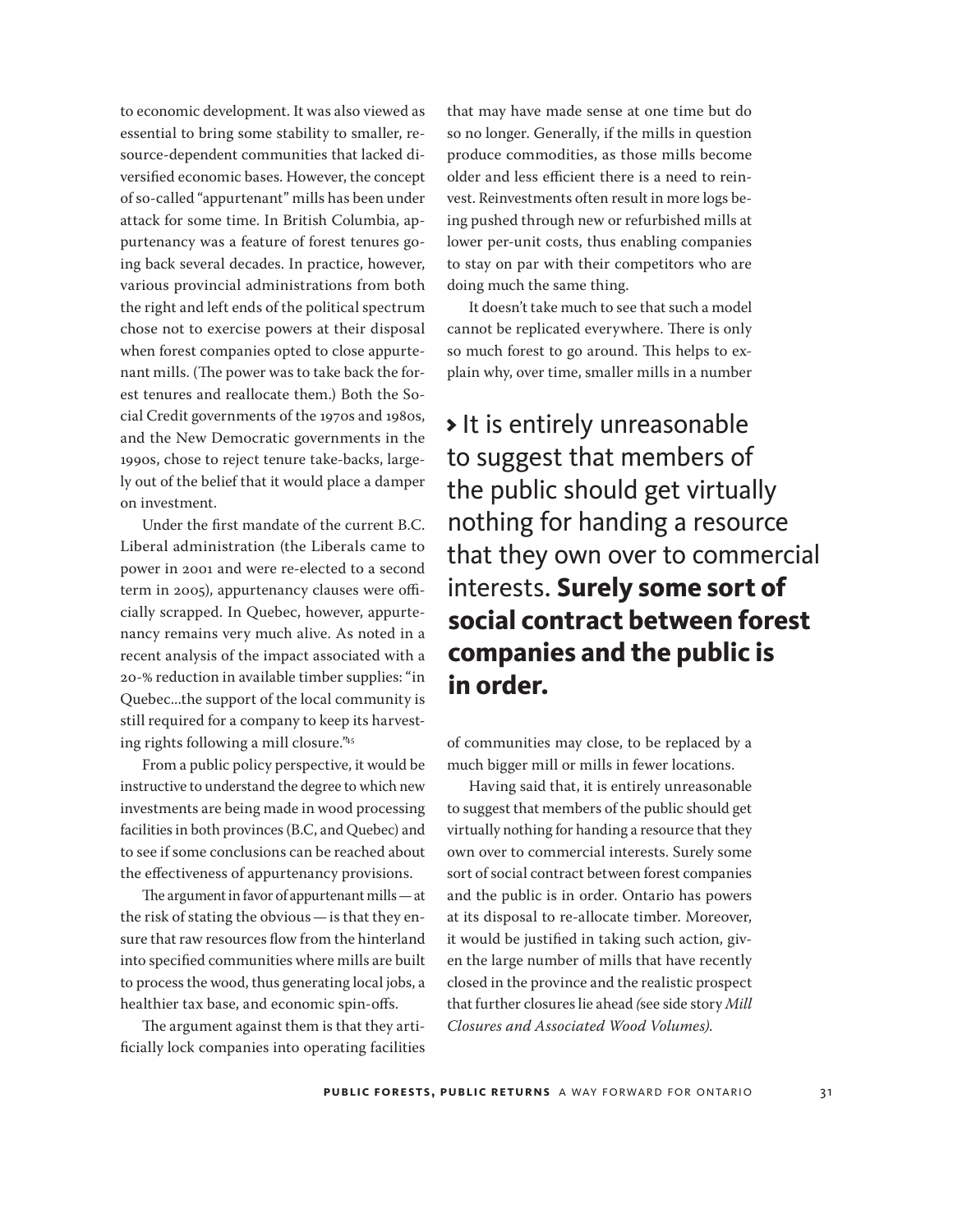### > **Mill Closures and Associated Wood Volumes**

As a result of the closure of a number of sawmills, pulp and paper mills and other wood processing facilities in Ontario, there is considerably less logging activity occurring in provincial forests. Not all the mills to close, however, relied on fibre exclusively from Ontario forests. Some were dependent on fibre from so-called urban forests—waste paper that was recycled back into pulp. Still other Ontario mills to cease operating relied on wood imports, primarily from Quebec.

The following table (*Table 5: Volumes Associated with Ontario Mill Closures*) admittedly involves approximations, but begins to address the impacts on available provincial timber supplies as a result of declines in primary milling capacity. In order to avoid double counting, wherever a sawmill is listed, the estimate is based only on the raw material that ended up in the finished product. It does not include the significant amount of wood that ended up as chips following the processing of logs and that would, in most cases, be bound for the pulp and paper sector.

On the other side of the equation—the pulp and paper mills and containerboard mills—we count all of the wood volume associated with the output from the various mills that have closed.

In addition to these mills, a number of others may also be vulnerable to closure. The following table looks at each of those facilities and the wood volumes associated with them. For obvious reasons, conclusions from this table are harder to derive. None of the facilities may actually close in the foreseeable future. A more likely scenario is that some may close, with those that remain benefiting as a result of reduced competition. Obviously, as milling capacity declines and oversupplied markets come more into balance, there is a corresponding upward pressure on prices, assuming, that is, that market demand remains constant or increases. Higher prices help mills stay in business: mills that might otherwise not be competitive because of aging machinery and/or low rates of output. Such advantages, however, may be short-lived, forcing companies to grapple once again with the realities of the marketplace. If the equipment in the mills is relatively old, if output is relatively low, if wood fibre is relatively scarce or comparatively high in price, or if the turnaround time in growing fibre is relatively long compared to other jurisdictions, pressures will mount to close such facilities.

Assuming, however, that some of the mills in the following table (*Table 6: Timber Processing Facilities Considered at High Risk of Closure*) do close in the near future, there will again be an impact on overall timber supplies in the province.

> **Recommendation No. 2:** *Ontario should take back and reallocate at least some of the estimated 4.25 million cubic metres of publicly-owned timber that was annually processed by mills that have recently ceased operations. If companies will not process wood in Ontario, then they should not be allowed to maintain access to valuable, publicly-owned timber.*

> **3. Grant new forest tenures to communities** Many rural Ontario communities are experiencing population declines. These include larger communities such as Thunder Bay (a loss of 3.7% of its population between 1996 and 2001) and Sault Ste. Marie (a 5.6% population decline over

the same five-year time frame). And it includes smaller communities such as Kenora, Pembroke, and Haileybury (declines of 3.2%, 4.2%, and 6.2%, respectively).46

The losses tend to reflect an exodus of younger people, many of whom are moving to larger urban centres. These same cities are also, by far, receiving the bulk of new immigrants to the province, for the simple reason that that is where the jobs are.

Such trends pose significant challenges for the economy of smaller communities, which have also experienced mill closures. Such closures present a two-fold problem. First, they mean the loss of some of the highest-paying jobs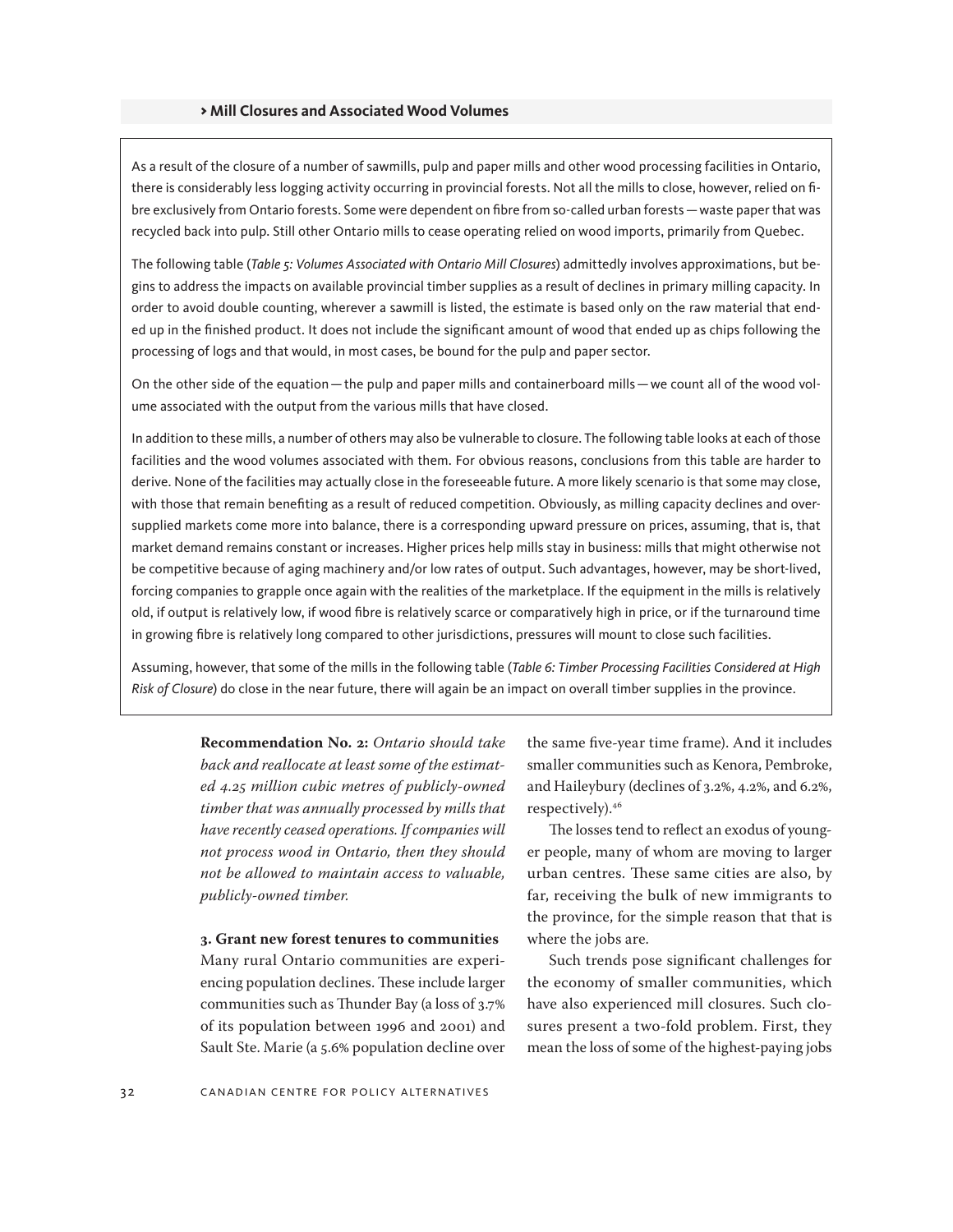|  | TABLE 5 Volumes Associated with Ontario Mill Closures |  |
|--|-------------------------------------------------------|--|
|--|-------------------------------------------------------|--|

| Mill                                           | Location                 | Wood Volume Cubic Metres (m <sup>3</sup> ) |
|------------------------------------------------|--------------------------|--------------------------------------------|
| Abitibi-Consolidated newsprint mill            | Kenora                   | 430,080 m <sup>3</sup>                     |
| Bowater newsprint/kraft mill                   | Thunder Bay              | $164,801 \text{ m}^3$                      |
| Neenah Paper kraft mill                        | <b>Terrace Bay</b>       | 687,500 m <sup>3</sup>                     |
| Norampac containerboard mill (partial closure) | <b>Red Rock</b>          | $594,000 \text{ m}^3$                      |
| Tembec newsprint mill                          | Kapuskasing              | $153,600 \text{ m}^3$                      |
| Cascades mechanical pulp mill                  | Thunder Bay              | $102,400 \text{ m}^3$                      |
| Tembec sawmill                                 | Opasatika                | 224,200 m <sup>3</sup>                     |
| Domtar sawmill                                 | Chapleau                 | 212,400 $\,$ m <sup>3</sup>                |
| Tembec sawmill                                 | <b>Brantford</b>         | $118,000 \text{ m}^3$                      |
| Uniboard medium density fibreboard             | New Liskeard             | 133,000 m <sup>3</sup>                     |
| Hearst medium density fibreboard               | Hearst                   | $304,876$ m <sup>3</sup>                   |
| Tri-Lake sawmill                               | Kenora                   | $28,230 \text{ m}^3$                       |
| Tembec pulp mill                               | <b>Smooth Rock Falls</b> | $1.10$ million m <sup>3</sup>              |
| <b>TOTAL VOLUME</b>                            |                          | 4,253,087 m <sup>3</sup>                   |

#### **table 6 Timber Processing Facilities Considered at High Risk of Closure\***

| Mill                                       | Location     | <b>Wood Volume</b>            |
|--------------------------------------------|--------------|-------------------------------|
| Abitibi-Consolidated uncoated paper mill   | Fort William | 120,320 m <sup>3</sup>        |
| Domtar pulp/uncoated freesheet mill        | Espanola     | 1.95 million $m3$             |
| Tembec Spruce Falls newsprint mill         | Kapuskasing  | $718,080 \text{ m}^3$         |
| Tembec/Kruger pulp mill                    | Marathon     | 1.04 million $m3$             |
| Norampac containerboard mill               | Red Rock     | $1.18$ million m <sup>3</sup> |
| Weyerhaeuser pulp, uncoated freesheet mill | Dryden       | $1.65$ million m <sup>3</sup> |
| <b>TOTAL VOLUME</b>                        |              | $6.65$ million m <sup>3</sup> |

**\*so u rce** CIBC World Markets Report. Fiber Supply Reduction in Quebec. November 22, 2005.

in the community, which makes it even less attractive for young people to stay. And, second, they mean the loss of important commercial or industrial property tax bases.

Turning areas of forestland over to direct community control would provide an opportunity for communities to manage forest resources and related revenues in a manner that is in keeping with community needs. While not necessarily representing a huge new revenue stream, it would at least be something. In British Columbia, the community of Mission on the edge of Greater Vancouver holds one of the oldest areabased forest tenures in the province, and has directly benefited from it for decades (see side stor*y Community First: The Mission Story).*

More recently, the British Columbia government awarded other community tenures and has also approved changes in stumpage fee schedules on those new tenures in order to ensure that the fledging operations start off on a profitable footing.

**Recommendation No. 3:** *As part of a timber reallocation effort, Ontario should grant new areabased forest tenures to municipalities, First Nations, regional governments, or regional boards. This would allow local governments to derive di-*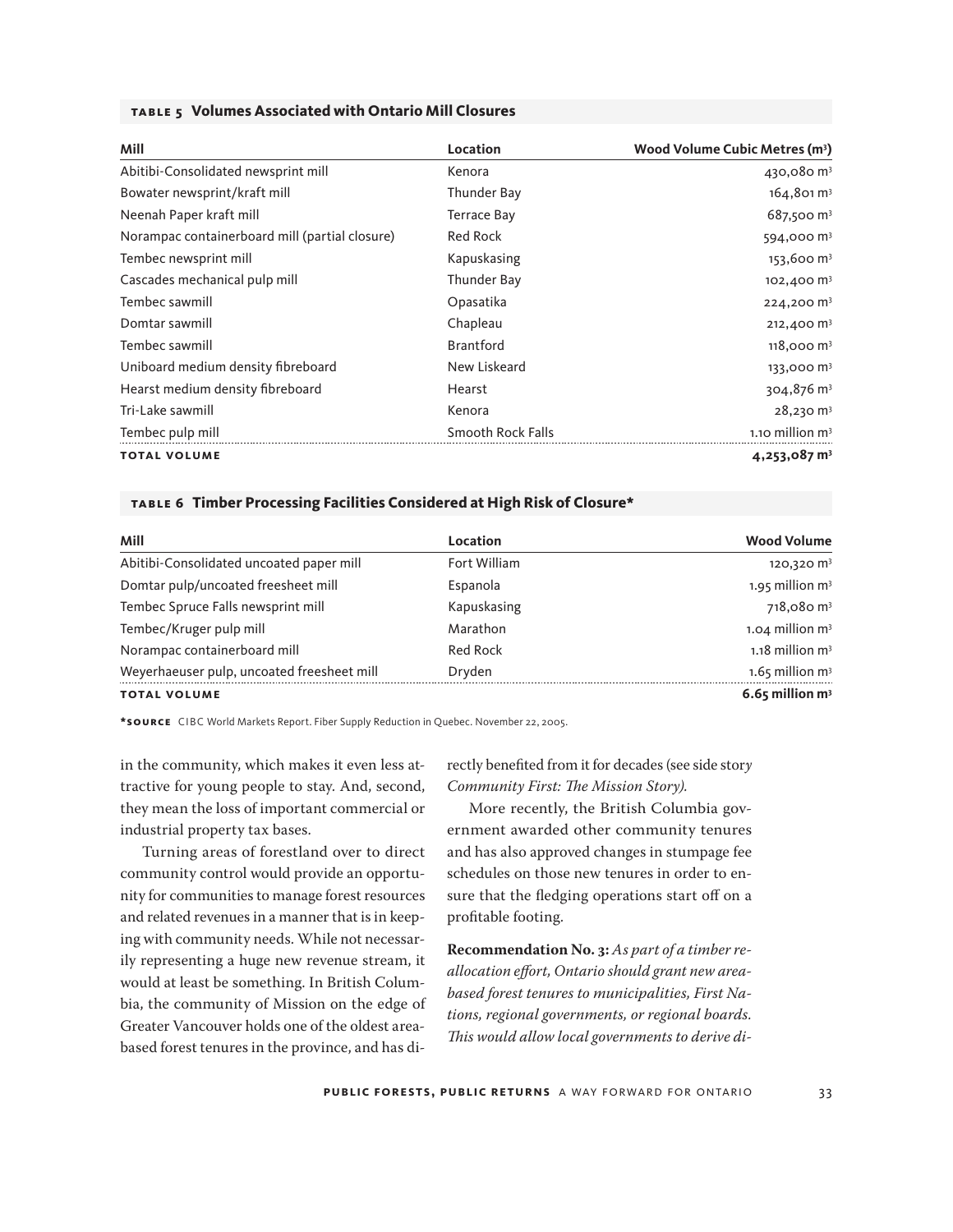#### > **Community First: The Mission Story**

During the dark years of the Great Depression, the small community of Mission in the Fraser Valley to the east of Vancouver found itself with a growing portfolio of Crown grant lands on its hands due to non-payment of taxes.

In all, about 1,200 hectares of heavily forested land reverted to the community during those years. As this land base grew, the local Reeve and Council hit on an idea: to manage the land for the collective benefit of the community.

Forestry was on the cusp of becoming a huge economic enterprise in the province. And local elected officials believed that, if they could convince the province to turn over more Crown forestlands either through an outright grant or longterm lease, that the community could make a go of it.

A formal request to the province was rebuffed in 1946, but this failed to discourage local elected officials. Two years later, they created the Mission Municipal Forest Reserve, rolling into it most of the lands that had reverted to community ownership in the '30s. A decade later, they succeeded in convincing the province to grant Mission an area-based forest tenure, known as a Tree Farm Licence, which today is comprised of 1,200 hectares of municipal land and a further 9,200 hectares of provincial Crown land.

Over the ensuing years, more than 1.2 million cubic metres of timber have been logged on the TFL, in excess of 3.2 million trees have been planted, and a growing area of trees are being spaced in order to increase their future commercial value.

The municipality is proud of its forestry accomplishments and the benefits that flow from the TFL, including:

- community stability in the form of local employment opportunities and revenues from the sale of timber, which help to pay for local public works and community grants;
- control over local forest resources, including how they are harvested and how they fit in with protecting other important resources, including water and the overall tourism potential of the forestlands; and
- opportunity to promote recreation, education, and wildlife opportunities.

No one, least of all the municipality's foresters, kid themselves, however. There are business challenges aplenty in such an enterprise. Forestry is notorious for its many economic ups and downs. In order to smooth out financial returns, local forestry officials try to "market log." This translates into logging more intensively when markets are good and less so when they are bad, averaging costs out over five-year periods with built-in financial reserves that can be drawn on when markets are down.

Also, because the municipality is essentially a log supplier as opposed to processor, there is a growing interest in increasing the potential sales value of logs coming off the TFL. This can be done by making strategic choices about what trees are logged and by making investments in increasing log growth through such things as fertilization. (In years past, Mission's forestry department has also invested heavily in tree pruning to increase the amount of knot-free wood in trees that will later be harvested). These and other measures can help the seller to better target end-users who will pay higher prices, e.g., log homebuilders, pole manufacturers, and other higher-end forest product manufacturers.

Kim Allan, a professional forester and director of forest management for Mission, says that since 1959 the community has posted average annual profits of \$330,000 (in 2004 dollars). That is money that has had tangible benefits for the community, Allan said, noting that in the past decade alone forestry operations have helped to provide:

- \$685,000 to a local library and archives;
- \$132,000 toward the building of a new fire hall and the acquisition of a new fire truck;
- \$170,000 to a local ice-rink conversion; and
- \$1.2 million to a municipal budget stabilization fund, to help Mission offset some of the costs downloaded on the municipality by the province.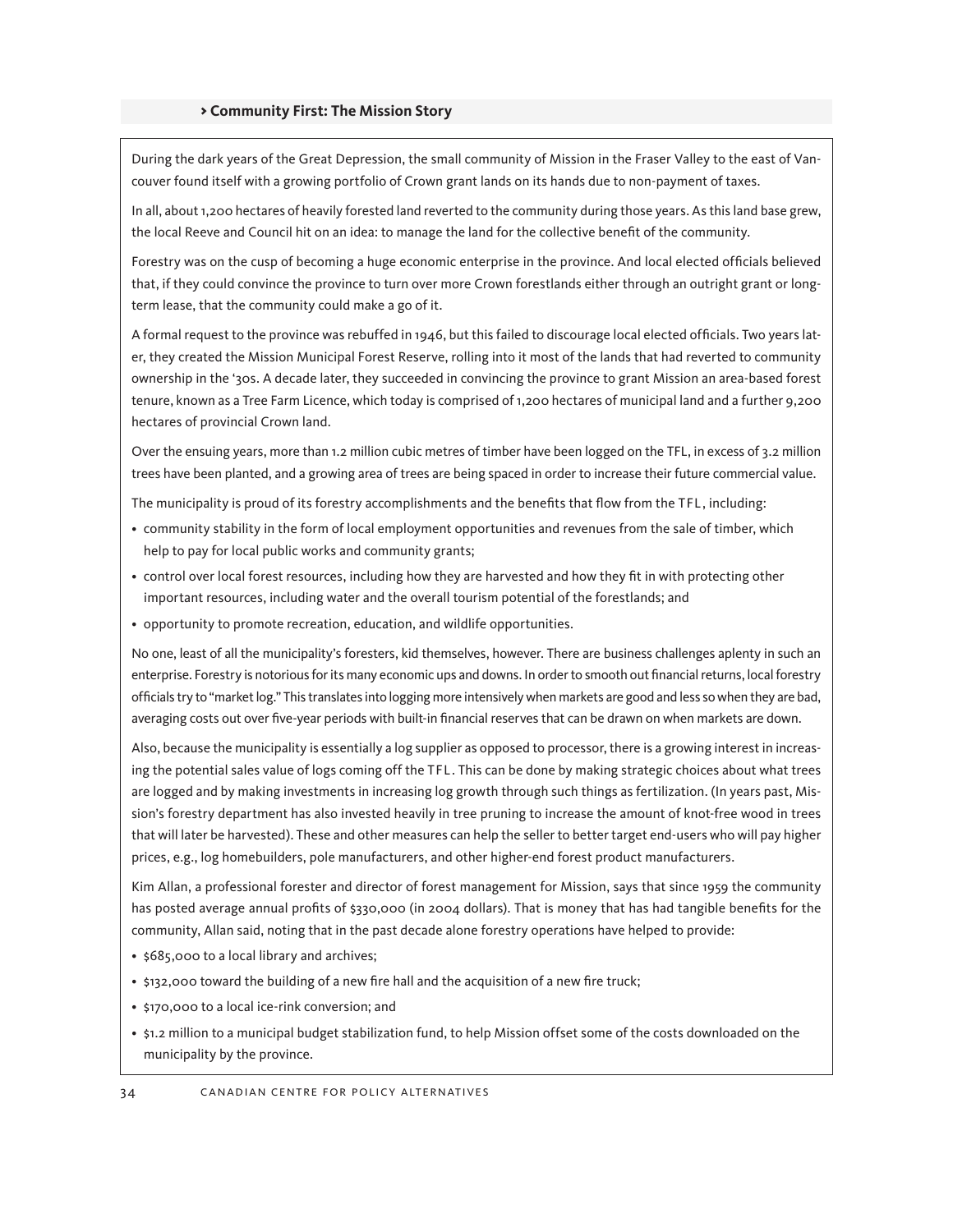*rect financial benefits from forestlands, helping them to offset revenue losses that have occurred as a result of mill closures and declines in local populations.*

**Recommendation No. 4:** *To maximize financial returns to municipalities or regional entities holding new community forest tenures, Ontario should turn stumpage fees generated on those lands back to the communities themselves.*

**4. Ramp-up research and development efforts** The problems confronting the forest industry in Ontario are not entirely unique and they are far from over. While other Canadian provinces are faced with challenges that Ontario does not share (for example, the devastating mountain pine beetle outbreak in British Columbia), they also confront similar problems. Rising energy costs, for example, are likely to be a permanent fixture of forest industry activities from here on. Older and smaller mills, wherever they are located, will continue to be vulnerable to closure. Companies closing those facilities may well see that it makes more business sense to invest in jurisdictions outside the country where delivered wood costs are lower and where the time required to grow new wood fibre and recoup investments is considerably less than here. Wood fibre shortages are already upon provinces such as Quebec and have had a serious ripple effect in Ontario, and they loom in British Columbia on the after side of the mountain-pine-beetlefuelled logging boom now underway. Worse yet, declining logging rates and mill closures will have a ripple effect because of the highly integrated nature of the forest industry. One sector's "waste" is the essential raw material for the other sector's use. Too many sawmill closures imperil pulp mills, just as the closure of too many pulp mills imperils sawmills.

A key element to setting the industry on a new course and bringing some stability to resourcedependent communities and provincial econo-

mies that benefit from forest industry activities, is in the area of research and development.

Historically, Canada has had three independent institutes doing R&D work on pulp and paper processes, forest products, and related engineering. They are PAPRIRCAN, Forintek, and FERIC. The funding for the work of all three is largely derived from forest companies and government contributions, the federal government in particular.

The most recent financial statement for PAPRICAN reports revenues of  $$41.3$  million<sup>47</sup>, while Forintek's revenues are listed as \$27.7 million.48 And FERIC's published revenues for 2004 are \$11.7 million, for a combined total of close to \$81 million.49 In addition to contributing to these entities, the federal government also funds a considerable amount of research through the Canadian Forest Service. Notably, it has committed \$40 million over five years to study B.C.'s mountain pine beetle outbreak and, among other things, its potential to spread into the crosscountry boreal forest, an event that would have serious ecological, social, and economic implications for Ontario and every other province.

Given the significant economic benefits that provincial governments derive from forestry activities, and the savings many of them have achieved by cutting the staff and budgets of their respective forest services, including research programs, a major increase in provincial government funding of R&D initiatives is warranted.

**Recommendation No. 5:** *In an effort to encourage innovation in the forest sector, including in the areas of energy, value-added and green forest products, Ontario should set up a new Forest Research and Development Fund. Under the fund, companies would receive matching funds for R&D expenditures on the condition that any operational trials or commercial applications occur in the province. Funds would not be available to existing R&D bodies, which commonly*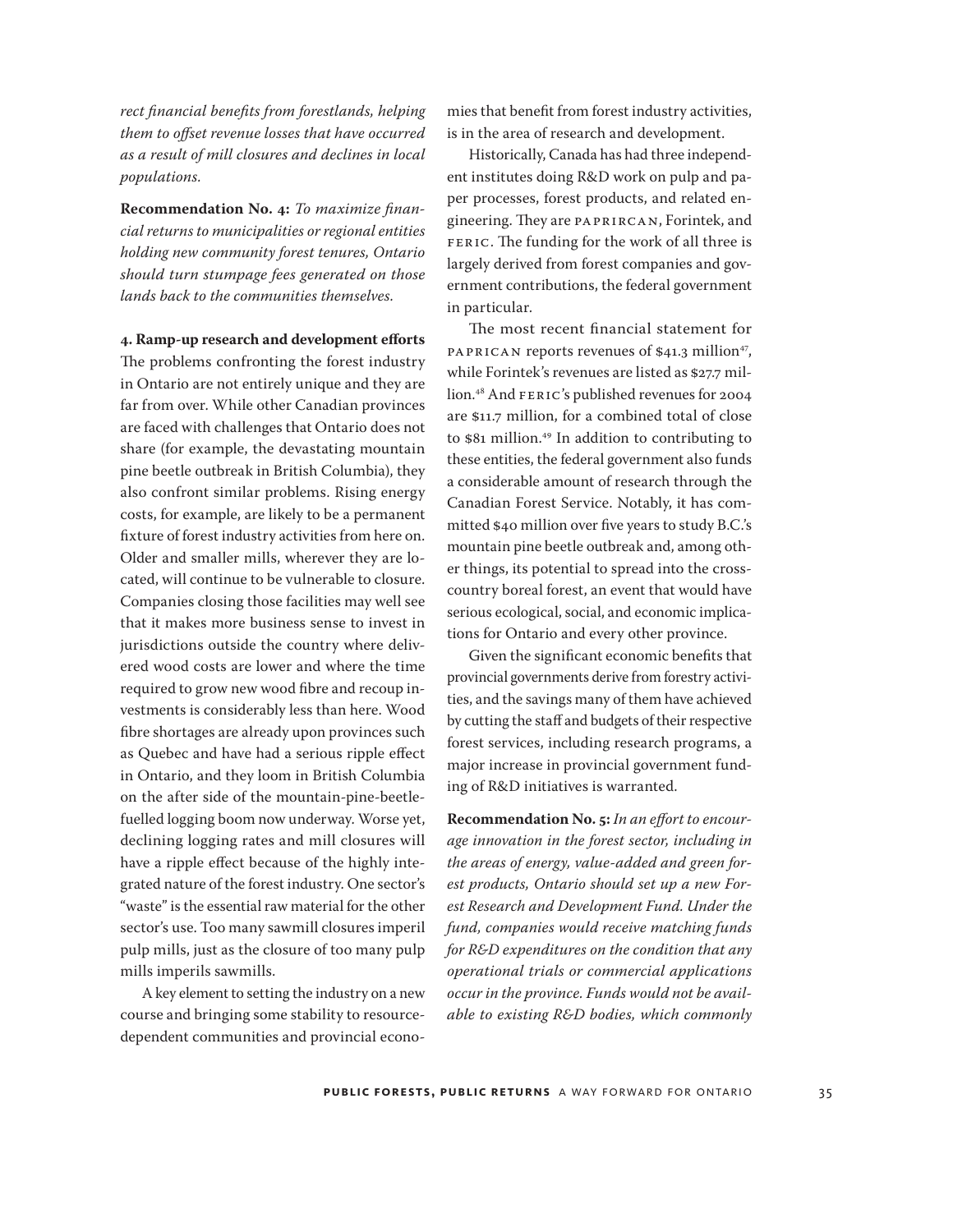*receive funding from the forest industry and the federal government.*

### **5. Strengthening links between Ontario's rural and urban forest sectors**

With its much larger population and proximity to major wood-consuming markets, both domestically and in the U.S., Southern Ontario has inherent advantages when it comes to manufacturing, marketing, and transporting highervalue wood products.

Communities outside of the populous southwestern region, however, are closer to the forest. That proximity, coupled with cheaper land and lower tax rates that make it more attractive to locate large mills and associated wood yards, make these areas good sites for primary mills, the output from which becomes the feedstock for secondary wood product manufacturers.

To encourage maximum social returns from publicly-owned resources, Ontario should work with both primary and secondary manufacturers to ensure that all opportunities are pursued to move wood from one part of the provincial forest industry to the other.

Currently, there is at least one major homebuilder in Ontario (Viceroy) who accesses higher grades of lumber from British Columbia that could be supplied by Ontario mills. Through greater efforts to make both sectors of the industry aware of what the other produces and needs, Ontario could stimulate more "made in Ontario" manufacturing.

Moreover, such an idea has been pursued in other provinces, notably B.C., where it was considered by forest industry analysts such as Peter Woodbridge to be an exemplary program. (The program, however, was subsequently scrapped following the dissolution of the Crown corporation Forest Renewal B.C. by the current provincial government following the 2001 election. FRBC was the funding vehicle for the program, which was known as the B.C. Wood Fibre Network. The network was part of a broader wood marketing strategy pursued by FRBC.)

Another tool to encourage value-added is through the forest tenure system. Currently, Ontario lacks any kind of competitive bidding program for public timber. Such competition has driven a portion of timber allocation decisions in provinces such as British Columbia where, within the lumber remanufacturing and value-added wood products sectors, it was widely viewed as a successful tool in stimulating more value-added production and fostering stronger linkages between primary and secondary manufacturers.

**Recommendation No. 6:** *Ontario should encourage more value-added forest product manufacturing by creating a province-wide wood fibre network. The network would consist of a web-site where log suppliers and primary and secondary manufacturers could advertise what they had for sale and/or what wood products they produced or needed.*

**Recommendation No. 7:** *To further boost value-added output, Ontario should take back and re-allocate 10% of the timber volumes in existing forest tenure agreements as those agreements come up for renewal. Companies losing timber as a result of the take-back would be eligible to bid to re-acquire it, provided they bid on the timber in partnership with an Ontario-based secondary wood product manufacturer. Under proposed "partnership sales," a sawmill interest would get access to standing timber to turn into logs and later lumber, while a secondary mill would get a guaranteed portion of the sawmill's output (at fair market value) to turn into higher-value products. This would encourage more "made in Ontario" activities.*

**Recommendation No. 8:** *Ontario should launch a multi-faceted marketing campaign designed to highlight achievements in forest certification, environmentally friendly pulp, paper and wood*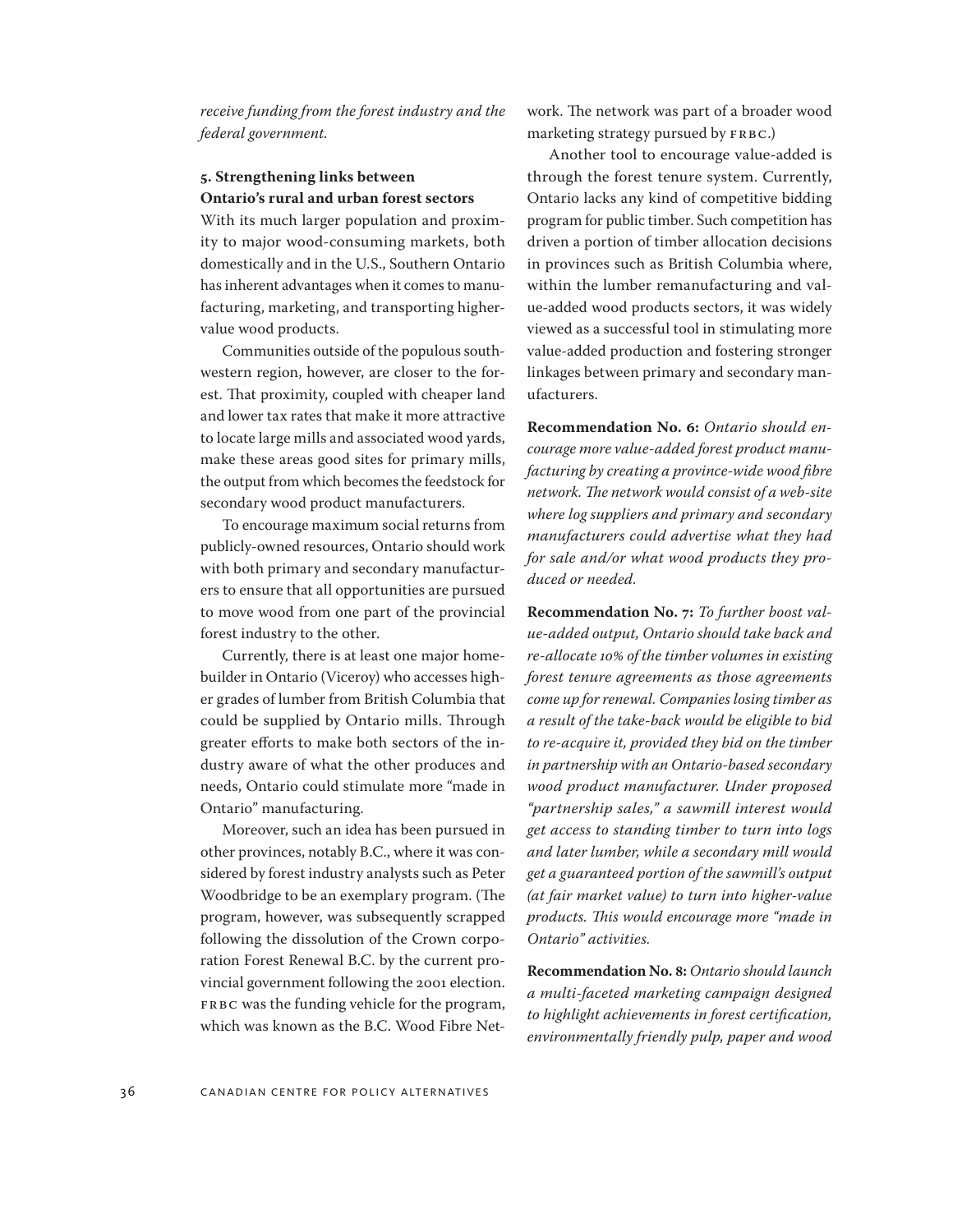*products, and value-added output. Major buyers of forest products say increasingly that all three factors influence their purchasing decisions. Such a campaign could help forest companies make further inroads in the Ontario and U.S. home building markets as well as emerging markets such as China, where water and power shortages could ultimately work to the advantage of Canadian pulp and paper producers.*

#### **6. Addressing hydro in the north**

At present, certain regions of Ontario such as the northwest are largely isolated from the larger power generation and transmission system further to the south, a fact noted in a 2004 report on electricity transmission and distribution in the province published by Ontario's Ministry of Energy.50

The costs to produce electricity in the northwest are, however, fairly low. Yet the prices being paid are high, much higher than the rates paid in other jurisdictions.

When the Ontario government unveiled its loan guarantee program for the forest industry in June 2005, many questioned just how effective the program would be in the absence of resolving other issues like high energy costs.

Kenora-Rainy River MPP and Ontario NDP leader Howard Hampton, for example, noted that high power costs were placing many northern Ontario mills on a precarious economic footing.51 Currently, regional mills may pay 7 cents or more per kilowatt-hour for electricity, while the costs to produce that power are just two cents a kilowatt hour. Meanwhile, mills in neighbouring Quebec and Manitoba face hydro costs of 3.5 and 3 cents, respectively.

The relatively high costs of power in the region are not the only worries. Plans unveiled by the Ontario government in June 2005<sup>52</sup> to replace existing coal-fired hydro plants with cleaner energy sources have also raised concerns in the northwest about what impact the measures will have on regional power prices.

The Thunder Bay Chamber of Commerce, for example, urged the Ontario government in February 2006 to delay the announced closure of two coal-fired plants in the region—the Atikokan and Thunder Bay facilities—until such time as "cost-effective replacement[s]" had been brought online.

"Without the guarantee of reliable, affordable power, companies are reluctant to make investment in capital and technology, leading to a further decline in productivity and resulting in plant closures," said Chamber President Mary Long-Irwin. "We have lost too many jobs and mills in this area. If yet another operation shuts down here in Northwestern Ontario, it surely will not open in another part of the province. This is an urgently critical issue for all of us in the province, as well as here in Northwestern Ontario."53

In addition to these concerns, there are obvious opportunities noted earlier in the report for the forest industry to generate power of its own. This can be achieved either through burning wood "waste" and residues under high heat to generate electricity or to take residual wood or byproducts from the pulping process, such as black liquor, and gasify them. If an evolution does occur in this area, however, there needs to be some assurance that the power generated can actually be moved onto and through a transmission system capable of handling it.

**Recommendation No. 9:** *Ontario should create a public power authority for northwestern Ontario with powers to set regional hydro prices and to make decisions on hydro transmission. The new authority would also have power to determine how new energy sources created by forest companies could be more effectively brought on line to assist companies and others in meeting their energy needs.*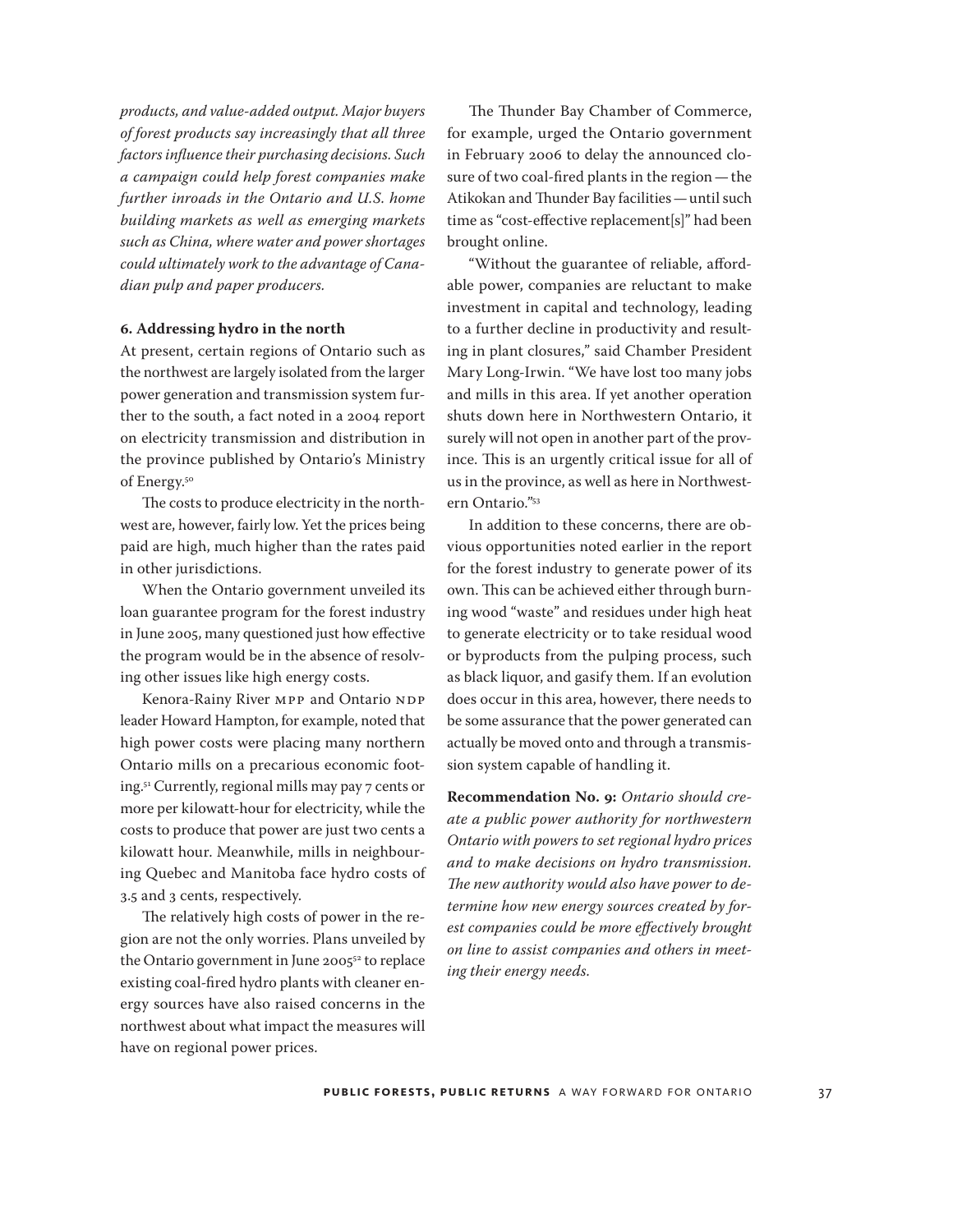**7. Helping communities chart a new course** Communities throughout northern Ontario have suffered significant declines in local populations, particularly as young people leave their home communities and take up residence in more populous centres to the south. Now, many of those same communities are dealing with the aftermath or likely closure of local sawmills and pulp and paper facilities.

Forest industry jobs have been among the highest-paying jobs in many northern communities, meaning that when they are lost there is a noticeable ripple effect elsewhere in the local economy. As mills close, there is also a pronounced and negative effect on the industrial property tax base, making it more difficult for local governments to provide the services needed to help make communities liveable.

Elsewhere in this report, recommendations are made to turn forest tenures over to communities and for the provincial government to turn back stumpage revenues generated from logging activities on those tenures to communities themselves. This assistance will help somewhat in bringing needed funds back into northern communities. But more is needed.

With the natural resource industries from northern Ontario having done much over the years to contribute to the province's GDP, it is time for the province to acknowledge the breadth of the challenges facing rural communities and to give something back. Most urgently needed are community adjustment and worker transition measures. Communities are literally losing their economic foundation, which is putting basic infrastructure (roads, schools, etc.) at risk. As mills close and infrastructure declines, smaller communities are less able to attract new residents and businesses, real estate values drop, more businesses close, and there are upswings in family troubles and crime.

What is desperately needed is something like a Northern Ontario Development Initiative, funded perhaps out of a portion of PST revenues or an emergency allocation of funds from both the federal and provincial governments. The fund would help communities to stabilize in the short term and plan economic diversification in the long term. The initiative could also help to identify what potential vehicles might be available—Crown corporations, perhaps—that would be prepared to take on longer-term investments that would assist in community and industry diversification initiatives.

**Recommendation No. 10:** *Ontario should create a new Northern Ontario Jobs and Communities Commission, with a dedicated budget to assist communities in local economic development and diversification initiatives, and to assist workers in retraining programs that will help stabilize employment in remote communities.*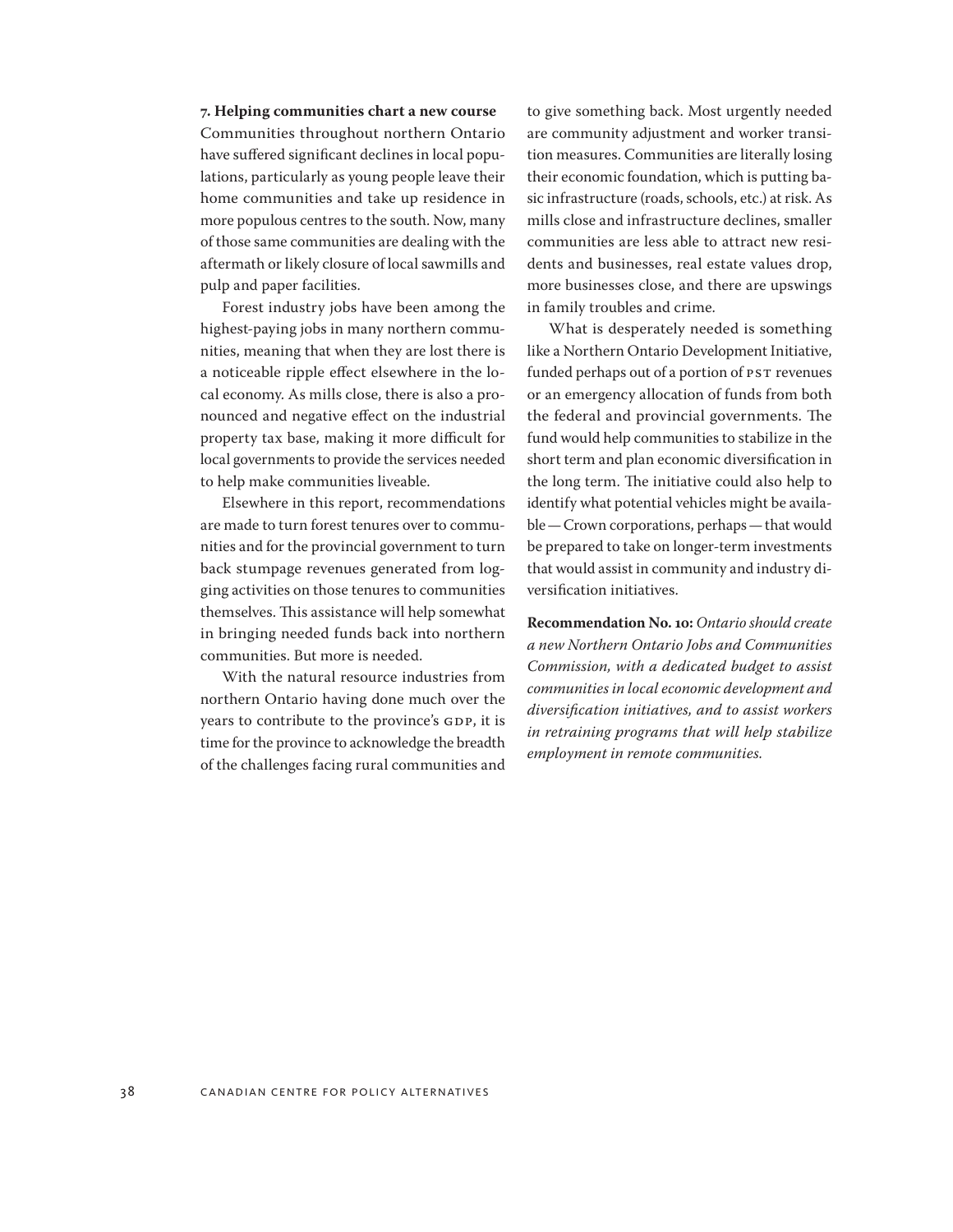# <span id="page-38-0"></span>5 **Conclusion**

In an effort to offer assistance to the forest industry in the province, the Ontario government has introduced a number of measures aimed at improving the bottom line of companies that are clearly struggling. While individual companies, industry associations, and various municipal leaders have welcomed the changes to some degree, the overall impression is that the government's initiatives are insufficient to bring about a fundamental, value-focused change in forest activities in Ontario.

More importantly, from this paper's perspective, the government has so far failed to grapple with the more fundamentally important issues of how to restore and build greater stability in northern, resource-dependent communities. People and communities need to be factored into the equation. For that to happen, the Ontario government must more fully embrace its responsibility as the guardian of the province's publicly-owned forests.

Forestry in Ontario has always involved a partnership between the province, which controls public forestlands, and companies which gained access to Ontario's forests through long-term licence agreements negotiated with the Crown. The expectation has always been that, in exchange for obtaining logging privileges, the companies would pay reasonable amounts of money to the Crown in the form of stumpage payments, and that they would generate economic activity beyond simply logging trees. In other words, that they would build mills that would process the wood and provide jobs in local communities as well as in the more populous southern region of the province where much of the forest industry's value-added manufacturing base is naturally located.

That partnership is now badly frayed. Thousands of mill workers have lost their jobs following the closure of pulp and paper mills and sawmills. In communities already struggling with shrinking populations and local economies that are highly dependent on the forest industry and related services, the closures have had a chilling effect. Not only are some of the highest-paying jobs in communities gone, further exacerbating the trend toward shrinking populations and tax bases, but each time a mill closes it increases the prospect that other mills may close, too. The forest industry in Ontario, as everywhere, is highly integrated. The residual product from one mill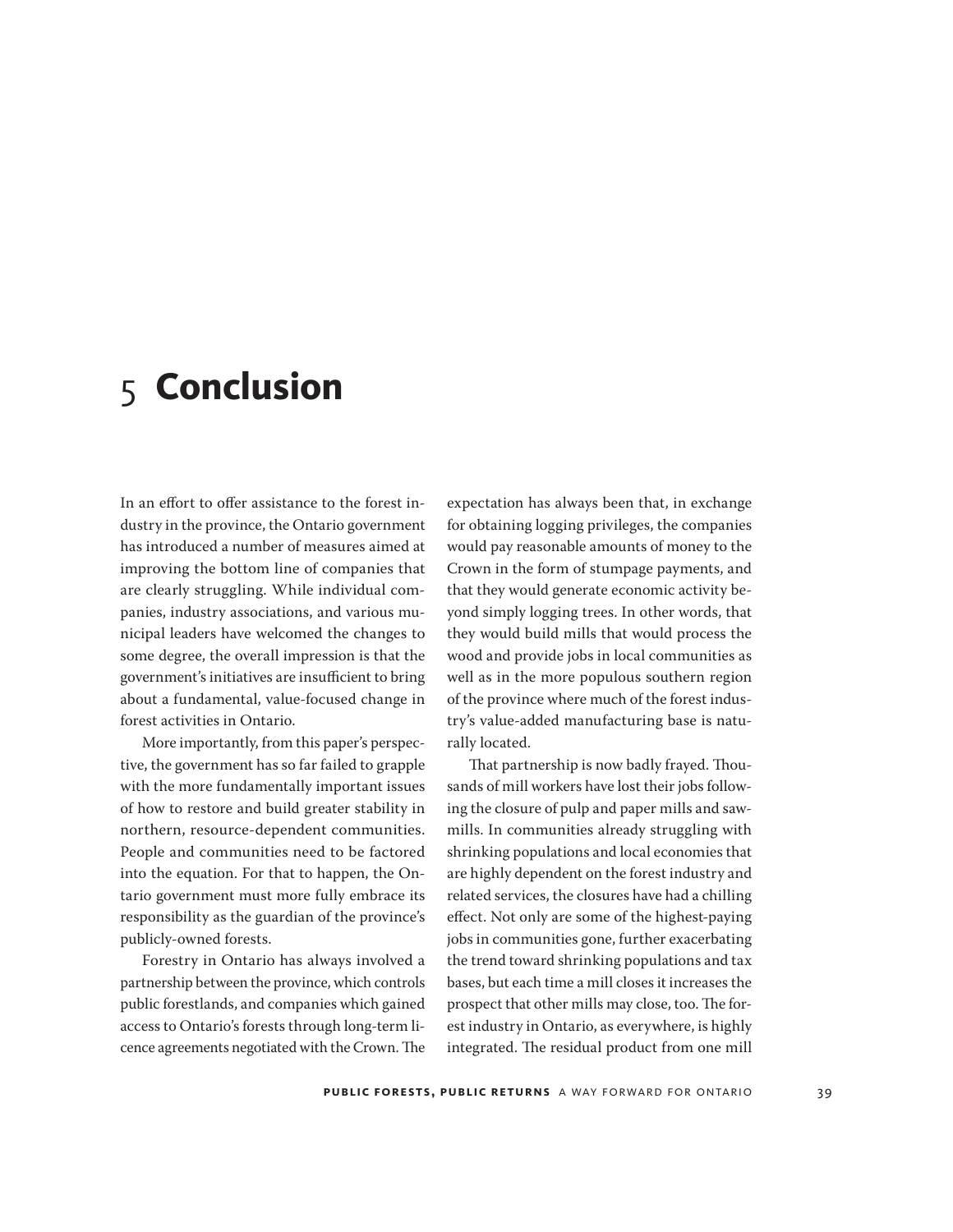becomes the feedstock for another. If too many sawmills close, that poses problems for pulp mills. Conversely, if too many pulp mills close, there is a ripple effect in the sawmill sector.

Clearly, things must be done to improve the situation. It is in the province's power to do so. By using its control over timber tenures to foster greater community stability and encourage more value-added forest product manufacturing, the Ontario government could go a long way toward putting the industry and resource-dependent communities on a stronger, more stable, more socially and environmentally responsible footing for decades to come.

The time for bold initiatives, not Band-Aid solutions, is at hand.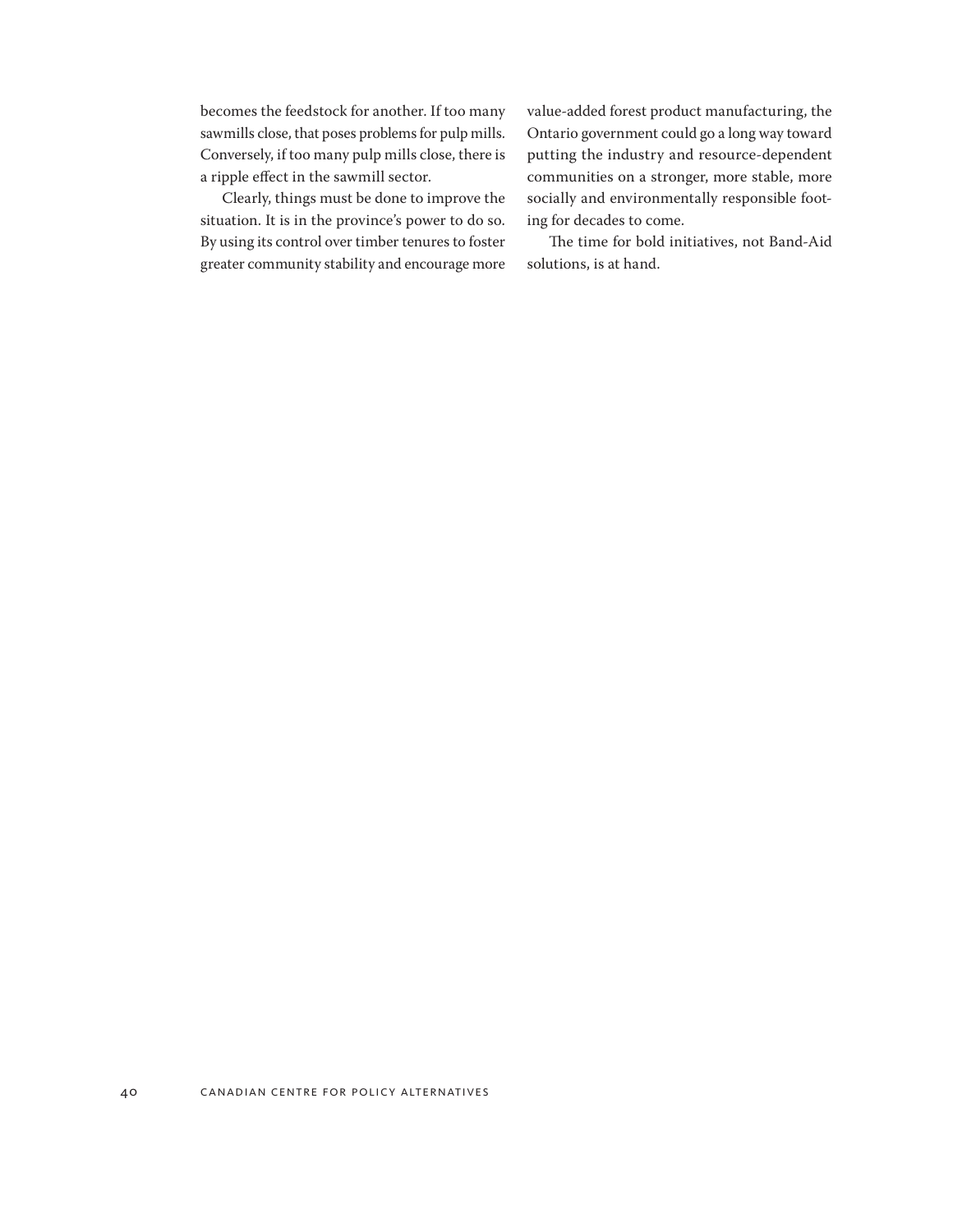# <span id="page-40-0"></span>**Notes**

| 1 Ontario, 2005b.                              | <b>21</b> Lacour, 2005.                         |
|------------------------------------------------|-------------------------------------------------|
| <b>2</b> ibid.                                 | 22 ibid.                                        |
| <b>3</b> Roberts, 2005a.                       | 23 Taylor, 2005.                                |
| 4 Roberts, 2005b.                              | <b>24</b> Ontario, 2005b.                       |
| 5 ibid.                                        | <b>25</b> Knell, 2006.                          |
| <b>6</b> Forest Products Association of Canada | <b>26</b> Roberts, 2005a.                       |
| 2005.                                          | $27$ ibid.                                      |
| 7 Ontario, 2005b.                              | <b>28</b> Roberts, 2005C.                       |
| 8 Ontario, 2005a.                              | 29 Ontario, 2005C.                              |
| g ibid.                                        | 30 Roberts, 2005C.                              |
| 10 Roberts, 2005b.                             | <b>31</b> ibid.                                 |
| 11 ibid.                                       | 32 Ontario, 2006.                               |
| 12 ibid.                                       | <b>33</b> ibid.                                 |
| <b>13</b> ibid.                                | 34 For more information on the Living Legacy    |
| <b>14</b> Ontario, 2005b.                      | Trust visit the web site www.livinglegacytrust. |
| 15 Wyatt, 2005.                                | org.                                            |
| <b>16</b> Bellerose, 2005.                     | 35 Woodbridge, Peter. 2003a.                    |
| 17 Woodbridge, 2005.                           | 36 Woodbridge, 2003b.                           |
| 18 Wyatt, 2005.                                | <b>37</b> ibid.                                 |
| 19 Ontario, 2005b.                             | <b>38</b> ibid.                                 |
| <b>20</b> Roberts, 2005a.                      | <b>39</b> Ekbom, 2003.                          |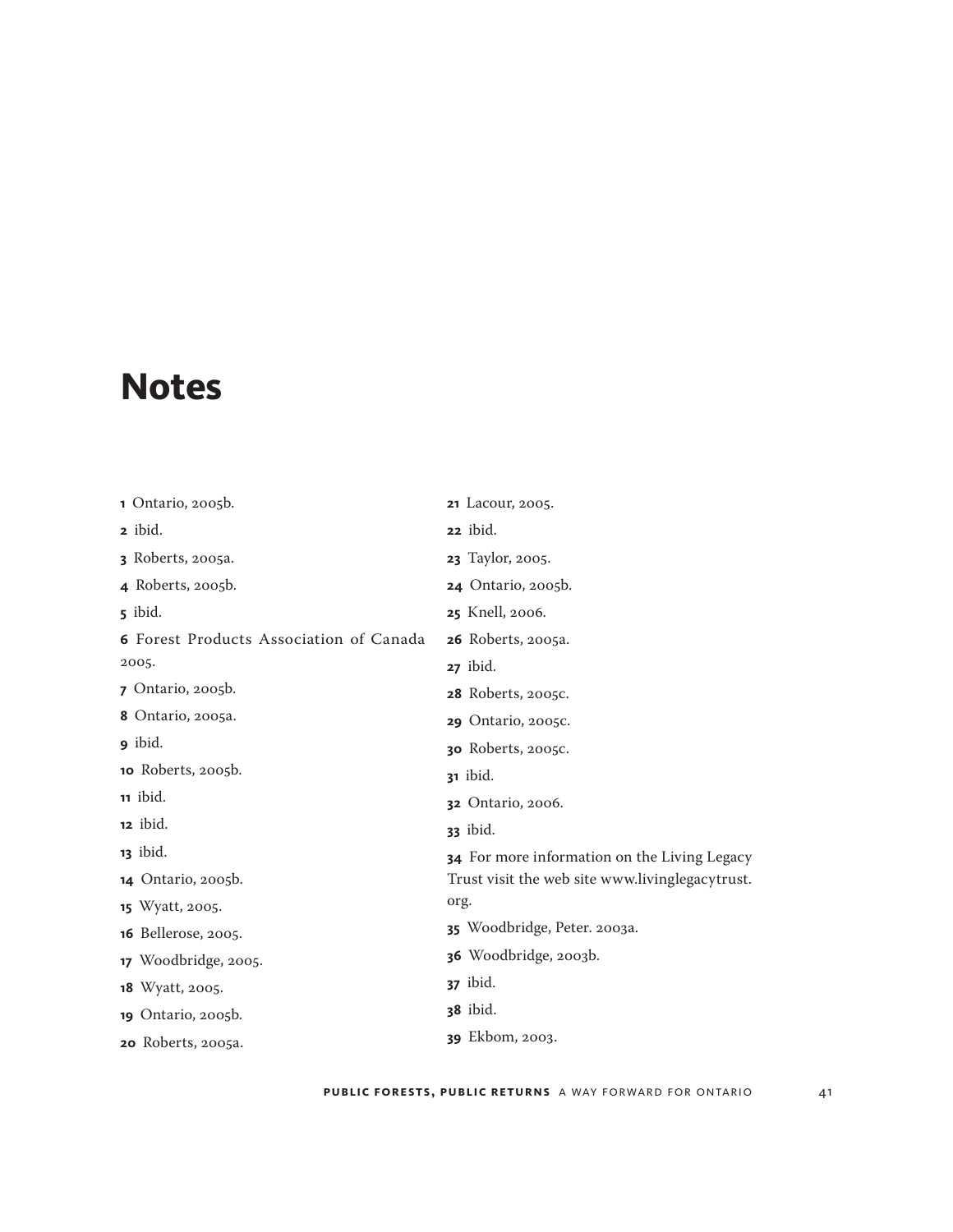- ibid.
- ibid.
- ibid.
- Green Car Congress, 2005.
- Aker Kvaerner. 2004.
- Roberts, 2005b.
- Slack, 2003.
- PAPRICAN, 2005.
- Forintek Canada Corp., 2005.
- FERIC, 2005.
- Ontario, 2004.
- Kelly, 2005.
- Ontario, 2005d.
- Thunder Bay Chamber of Commerce, 2006.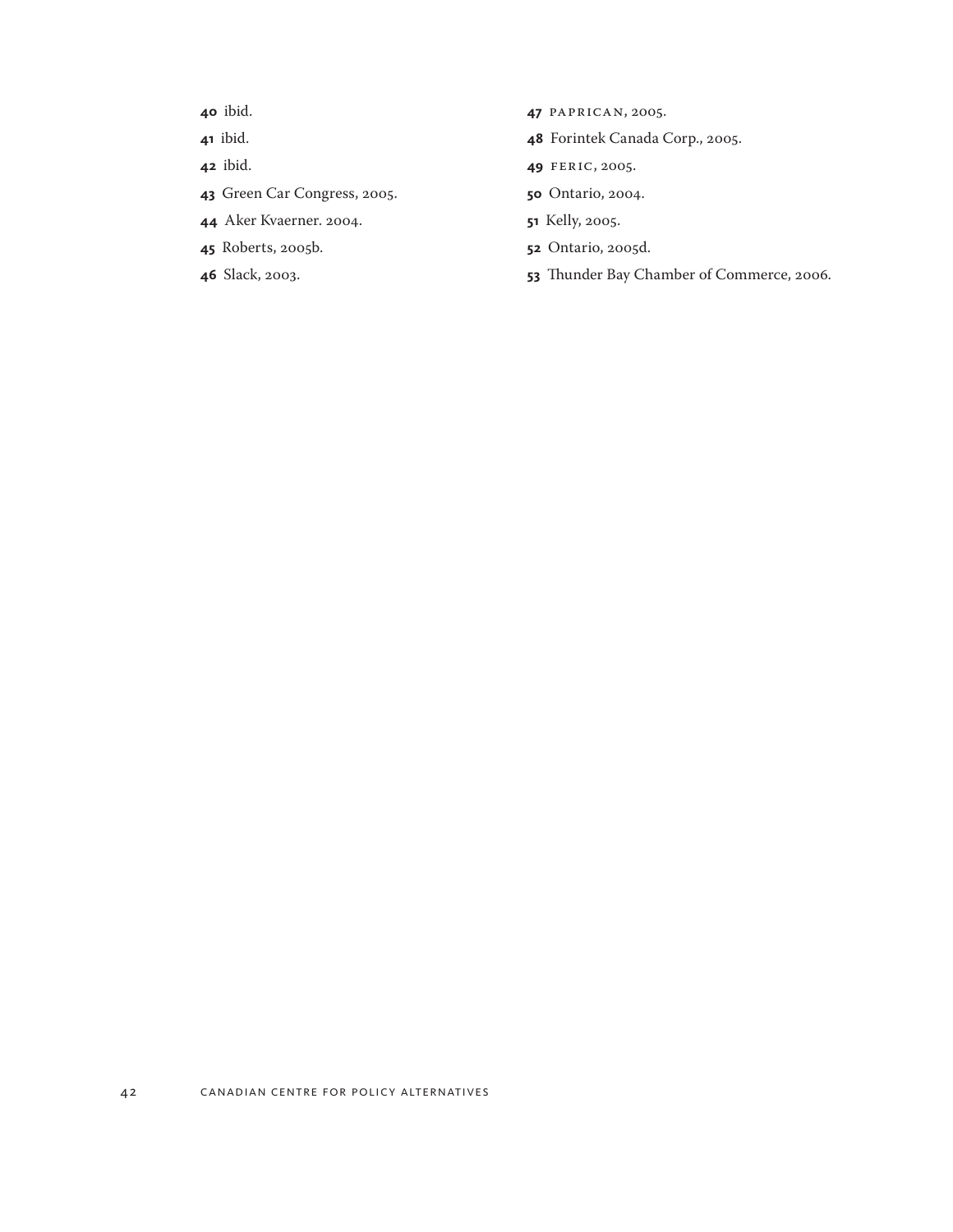# <span id="page-42-0"></span>**References**

- Aker Kvaerner. 2004. "Indonesia: power boiler for pulp and paper mill." News Release. July 12.
- Bellerose, Dan. 2005. "Provincial forestry plan praised, rapped: Liberals put \$350M over 5 years, but reveal few details." *The Sault Star*. September 9.
- Forest Products Association of Canada. 2005. Submission to the Standing Committee on Finance. October.
- Ekbom, Tomas, et. al. 2003. Cost-competitive, efficient bio-methanol production from biomass via black liquor gasification. A report carried out under the Energy Framework Programme of the European Union.
- FERIC. 2005. 2004 Annual Report.
- Forintek Canada Corp. 2005. Annual Report 2004–2005.
- Green Car Congress. 2005. "Volvo Introduces DME-Powered Truck." *Green Car Congress*. May 19.
- Kelly, Jim. 2005. "He just doesn't get it: Ramsay's report slammed." *The Chronicle Journal*. June 14.
- Knell, Michael J. 2006. "No Canada Safeguards?" *Furniture Today*. March 22.
- Lacour. Paul. 2005. "Pulp and paper markets in Europe." Prepared for the United Nations Economic Commission for Europe and the Food and Agriculture Organization of the United Nations. September 26. Available on-line at: [http://www.unece.org/trade/timber/docs/tc](http://www.unece.org/trade/timber/docs/tc-sessions/tc-63/Presentations_MktDiscussions/Presentations_PDF/18_Lacour.pdf)[sessions/tc-63/Presentations\\_MktDiscussions/](http://www.unece.org/trade/timber/docs/tc-sessions/tc-63/Presentations_MktDiscussions/Presentations_PDF/18_Lacour.pdf) [Presentations\\_PDF/18\\_Lacour.pdf.](http://www.unece.org/trade/timber/docs/tc-sessions/tc-63/Presentations_MktDiscussions/Presentations_PDF/18_Lacour.pdf)
- Ontario, Ministry of Energy. 2004. Electricity Transmission and Distribution In Ontario—A Look Ahead. December 21, 2004.
- Ontario, Ministry of Natural Resources. 2005a. Northwest Region. Volume & Area Analysis of Planned vs Actual Harvest. For the Period 1998–2002. Ministry of Natural Resources' Industry Relations Branch. August 11, 2005.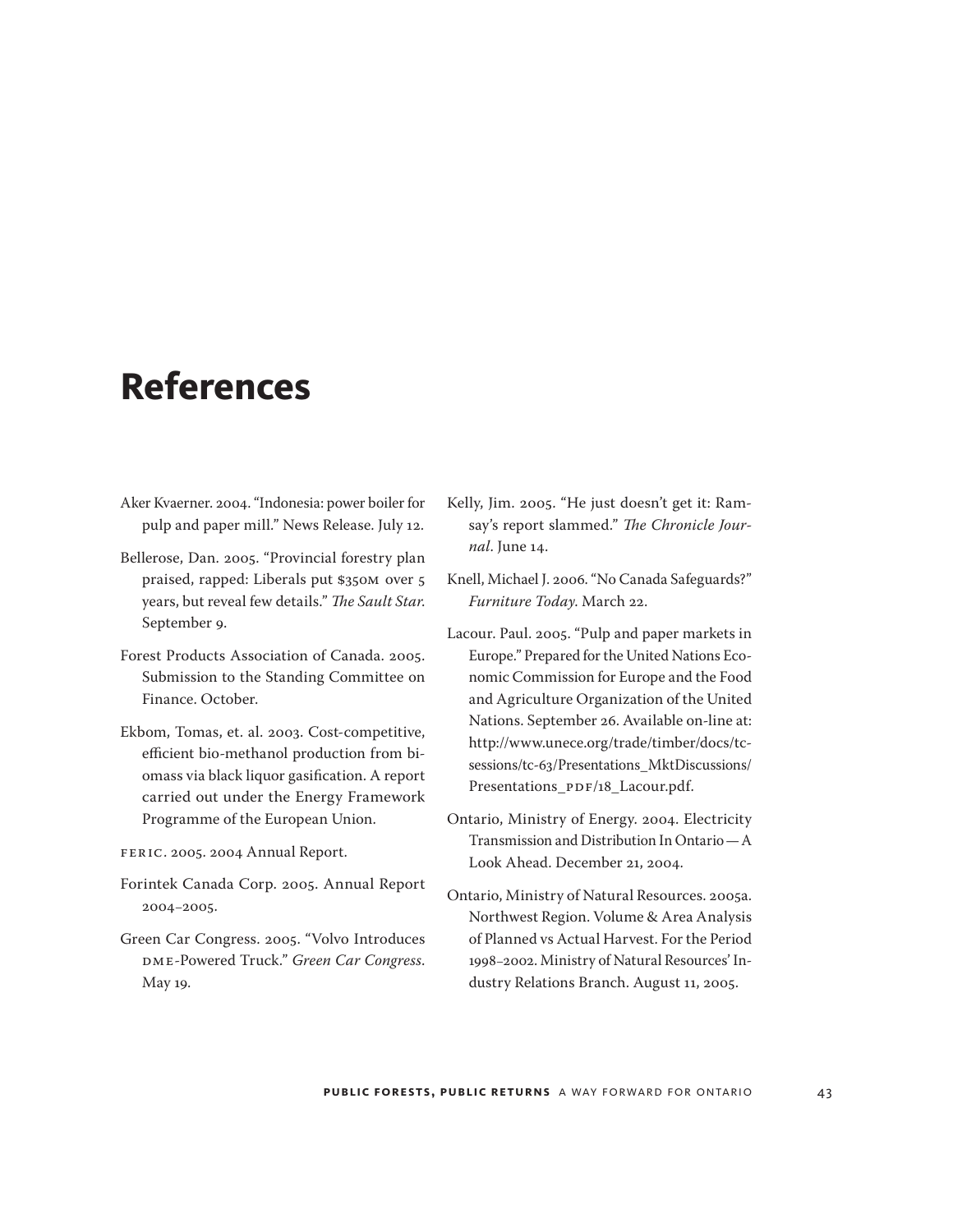Ontario. Ministry of Natural Resources. 2005b. Minister's Council on Forest Sector Competitiveness: Final Report April, 2005.

- Ontario, Ministry of Natural Resources. 2005c. "Ontario Strengthens Forest Industry: Up to \$350 Million in Loan Guarantees To Stimulate New Investment." Press Release. June 13, 2005.
- Ontario, Ministry of Energy, 2005d. "McGuinty Government Unveils Bold Plan to Clean Up Ontario's Air." Ministry of Energy. News Release. June 15, 2005.
- Ontario, Office of the Premier. 2006. "A Vision for Prosperity in Ontario's Forest Sector." Press Release. February 22, 2006.
- PAPRICAN. 2005. Meeting The Needs of the Pulp and Paper Industry. 2004 Annual Report.
- Roberts, Don. 2005a. "The Canadian Forest Products Sector: How Do We Adapt For Survival?" A presentation to the Canadian Council of Forest Ministers. Sakskatoon, Saskatchewan. October 4, 2005.
- Roberts, Don. 2005b. "Fibre Supply Reduction in Quebec: A Survivor's Game." CIBC World Markets Equity Research Estimate Revision. November, 22, 2005.
- Roberts, Don. 2005c. "Ontario Government's Package for the Forest Products Industry." CIBC World Markets Equity Research Industry Update. September 29, 2005.
- Slack, Enid. 2003. Small, Rural, and Remote Communities: The Anatomy of Risk. A report prepared for the Panel on the Role of Government. August 13.
- Taylor, Russell. 2005. "China Part II—Wood Import Trends." *Wood Markets: The Monthly International Solid Wood Report*. Februrary.
- Wyatt, Charles. 2005. "Forest industry facing tough fight: Production costs, changing markets hit cometitiveness." *Business Edge*. October 13.
- Woodbridge, Peter. 2003a. *Manufacturing of Value-Added Wood Products in Western North America: How Competitive is BC? A report to the Interior Value-Added Wood Association*. Peter Woodbridge and Associates. March.
- Woodbridge, Peter. 2003b. Ontario's Value-Added Wood Products Market Potential In the U.S. Great Lakes States. Volume 1 Main Report. Prepared for the Living Legacy Trust. December 2003.
- Woodbridge, Peter. 2005. "In the pulp game, B.C. needs to plan for when the chips will really be down." *Business in Vancouver*. September 27.